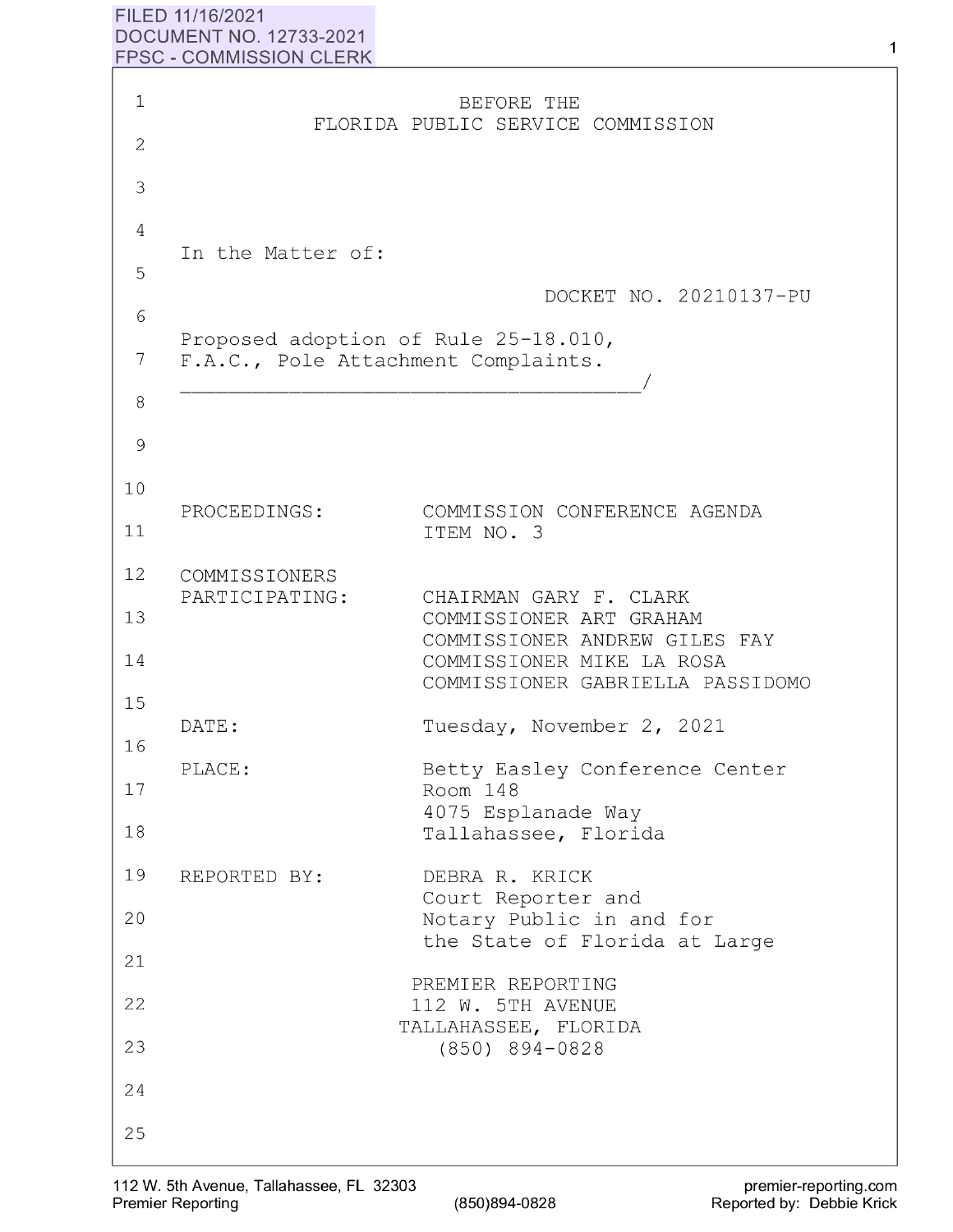P R O C E E D I N G S CHAIRMAN CLARK: All right. Item No. 3 proposed adoption of Rule 25-18.010, Pole Attachment Complaints. Ms. Cowdery, would you introduce the item for us, please? MS. COWDERY: Yes, Mr. Chairman. 8 I am Kathryn Cowdery with the Office of Public Counsel, General Counsel. Item 3 is the proposed adoption of Rule 25-18.010, Pole Attachment Complaints. This rule is being proposed to administer and implement Section 366.084 that requires the Commission to hear and resolve complaints concerning rates, charges, terms and conditions of certain pole attachments to ensure that those rates, charges, terms and conditions are just and reasonable. The following people are here to address the Commission: Tracy Hatch, representing AT&T; Maria Moncada, representing FPL. Floyd Self, representing Florida Internet and Television Association. Also here representing FIT is Charlie Dudley. In addition, the following people are here and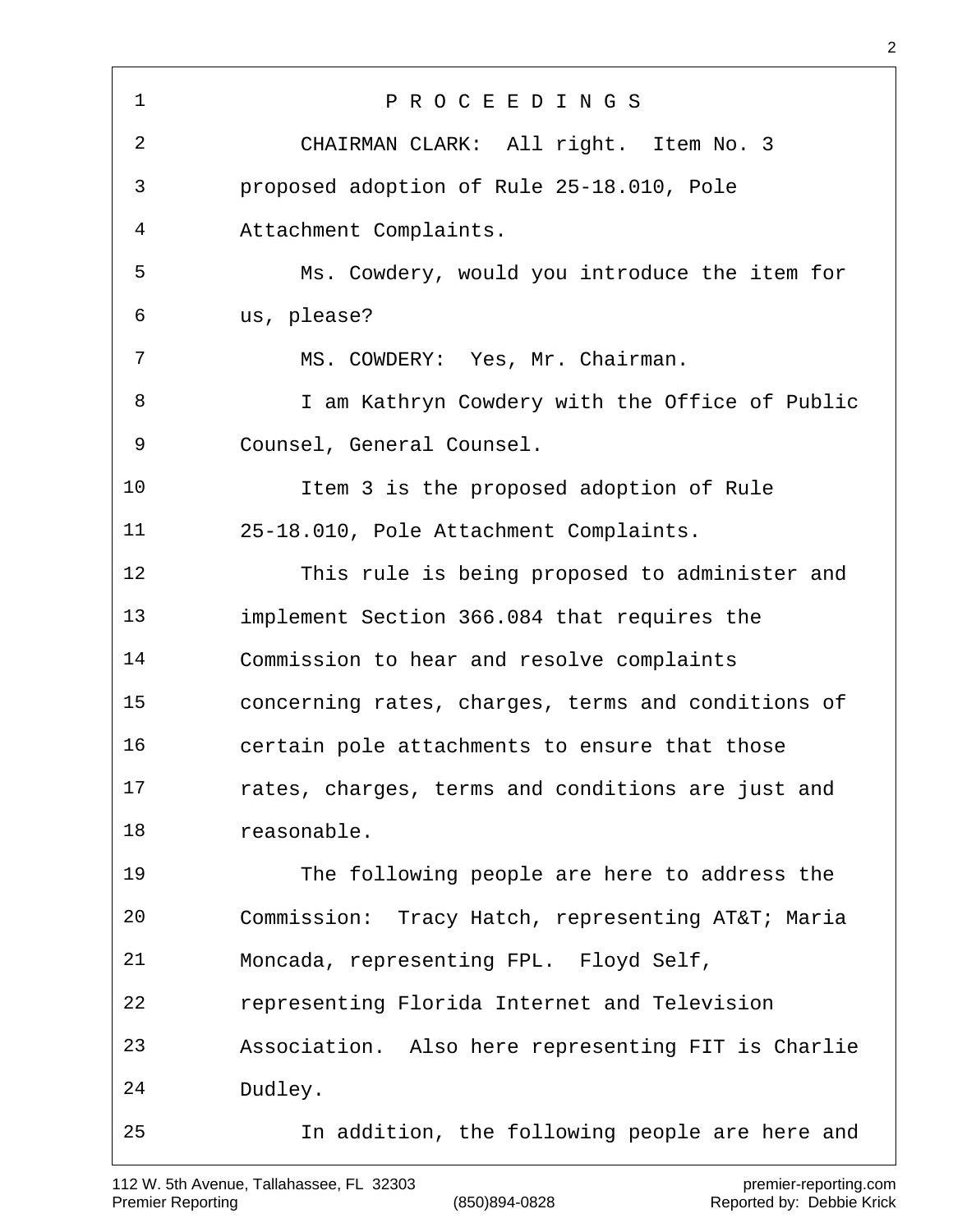available to answer any questions: Jeff Wahlen, representing Tampa Electric, and Dianne Triplett representing Duke Energy. Staff is also available to answer any questions. Thank you. CHAIRMAN CLARK: Thank you very much, Ms. Cowdery. All right. We will begin with Mr. Self. Good morning. MR. SELF: Thank you, Mr. Chairman and Commissioners. Good morning. Congratulations, Commissioner Fay, on your election to Chair. Commissioners, Floyd Self of the Berger Singerman law firm on behalf of the Florida Internet and Television Association. I just have two issues that I would like to bring to your attention this morning. First, I want to thank the Commission staff for being receptive and including in the draft language to address the denial of -- denial of access which FIT and other companies, including Duke, I believe, agreed were -- was a matter that required a shorter time period for resolution than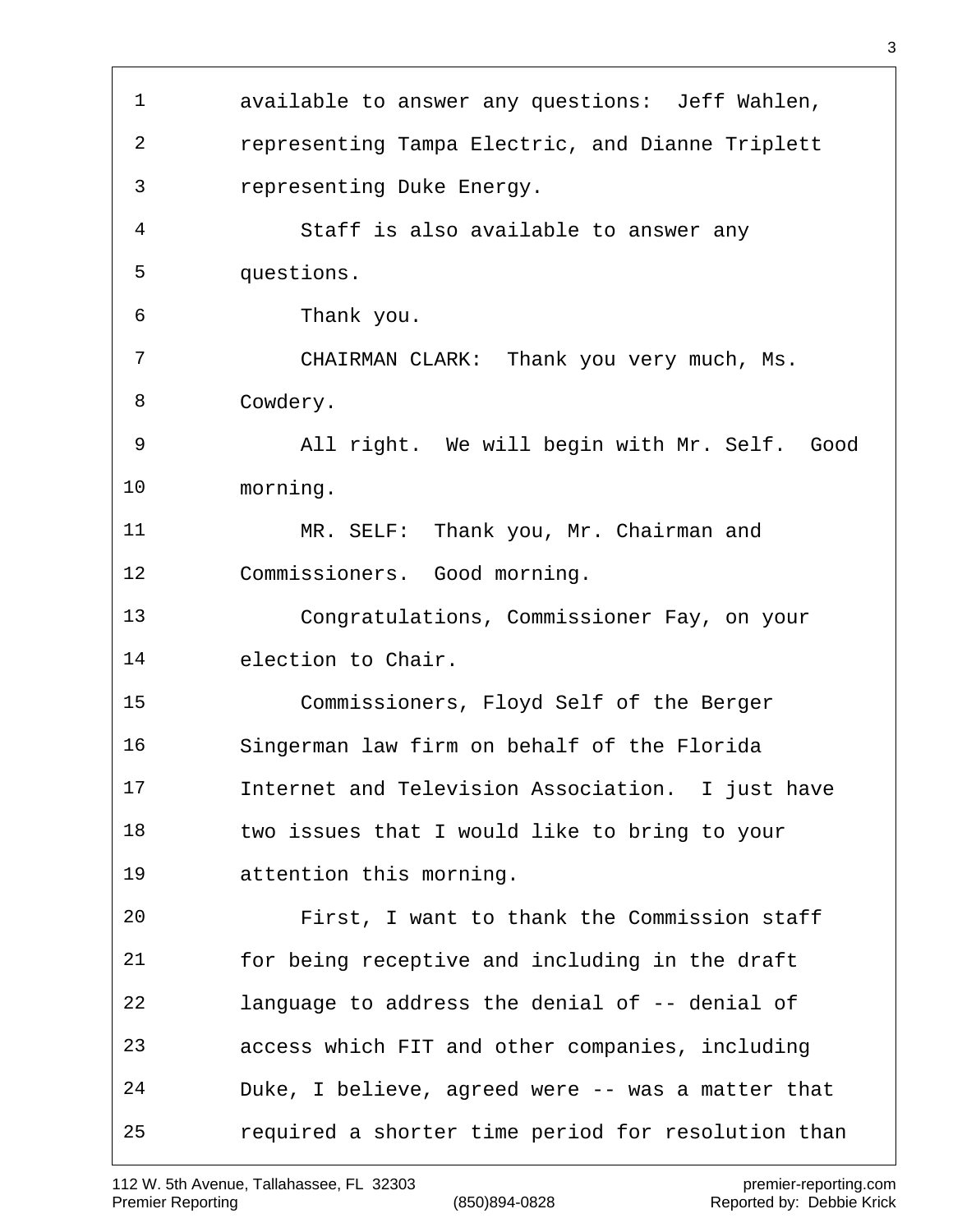the 360 days or 365 that would apply to other proceedings.

 And in saying that, we think denial of access is a fundamental and vital issue that should not take forever. And as much as we appreciate the Commission Staff recommending to you 180 days, I would like to encourage you to reduce that to 90 days.

 This is not rocket science. It's not as complicated as -- as resolving rate issues, and it is a pretty fundamental straightforward issue. Did someone request access? Were they denied access? What was the basis for the denial?

 It seems to me that 90 days more than adequate time to resolve of that type of issue. It's comparable to a declaratory statement petition. And again, the first issue is resolving the access issue, and then other rates, terms and conditions, of course, can be resolved pursuant to the other process that can take up to a year. So I would encourage you to revise the 180 days to 90 days. The second issue that I would like to raise with you is what we refer to as the default language, or I believe the recommendation discusses it as the methodology issue. I believe that the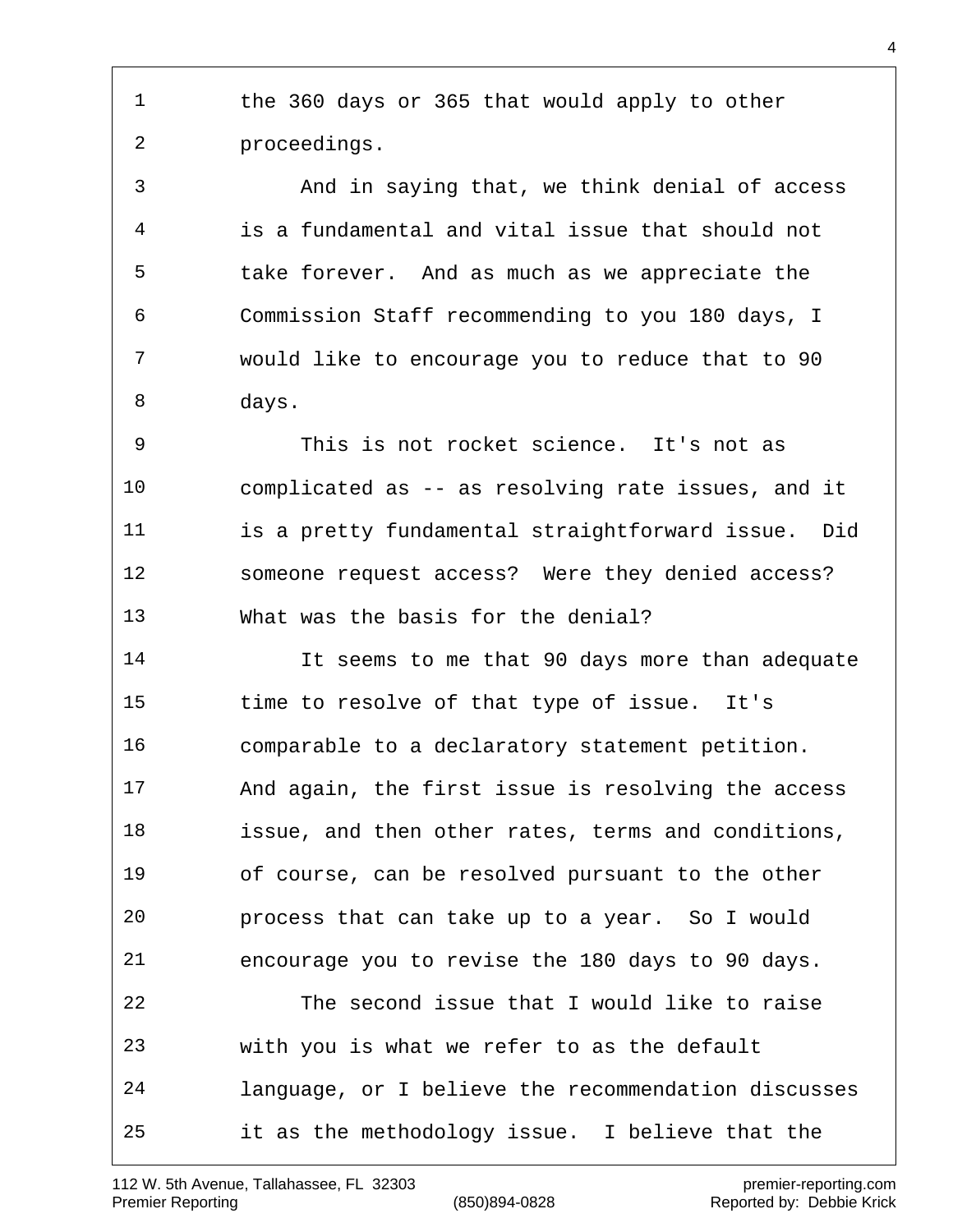rules, as proposed, fail to correctly implement the legislation, and also would fail to meet the threshold that would enable the FCC to relinquish jurisdiction to you.

 What the recommendation before you on the rule language does, is, in our view, only includes part of the statute, the discussion of the alternative methodology, which is in the statute. And from our reading of this, that just doesn't make sense standing by itself, because it doesn't tell you what it's an alternative to.

 The legislation very clearly speaks to the fact that the Commission is obligated to follow the rules and precedence of the FCC unless someone makes the case and demonstrates in the public interest an alternative methodology that should be utilized. And it seems, as a fundamental threshold, that if you are going to do justice to what the statute says, you are going to have to include language that also references the default, the fact that the FCC rules and regulations and precedence apply unless you present your case for an alternative methodology. But in doing that, I also need to tell you

that, as you well know, you cannot simply just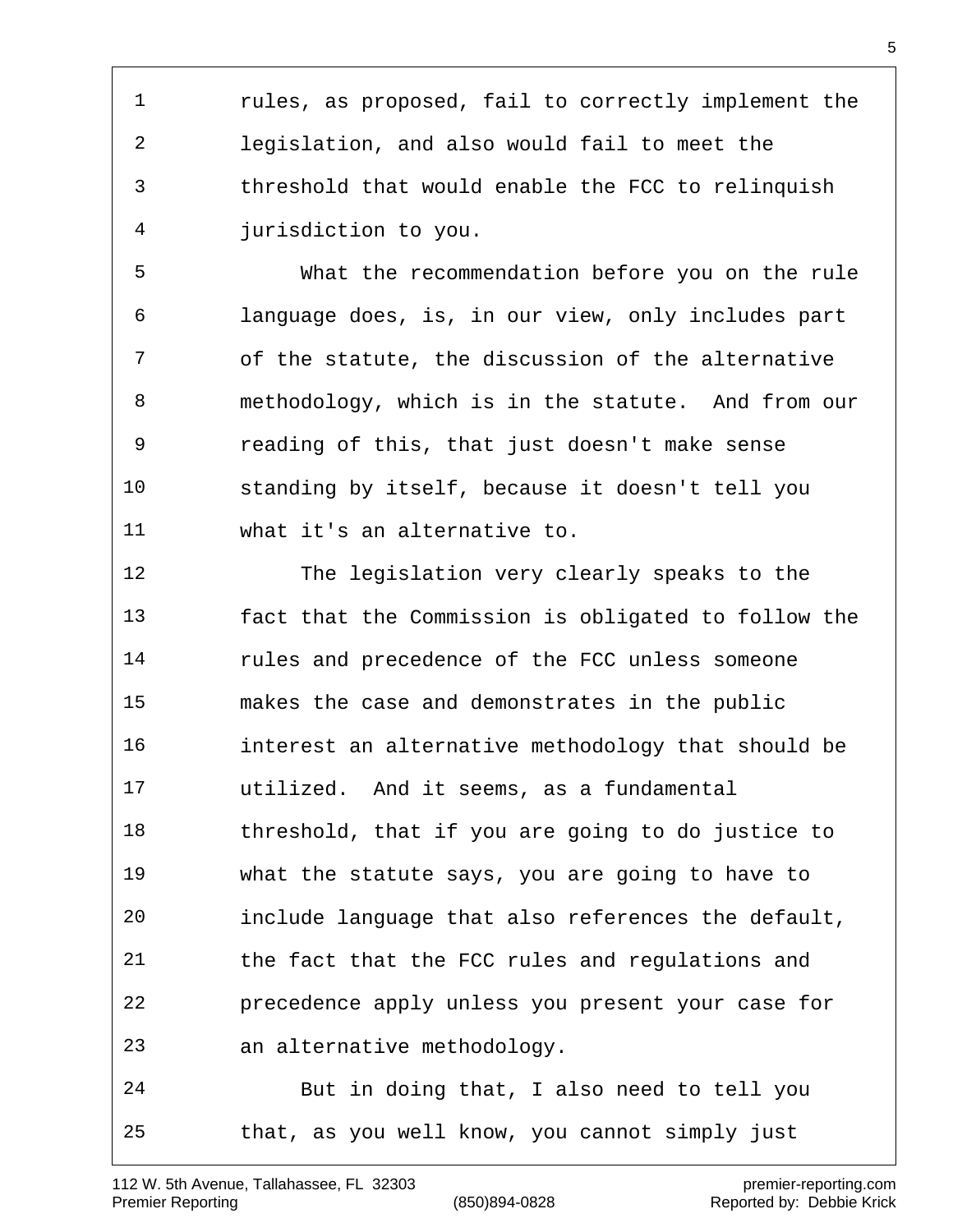parrot the language in the statute. That if you are going to have rule-making, you have to explain what all of that means.

 And so merely stating that, in the rule, that you are going to follow the FCC rules and precedence unless and alternative methodology is presented doesn't quite cut it because it doesn't really tell you what those terms mean. And so in the redline language that we provided to the Commission we provided some further elaboration, both with respect to what the FCC rules and regulations means as well as providing some additional clarification as to what the alternative methodology requirements are.

 And so we would strongly encourage you to adopt the language that we propose in our comments with respect to both putting in the rule language about the FCC rule matchup with the alternative methodology, as well as providing the further elaboration language as to what those FCC rules and policies mean, as well as what is required for a party that's going to present a case based upon an alternative methodology.

 And so with that, I will conclude my comments and be happy to take your questions.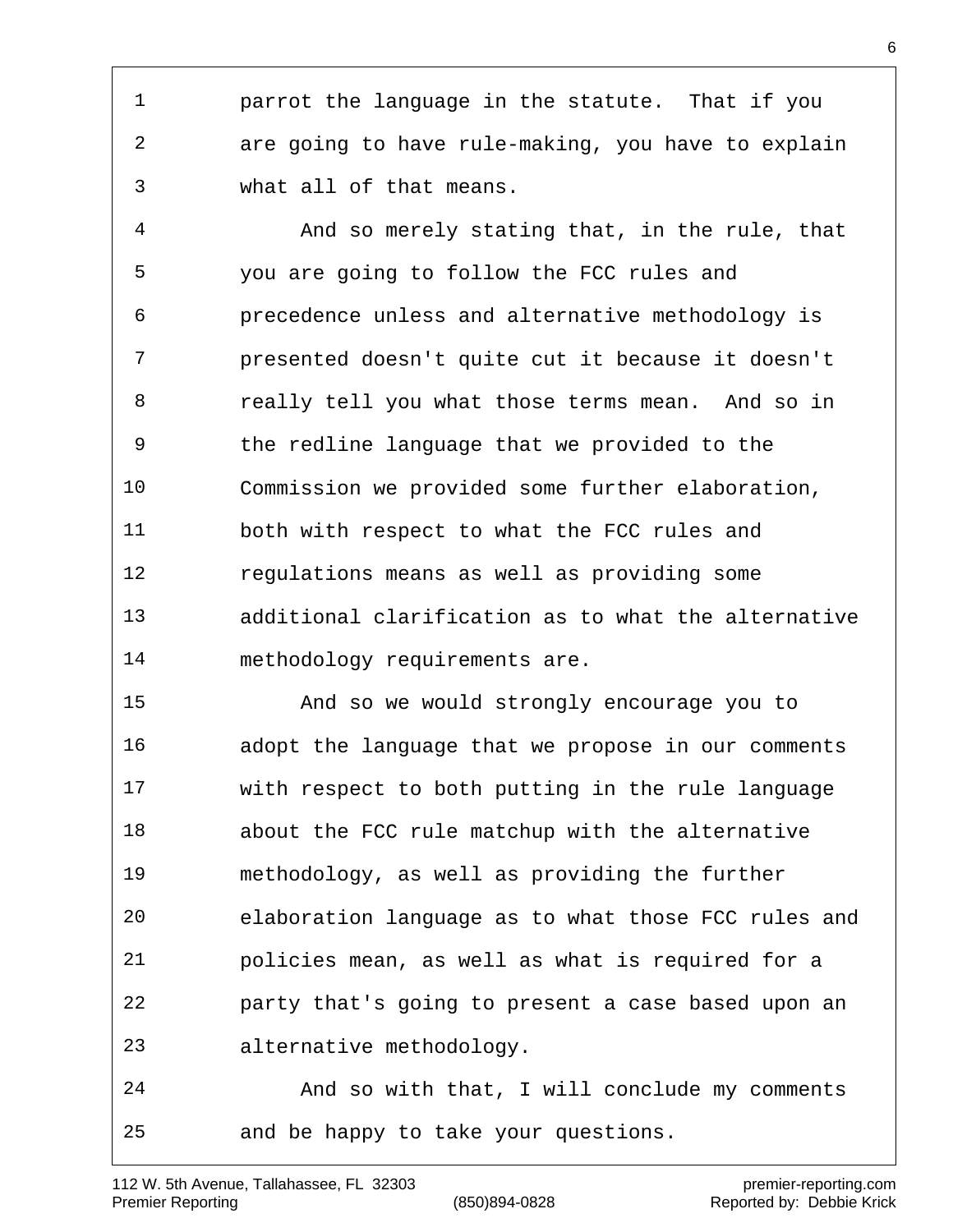CHAIRMAN CLARK: All right. Thank you, Mr. Self. Commissioners, do you have questions for Mr. Self? Staff, would you like to provide a response to that initial -- MS. COWDERY: Yes, Commissioner. Staff chose the 180 days, which is sort of the baseline that FCC uses because at this time there is a lot of unknowns. We don't know exactly what is going to be coming in front of us. We don't know how simple the pole access denial cases are going to be. And we feel very comfortable that the prehearing officer who is assigned to any of these cases has full authority to have a faster track if we find that something can be resolved in a shorter amount of time. So that was our thinking on it. That's for the first point. Is there is any -- CHAIRMAN CLARK: Any questions on the first -- Commissioner Graham. COMMISSIONER GRAHAM: So the 180 days is more of the -- it's the maximum. You can always go shorter, it just depends. MS. COWDERY: Oh, absolutely. CHAIRMAN CLARK: I -- let me ask a question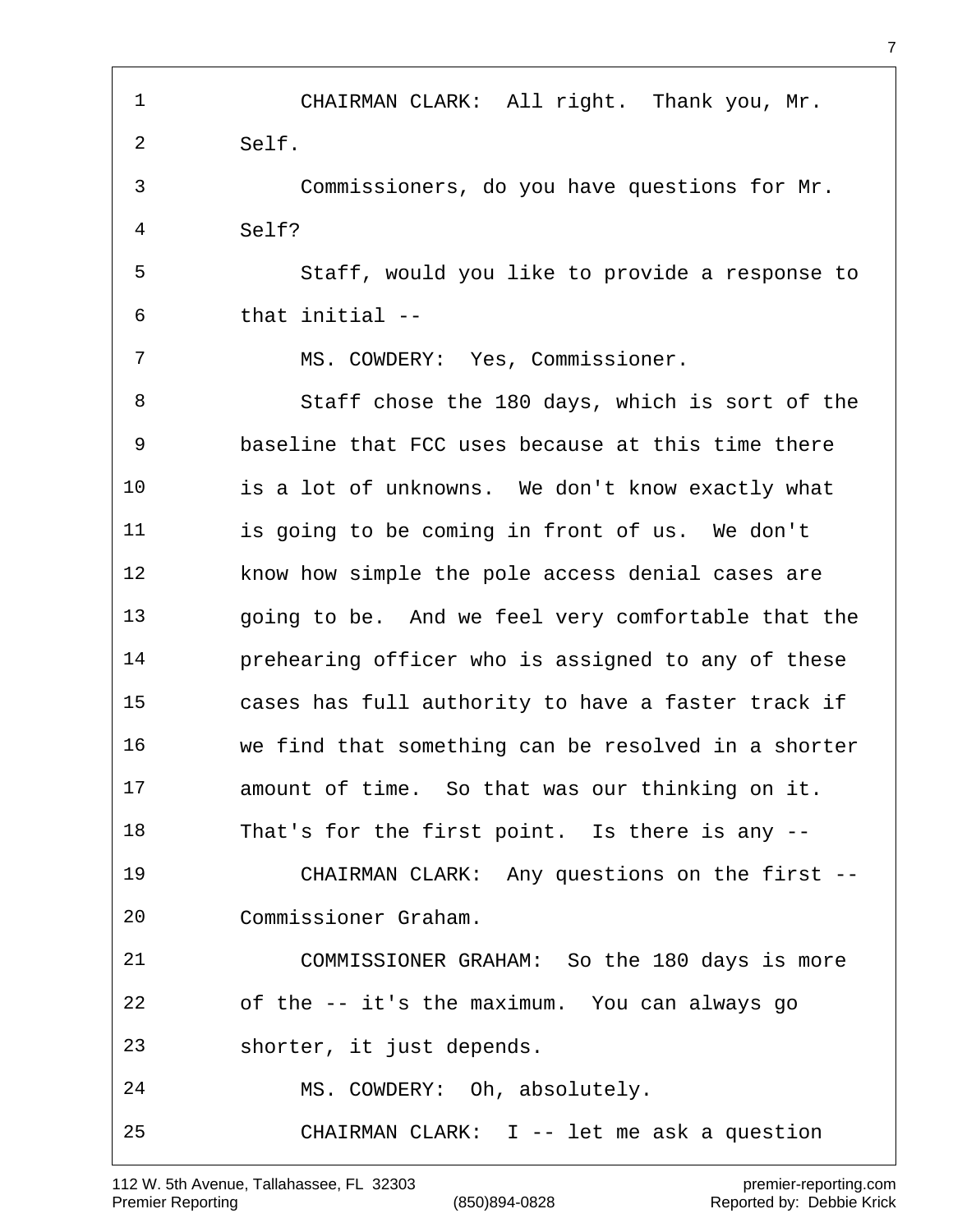1 related to this.

 So this has to do with, if there is a complaint filed, typically there is an access issue, what does this do for the end customer? How does this affect the end customer, Ms. Cowdery? MS. COWDERY: I am not fully qualified to answer that question. I know that what we are trying to do is move things along as quickly as possible under the circumstances so that there is no interference with providing services to a subscriber, or having a consumer problem, and that's the reason that we go with the 180. I don't know specifics about how these access

 complaints specifically affect specific customers and circumstances. All I know is we do try to move it along.

 CHAIRMAN CLARK: Mr. Self, if we were -- let's, for example, had a business that was opening and they were trying to get service, could this timeline impede that business receiving the service they need to be able to open and conduct business? MR. SELF: Yes, it would impede that ability, and it would certainly delay it under the rule before you for 180 days. Under our proposal, we would at least shorten that to 90 days.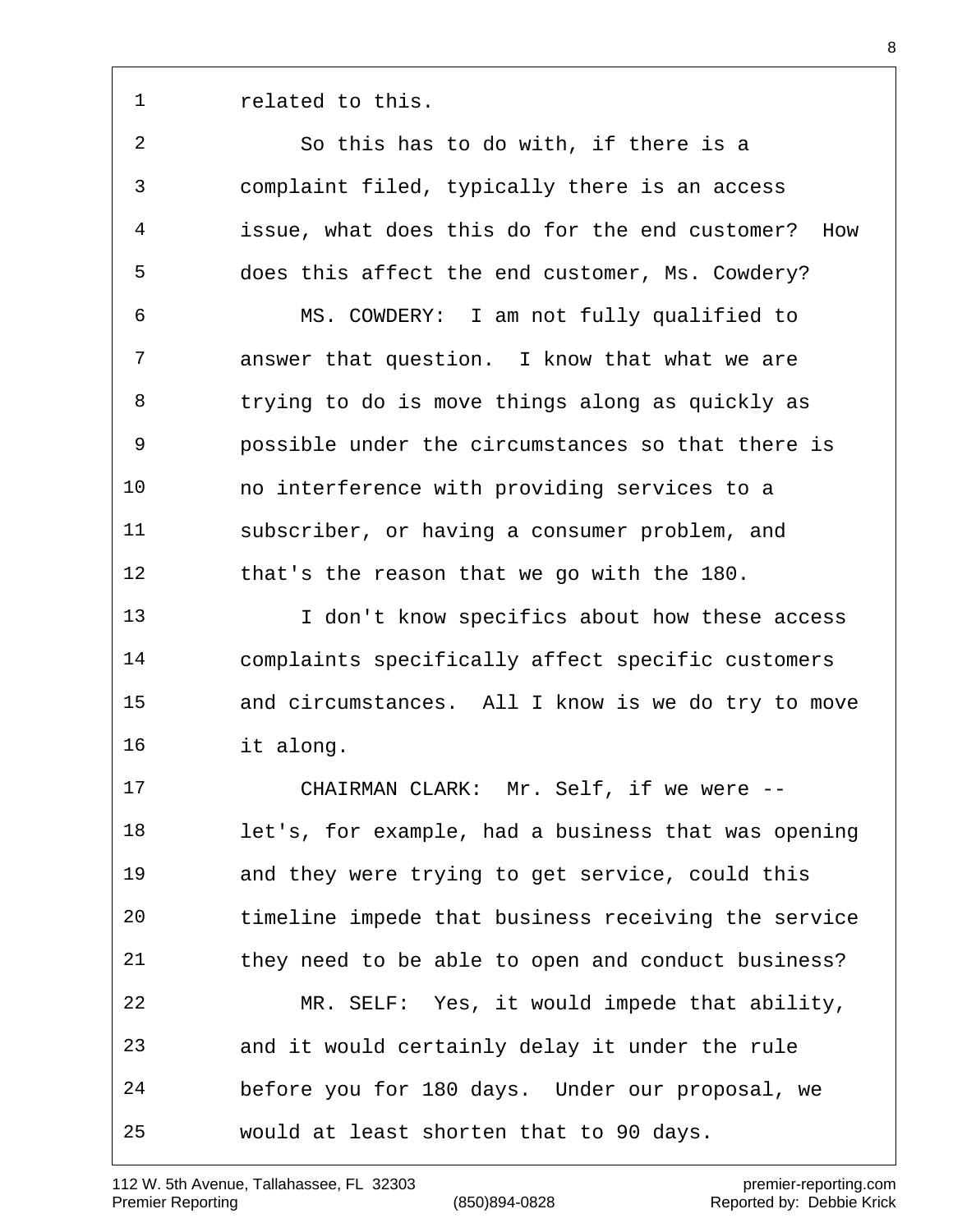CHAIRMAN CLARK: So the primary intent here, from your perspective, is to get service to the customer faster? MR. SELF: Yes, sir. Absolutely. CHAIRMAN CLARK: Ms. Cowdery, is there a -- I realize it's an additional workload and you are shortening the amount of time that it would take to review this, but from a procedural perspective, other than, okay, it's a lot more work in a shorter period of time, is there another reason that we would want the full 180 days? MS. COWDERY: I think it was -- CHAIRMAN CLARK: I am coming to you, Ms. Helton. MS. COWDERY: -- that we don't know exactly what -- it's not so much maybe workload. It's we don't know what's going to be in front of us. And we felt comfortable that the prehearing officer, if under the circumstances that's the case that's before him or her, can shorten the time period, will have the authority to set the time period within whatever time period they feel is appropriate. CHAIRMAN CLARK: That's clarified. Ms. Helton, you are --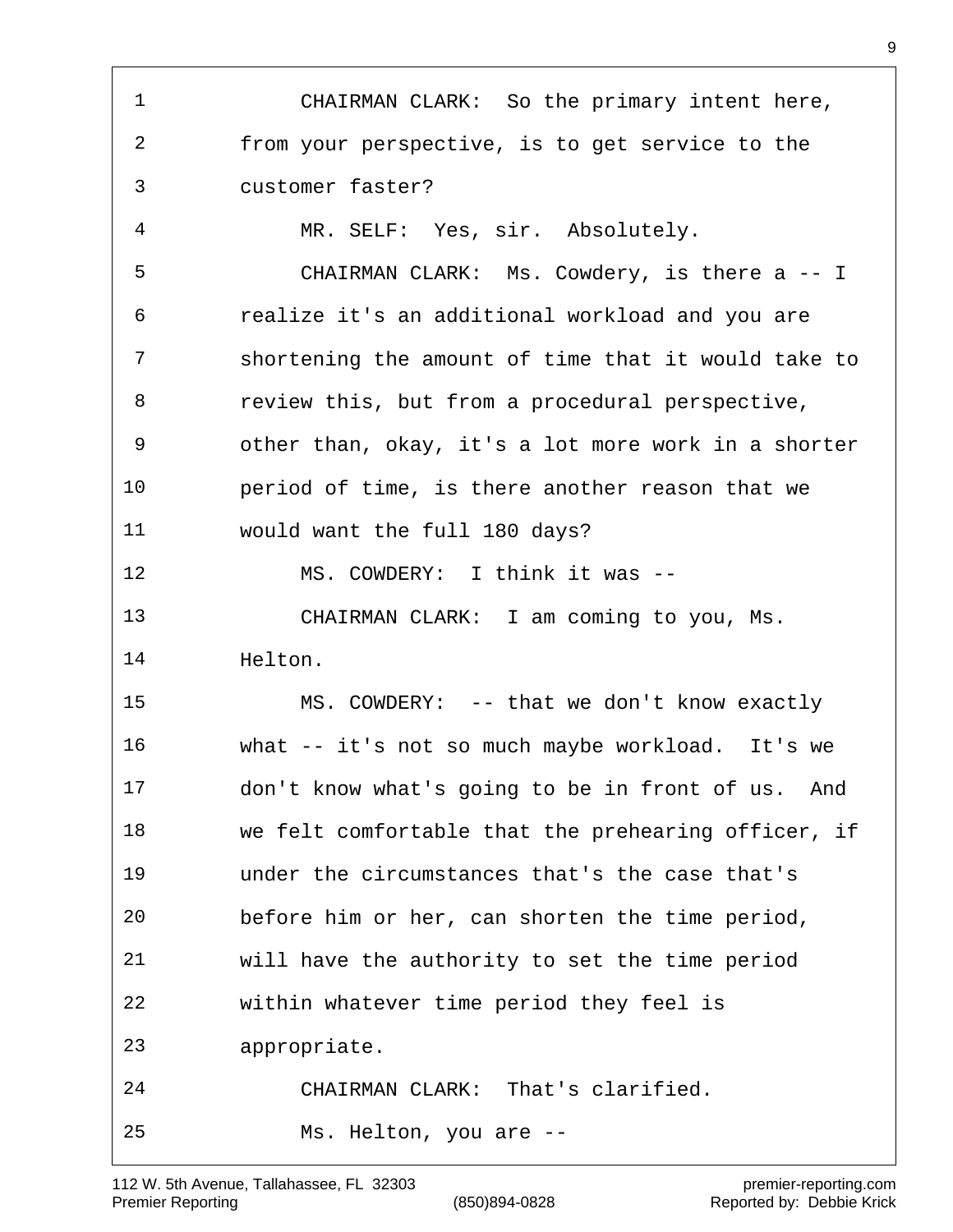MS. HELTON: Yes, sir. I just want to point out that the rule says the Commission will take final action. So in my mind, that means that there would be an evidentiary hearing. And so to conduct an evidentiary hearing in a process where we are not really familiar with and to get a final order within 90 days, I think that's a pretty tall order. 8 CHAIRMAN CLARK: Mr. Futrell.

 MR. FUTRELL: And, Mr. Chairman, I think just point out one thing. I think, as mentioned in the first subsection, I think staff is envisioning this as a complaint either by a communication services provider as defined in the statute, or an attaching entity, or a pole owner. So it's going to be companies that may file a complaint against one of 16 the other parties, but may have this sort of an --

 CHAIRMAN CLARK: But could this relate to an end-use customer who has requested service that the utility can't get to the customer because they don't have attachment approvals?

 MR. FUTRELL: It could. It could. But I think we are envisioning either some sort of either an evidentiary type proceeding here between parties, or some other litigious proceeding here. CHAIRMAN CLARK: And you are saying that it's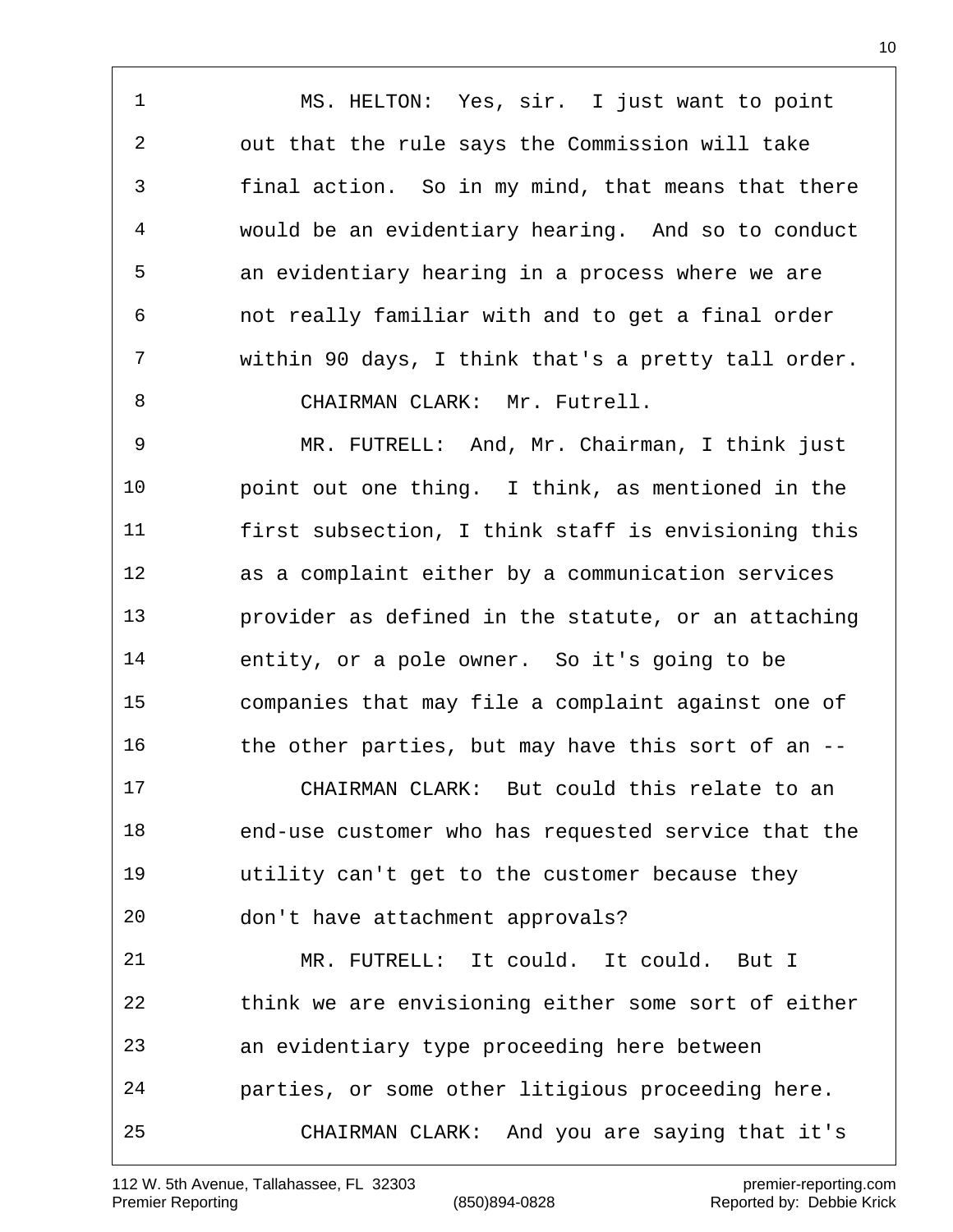virtually impossible to have an evidentiary hearing and a ruling within a 90-day -- I mean -- MS. HELTON: We do that with need determinations, as we all know, but to get there, there are provisions in the statutes and the rules that cut down tremendously on the amount of time that we have to take certain actions. And so I am not sure, without that authority to do that, how we could get to a hearing and a final order in 90 days. CHAIRMAN CLARK: I am going to put on the spot our legal colleagues on the bench here. Do you have any thoughts regarding this, either one of you? COMMISSIONER FAY: Thank you. You gave me the opening there. So, yeah, I mean, just to the point that was earlier discussed, I think the debate about the timeline, exactly how it works with staff, from my perspective, is a little bit unknown, and I think part of that process will be fleshed out. But to me, the reason I see it being appropriate is because it's a ceiling. And the 180-day ceiling, to me, is just that, a ceiling. And if I am prehearing officer on some of these, depending on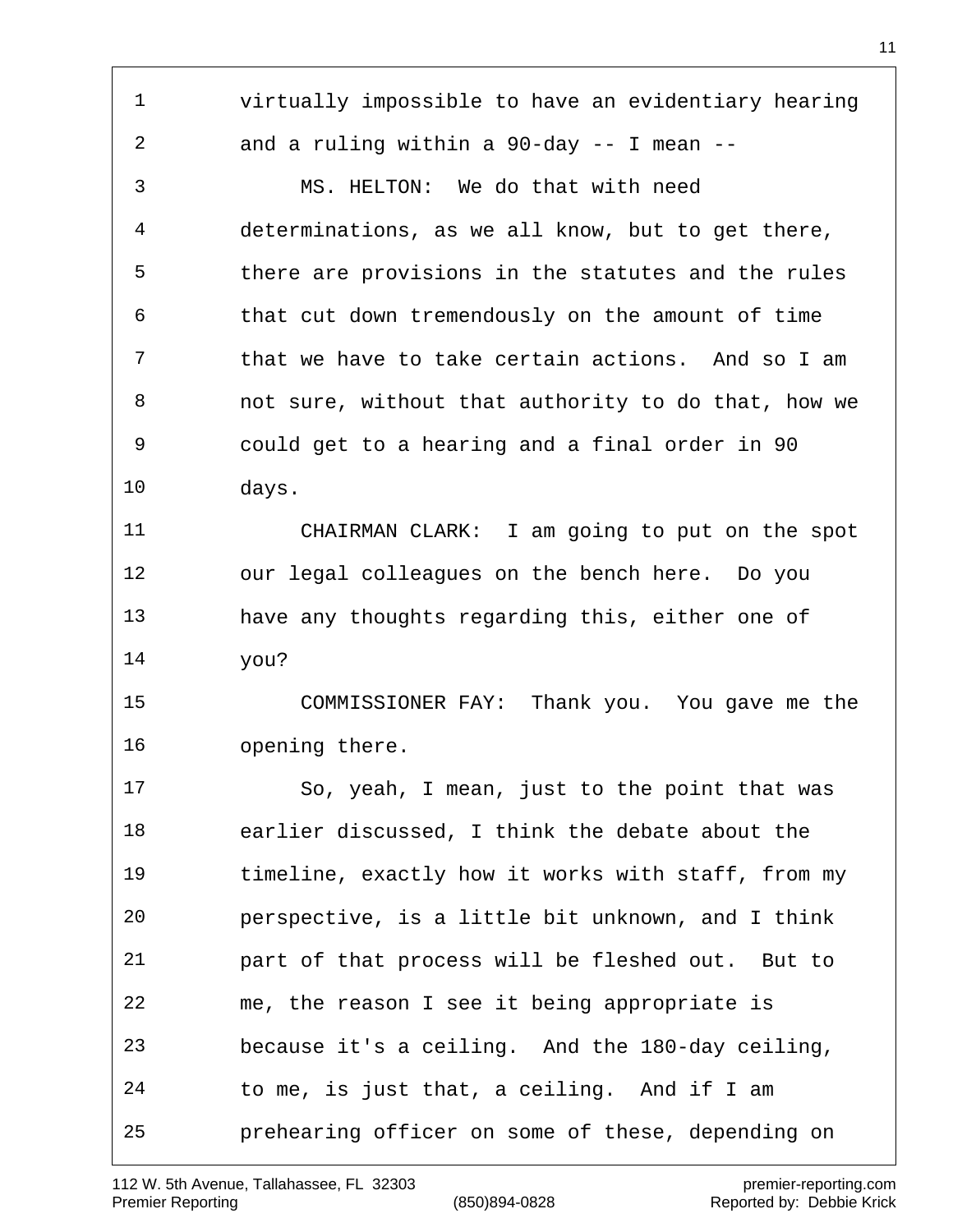when they would come up, I would be inclined do it in a shorter time period. But with that said, I think each prehearing officer has the opportunity to address that based on the ceiling that's given to them.

 So I think the points that are made by FIT are fair, and I think statements we do have a similar timeline, and I think there is probably some good arguments as to expediting those, specifically to your point, Mr. Chair, if it is impacting an actual customer at the end, then I think there are pretty good arguments to speed that up.

 But with that said, I think for some of these things, we will hear arguments where one entity said they like what the FCC does on one part, and then we might hear they don't like what the FCC does on another part. And so for some clear adoption, or at least for a basis, I think some of these parameters are appropriate. And I think, if I understood what you said for FIT, that the 360 days is appropriate. Your concern is more the actual 180 day? MR. SELF: Yes, sir. It's the denial of access. COMMISSIONER FAY: Sure.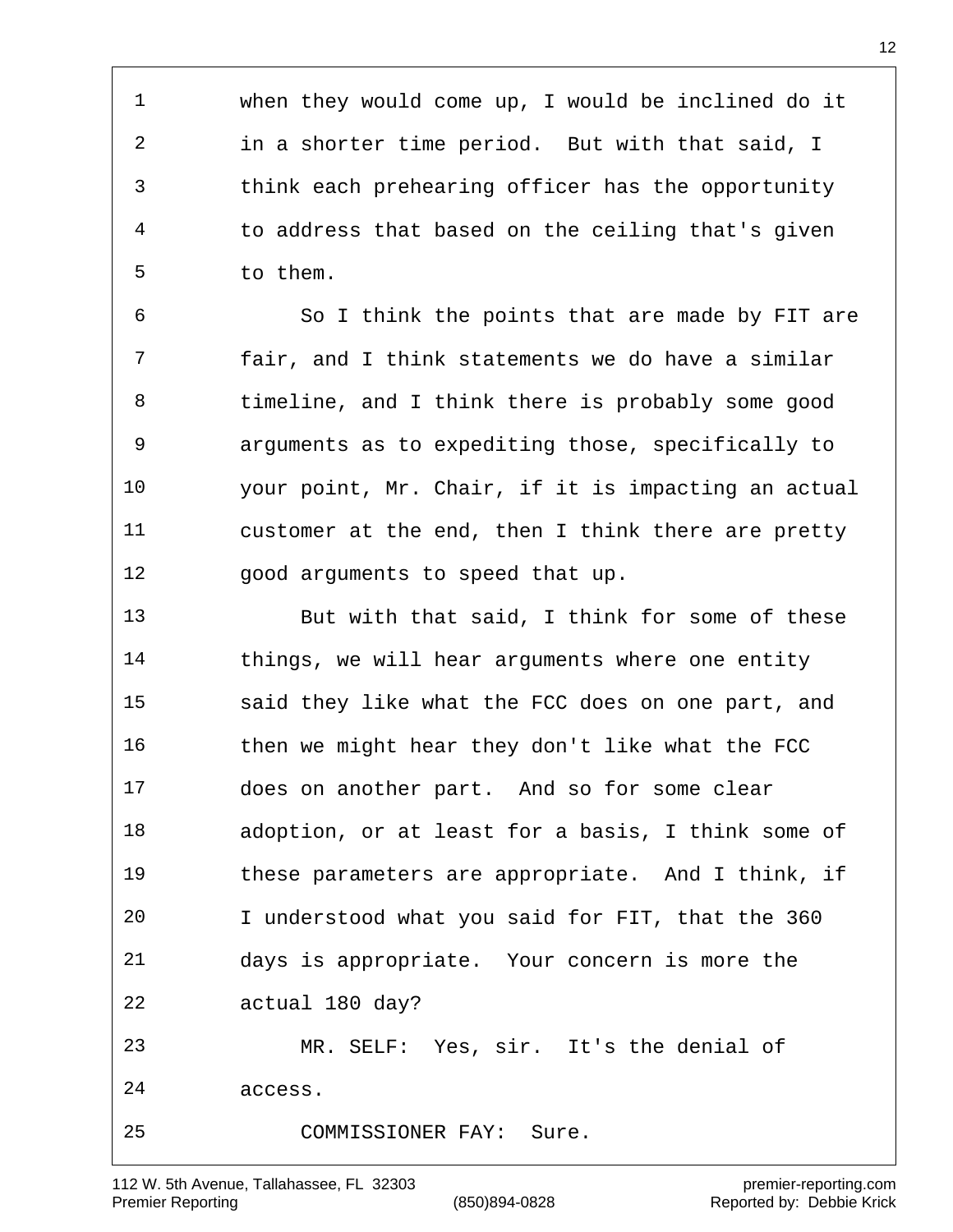MR. SELF: It's the ability to serve a customer and how long until we can resolve that so we can serve the customer. A process that's 90 days obviously means there is a chance the customer is going to get served a lot faster than a 180-day process.

 COMMISSIONER FAY: Sure. And just real quick, Mary Anne, would there be any prohibition -- obviously staff would, from an operational standpoint, would have to adjust if a prehearing officer set a timeline that's shorter, but to your arguments about a discovery process and an evidentiary hearing, would we be able to do that? Because if -- it sounds like you are saying we do do that in other situations. So I just want to be clear. I don't want us saying it's impossible. I 17 think there is the possibility a prehearing officer may decide they want to do it that way. I just want to make sure we can actually do that.

 MS. HELTON: I think I would like to say once we have done this a few times, we can give a much better educated opinion with respect to how quickly we can do these. Right now, this is all -- we are all learning here at the Commission. And can we do things quickly? Yes. We do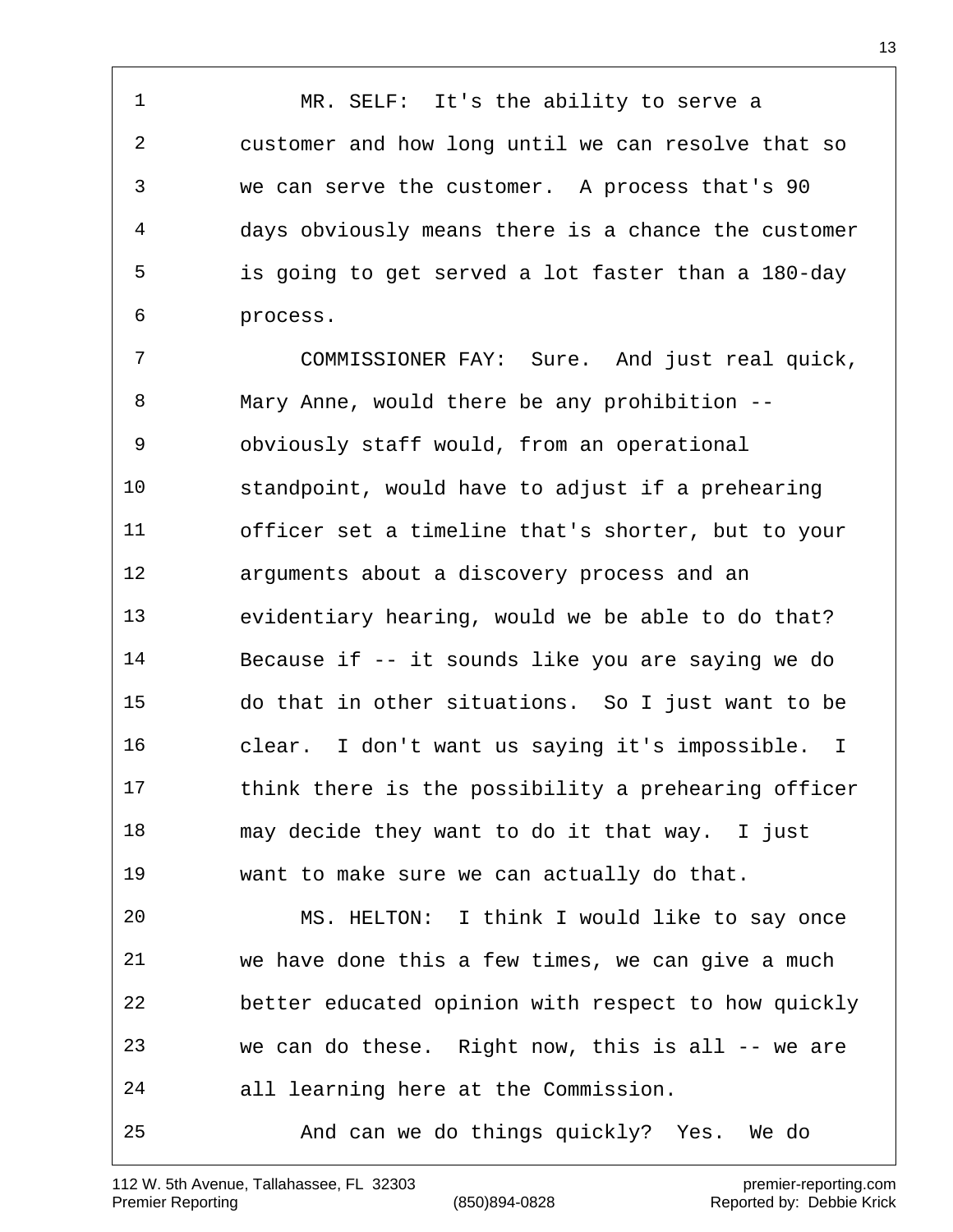need determinations quickly, as required by the statute. I just don't understand enough about this process to say every time we can do a denial of access. We don't know how many we are going to get. We don't know how complicated they will be. And so for me to sit here and say, sure, we can do it in 90 days, I don't know the answer to that. 8 COMMISSIONER FAY: Sure. Mr. Chairman, all I may add is that I believe that as a commission, as a body, we should be able to do it things quicker than the FCC does them, and so I would hope that's a reality, but as I said, I think each prehearing officer would be entitled to make that decision. Thank you. CHAIRMAN CLARK: Great point. Ms. Cowdery, move to the second point. MS. COWDERY: Thank you, Commissioner. I feel very confident that the rule we have proposed meets the requirements for getting certification from the FCC. The requirements under the U.S. code require that we certify that the Commission regulates rates, terms and conditions. We have that authority under 366.04(8(a). We have to have our timeframes, you know,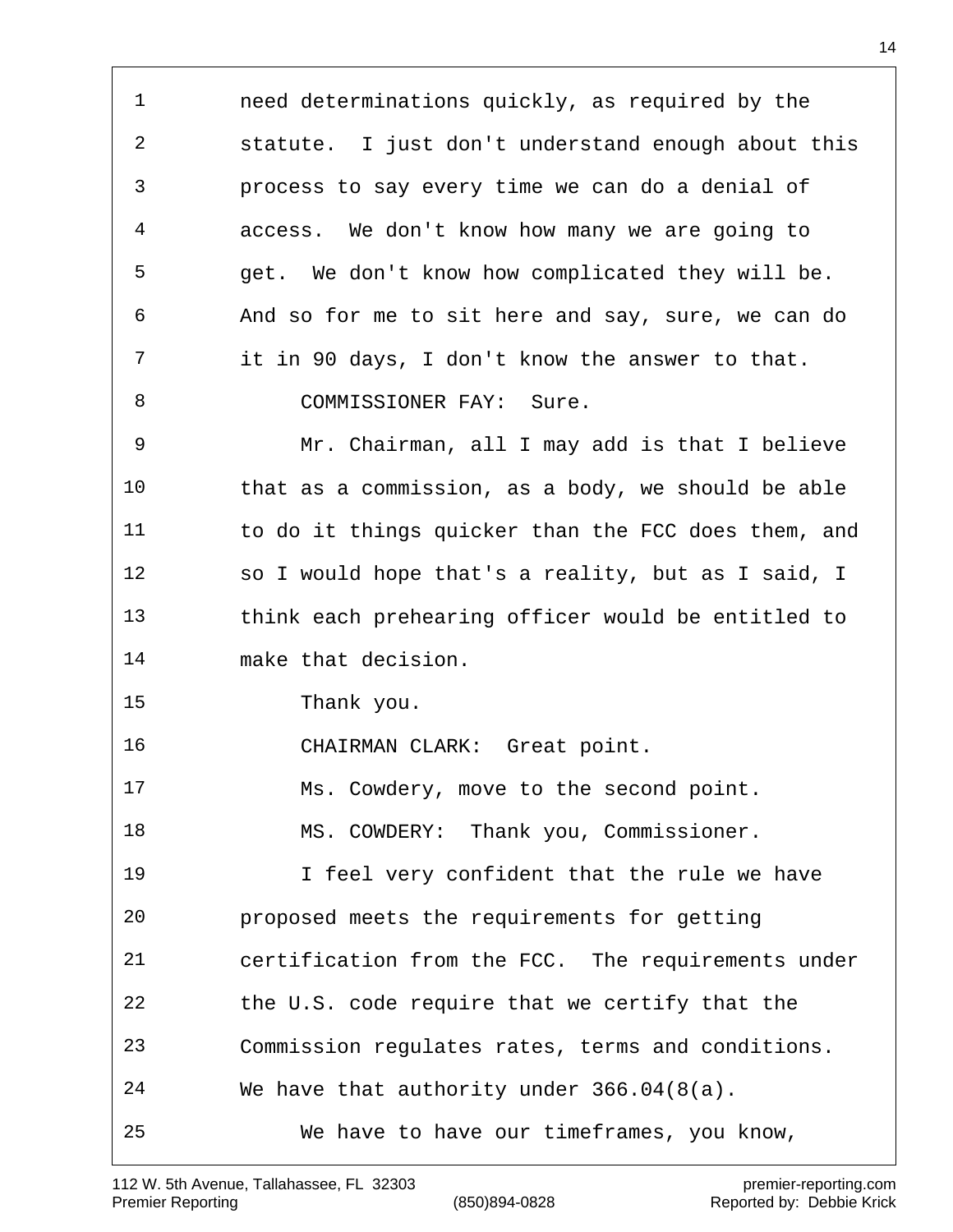within the 300, you know, within the 180 days unless we have it in our rule at a higher amount of time, which is the 360. Pursuant to rule, that meets the requirements. And we've made effective rules and regulations implementing our authority. That's -- that's basically it.

 And as far as Mr. Self's comments that he feels that the proposed rule language that they suggested would be better. Really, the way I read, at least the copy I got in the postworkshop comments, and I don't know if there is another draft out there, basically the difference is that FIT is saying that we should adopt the rules of the 14 -- in the CFR.

 We don't know that that's appropriate at this time. And we know for sure that the statute does not require that. The statute specifically states that the Commission shall, by the orders of the FCC and the appellate decisions ruling on those orders, and that we shall apply those unless you have competent, substantial evidence produced by another party that a different methodology should be used. We are not bound to use those orders because we, as trier -- the Commission, as trier of fact, will listen to all the evidence in front of it,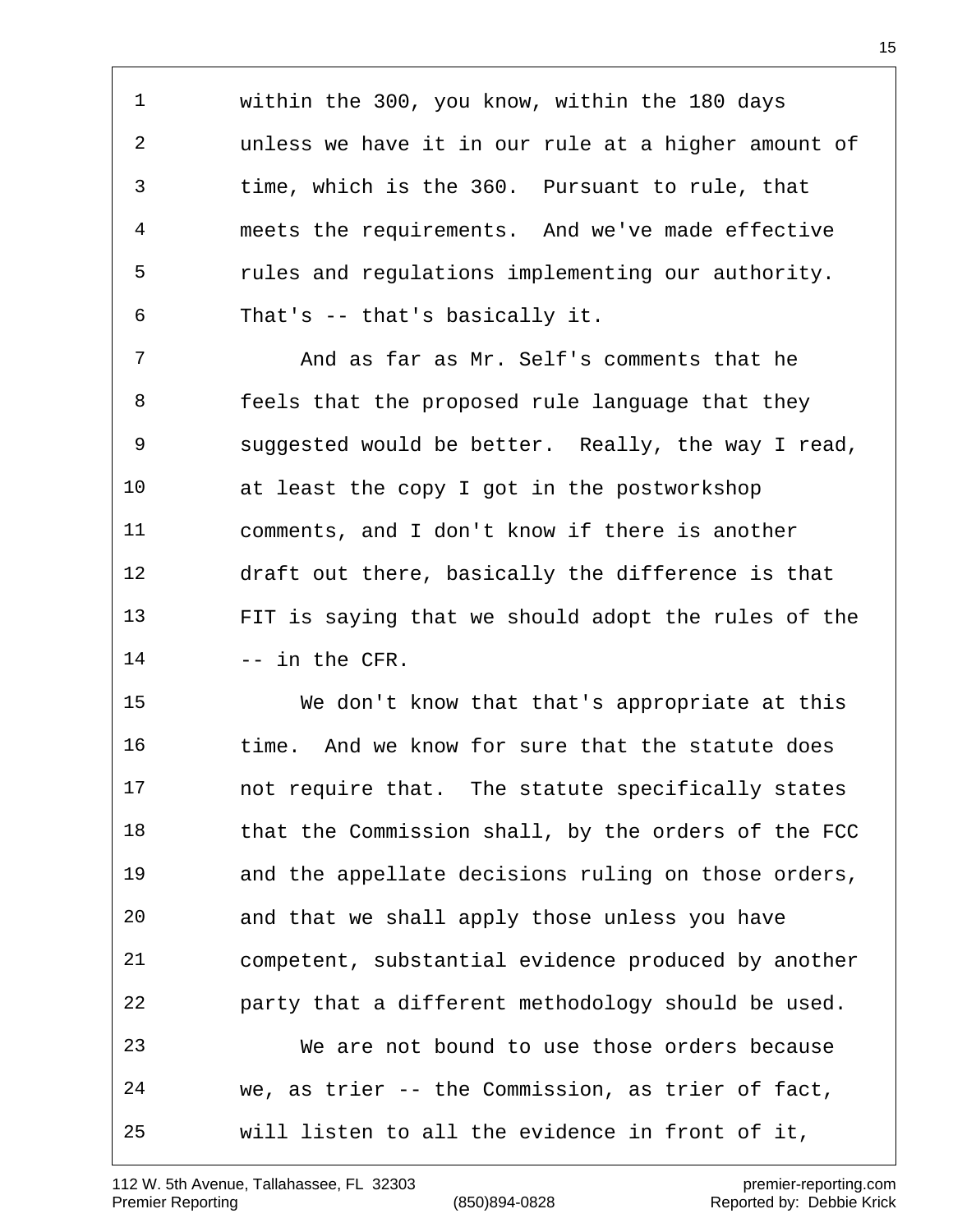make a determination on the case-by-case basis, and that will develop the precedent, and that will help the parties determine where they are going to be going on. So that's the reason that we thought at this point in time we need to follow really what the statute sets out for us to do, which is develop our precedent, using sort of the guidelines that the statute gives us in those first four 100, 120.57 proceedings, that's our thinking. CHAIRMAN CLARK: Thank you, Ms. Cowdery. Commissioners, questions? No questions? All right. Thank you very much, Mr. Floyd. 14 Next up, Tracy Hatch. MR. HATCH: Thank you, Mr. Chair. Tracy Hatch appearing on behalf of AT&T. 17 T would adopt the comments of Mr. Self. He has pretty well covered everything that I have, particularly with respect to the rule methodology. You have to have an alternative to something. That something is the FCC rules. CHAIRMAN CLARK: All right. Any questions from Commissioners? All right. Thank you very much, Mr. Hatch. Ms. Moncada.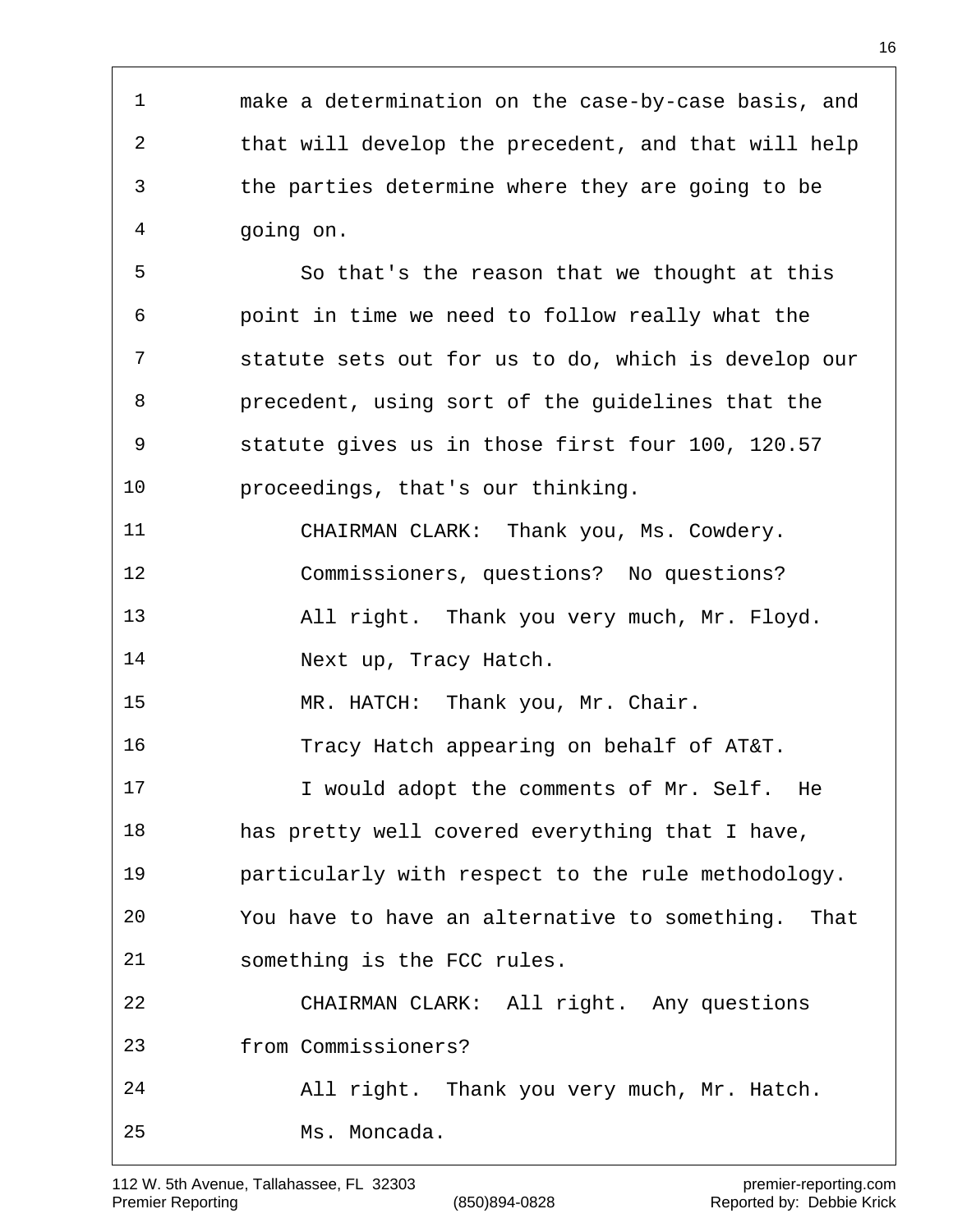1 MS. MONCADA: Good morning, Chairman Clark. Congratulations, Chairman Elect Fay. Good morning, Commissioner. Thank you for the opportunity to speak to you regarding the staff's proposed rule on the filing of pole attachment complaints on behalf of FPL.

 We are thankful for the work that staff has put into this rule development through the workshop process, and also their consideration of many comments that were made. There are multiple stakeholders in this process and all comments have been considered.

 FPL largely supports the staff recommendation, along with the proposed pole attachment complaint rule. It comports with the new subsection (8)(g) of the enabling statute, which requires the Commission to propose procedural rules. There is one procedural issue we would like to raise today for your consideration.

 When FPL time filed its comments on September 15th, we suggested that along with other pleading requirements, the rule also require a verified statement by the party filing the complaint essentially that it is current, to state whether it is current on the payments due on the invoiced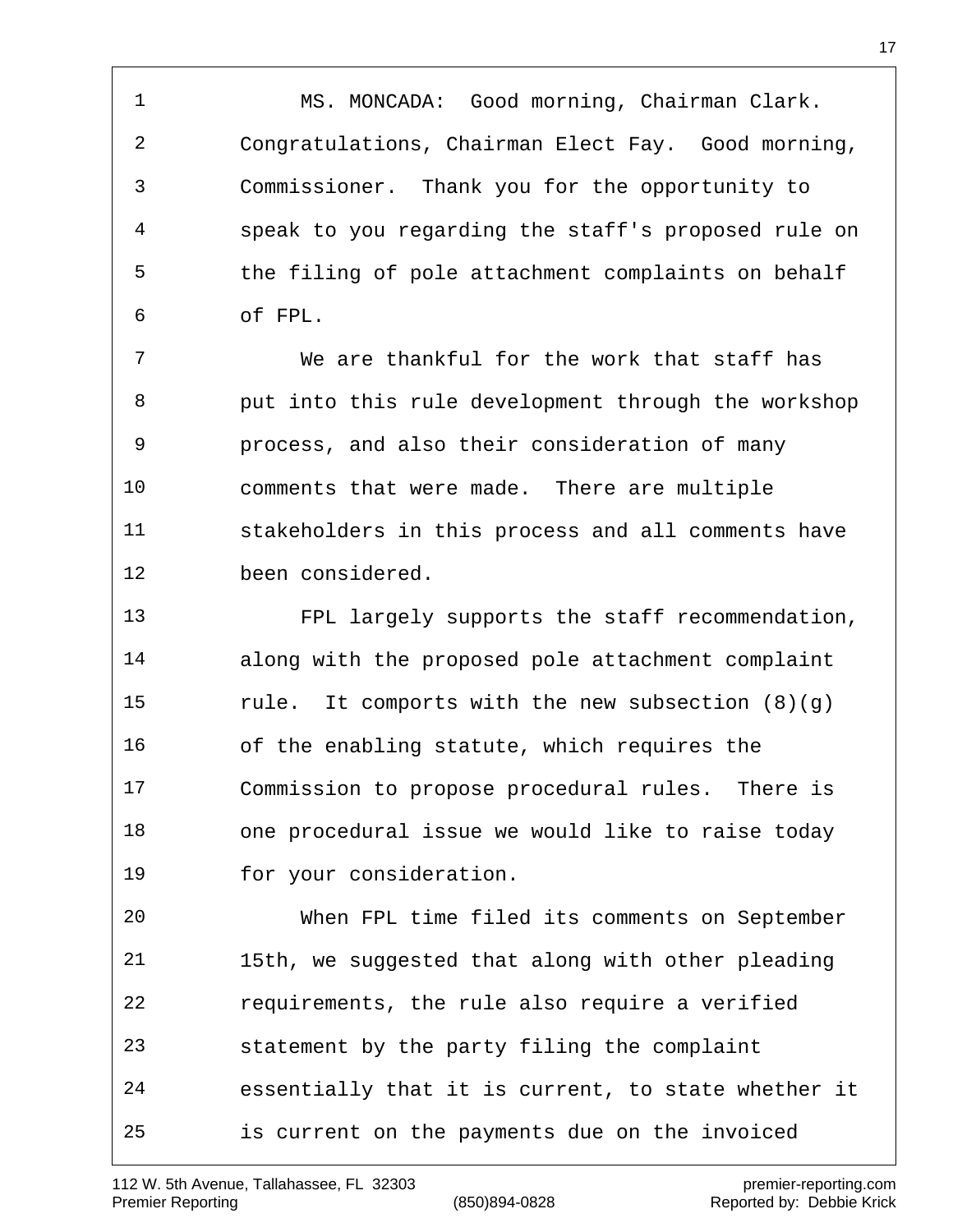amounts that are not in dispute.

 One clarification we would like to make this morning is to propose that the addition required that a confirmation that the attaching entity has paid the pole owner in full for the amount of the pole attachment rates which is not in dispute, as opposed to how we originally filed it, which said that it should include a confirmation as to whether the attaching entity has paid the pole owner how much it is owed or that is not in dispute.

 The staff recommendation did not adopt this addition to the rule. Staff noted that through the complaint proceeding, the issues in dispute will be identified either by the complainant or by the responding party, and staff is correct about that. But respectfully, we don't think that actually accomplishes or captures what we are trying to accomplish through the proposed language. And what we are trying to get at is twofold.

 First, that the complaint before the Commission should be limited to the actual dispute between the parties. And the second is the furtherance of the Commission's longstanding encouragement of settlements, which is also expressed as one of the intents of the statute. To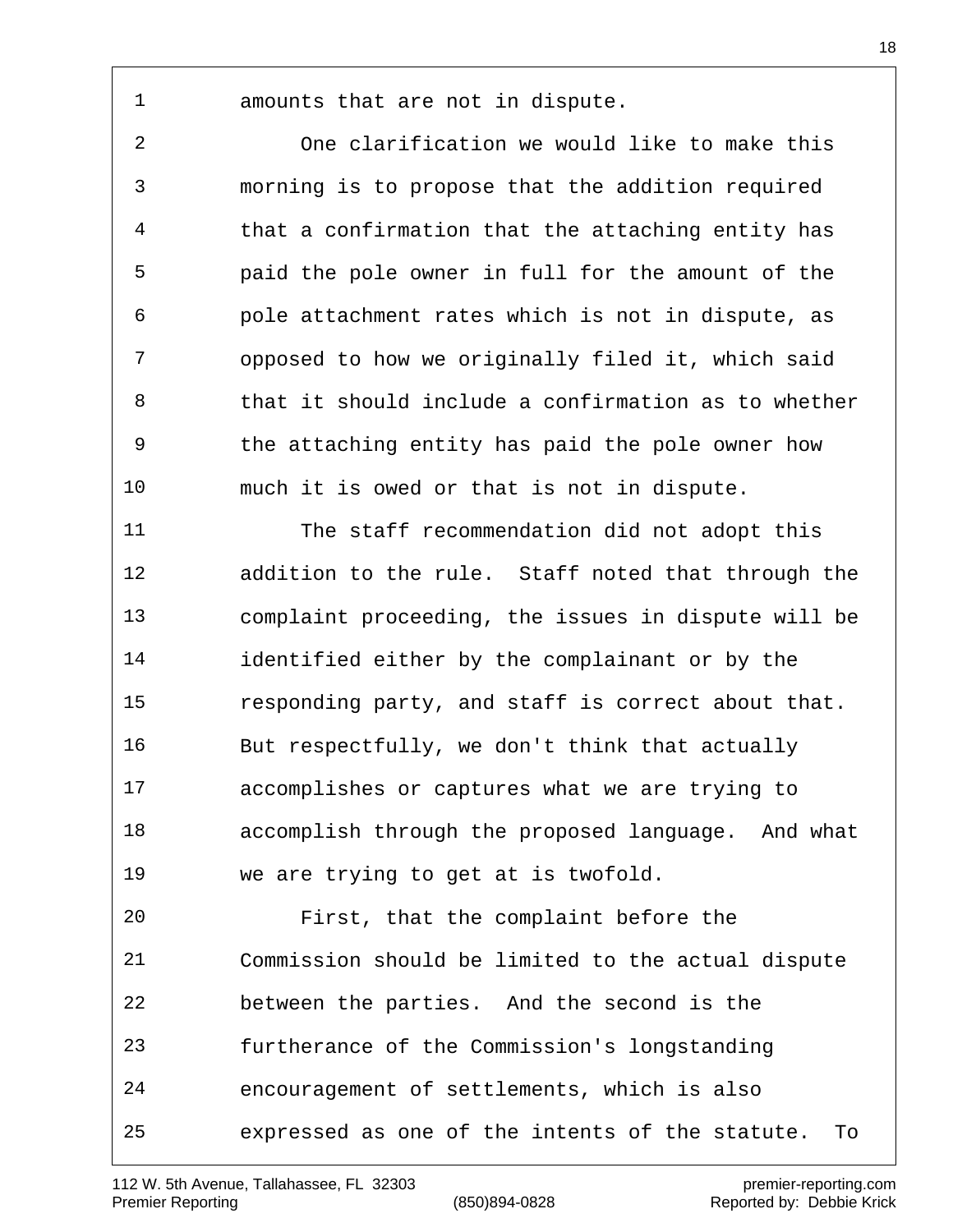demonstrate this, I can use a very simplified example.

 So if there is a pole attachment invoice and it calls for \$10 a pole but the attacher believes the rate should be \$8 a pole, then the dispute before the Commission should really be about the two-dollar difference between the ten and the eight dollars. It isn't a ten-dollar dispute, and the eight dollars should not be at issue at all. The attacher should not be allowed to withhold payment of the undisputed amount while the Commission undertakes what could be a year-long process.

 And I certainly echo Commissioner Fay's statement that this commission can probably do things faster than 360, and do things faster than 16 the FCC has done them, but it is a possibility that it could take up to that amount of time. And the pole attacher should not be allowed to withhold payment until the end of that process.

 So if we take that simple example and scale it up to 10,000 poles, what we are saying is why make this a dispute about \$100,000 when really all we are disputing is the \$20,000 differences. We think it makes a lot of sense actually at issue to limit the pleadings and the evidence to what actually is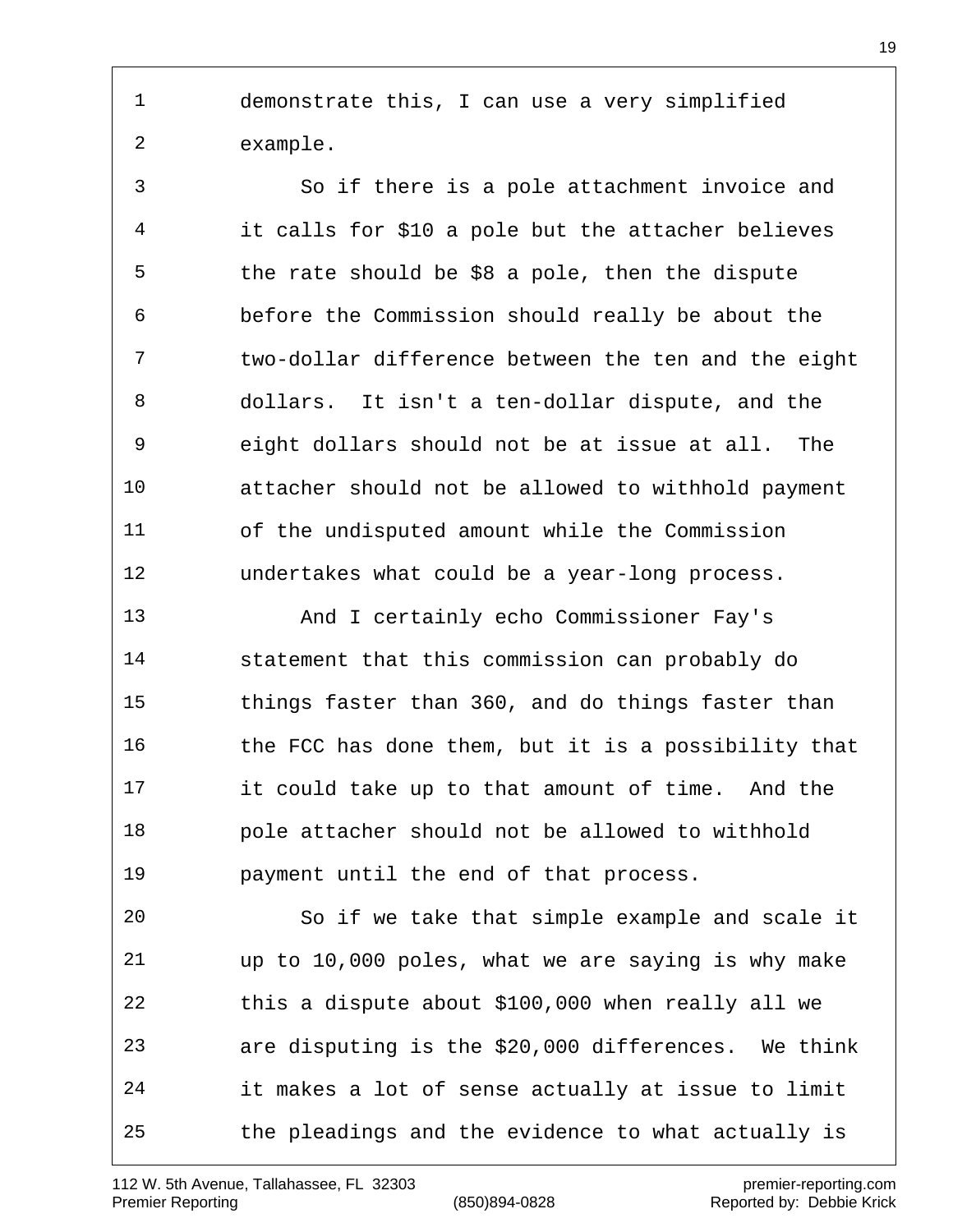112 W. 5th Avenue, Tallahassee, FL 32303 premier-reporting.com Premier Reporting (850)894-0828 Reported by: Debbie Krick

at issue or in dispute.

 And one thing I want to be clear about, FPL is also a pole attacher. So this rule and what we are proposing as the addition would apply to FPL. It would apply to electric utilities who are attachers as well as telecom companies and other attaching entities.

8 And what we are trying to express is that no attacher, whether it's the electric utility or anyone else, should be permitted to use the Commission hearing process to gain an upper hand in negotiations by withholding payments on amounts that are not in dispute.

 This is contrary to the Legislature's expressed intent in the new statute that's being implemented here, which states as its intent, quote, to encourage parties to enter into voluntary pole attachment agreements.

 Withholding of payments that are undisputed also undermines this commission's policy of encouraging opposing parties to reach fair compromises.

 The proposed language that we would like to add will remove improper incentives that push parties to litigate and, instead, will promote the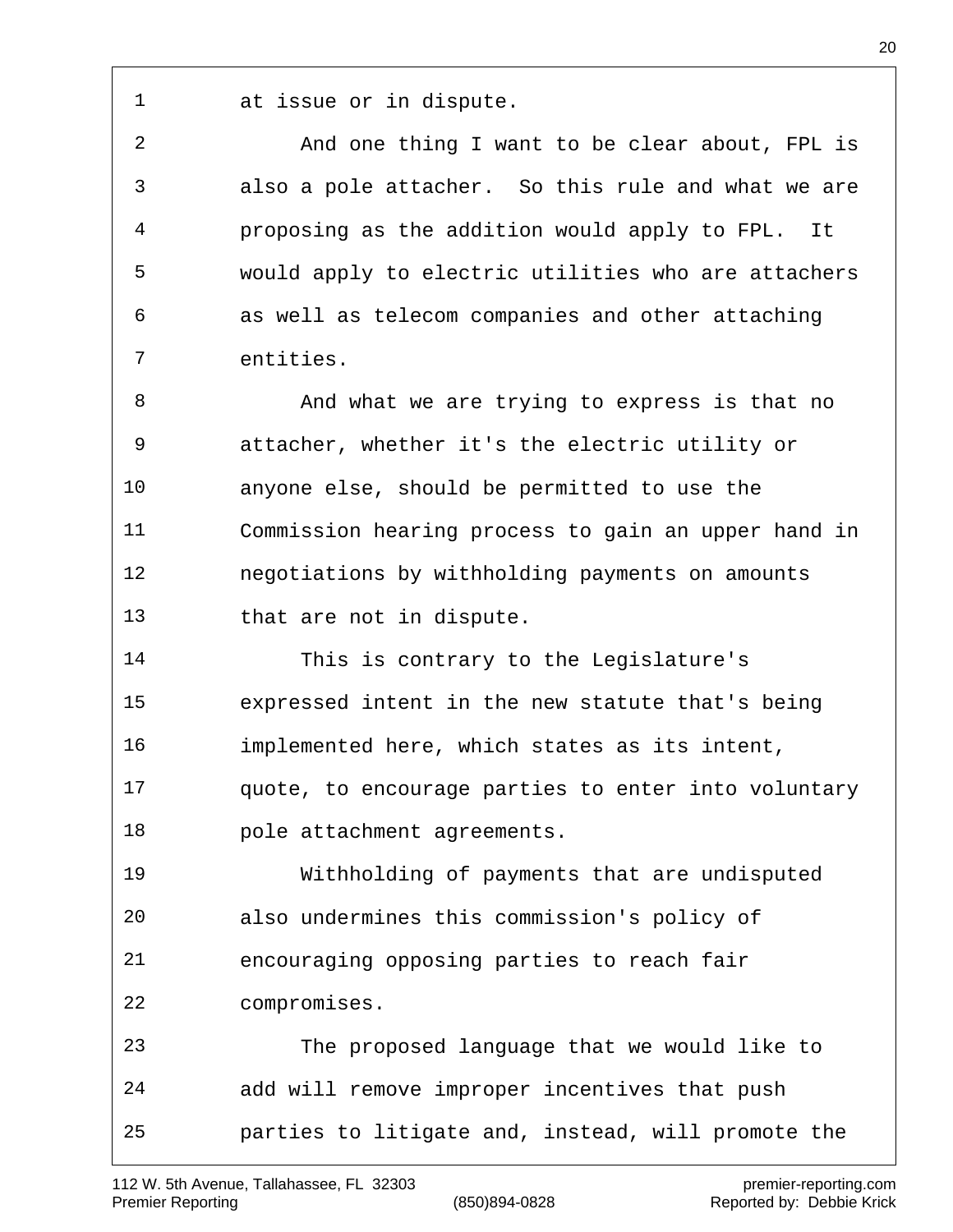Legislature's intent to encourage settlements that would result in voluntary pole attachment agreements.

 Commissioners, we say this from experience. When an attacher fails to make any payment whatsoever, even though both parties know that at least some portion of the invoice is undisputed, it does not make for the start of good settlement discussions between the parties. Why? Because it lacks the hallmark of good faith, but it happens. And for FPL, I can say, we have even experienced a situation where the dollar amount that was being withheld amounted to \$20 million. We fear that that situation would continue to happen without a modification of the draft rule.

 By contrast, if the attaching entity pays at least the undisputed amount, and that's a sign of good faith, it's a sign of commercial reasonableness. And those are the things that are necessary when you want to start having discussions between opposing parties to eventually reach a resolution that could altogether avoid a complaint before the Commission. And that should be the result that we all want, no complaint whatsoever. The last thing I would like to say is that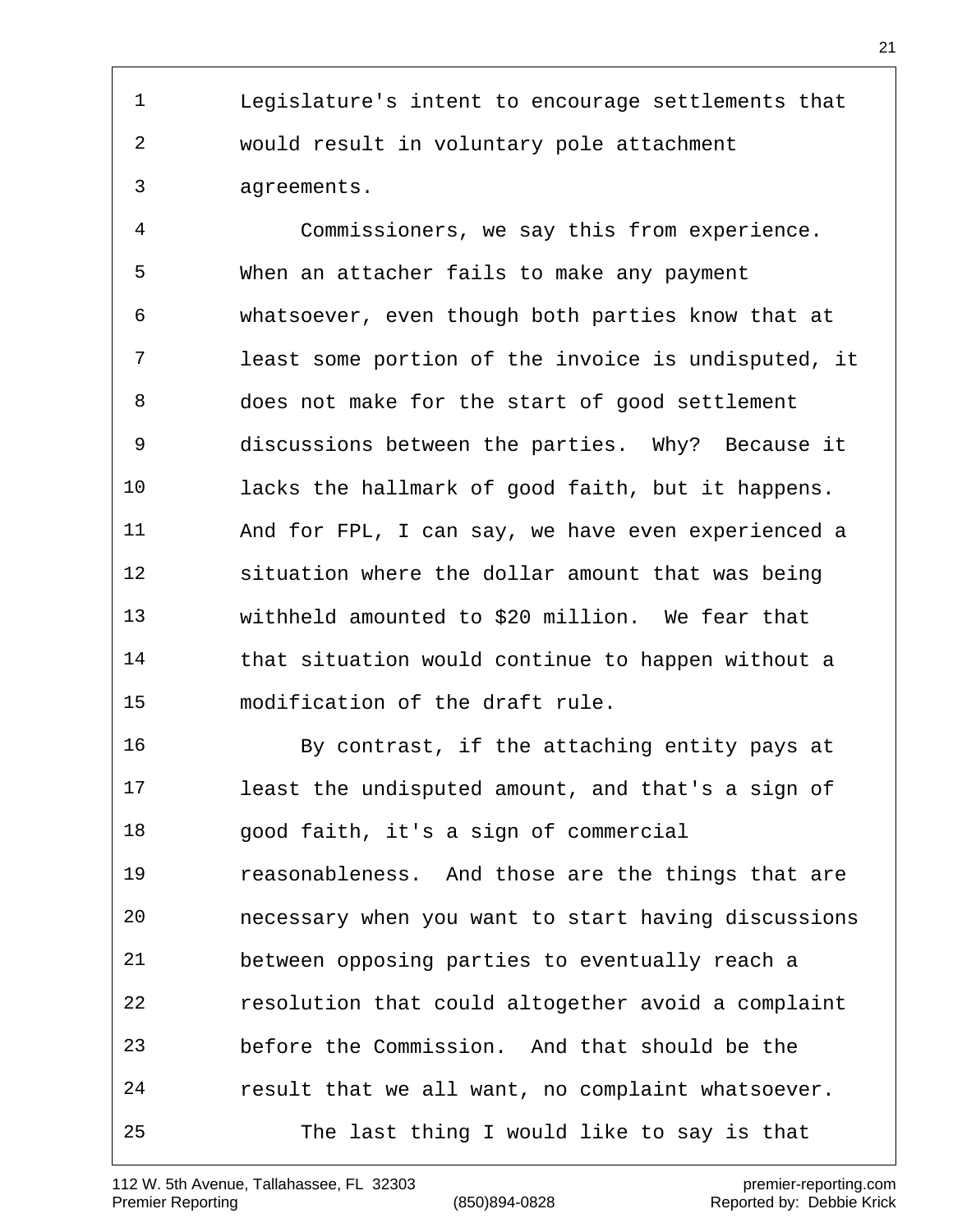FPL's requested addition is consistent with the rest of the rule proposed by the staff, which focuses on identifying disputed issues of material fact and streamlining the process. In closing, FPL's proposal is intended to ensure that the process remains efficient, and that it remains focused on what is actually in dispute, that it doesn't devolve, instead, into ancillary issues. And our proposal also meets the Legislature's intent to encourage voluntary agreement. Thank you. CHAIRMAN CLARK: Thank you, Ms. Moncada. Commissioners, do you have any questions? Commissioner Fay. COMMISSIONER FAY: Just a quick question, Ms. Moncada. So your comments that you filed for the workshop, are you -- do you have specific language that you are proposing related to that? MS. MONCADA: Yes. If you have -- if you have the document in front of you, Commissioner Fay. COMMISSIONER FAY: Yes. MS. MONCADA: On line 20 of page one, is that what you are -- that's in red. Do you see that?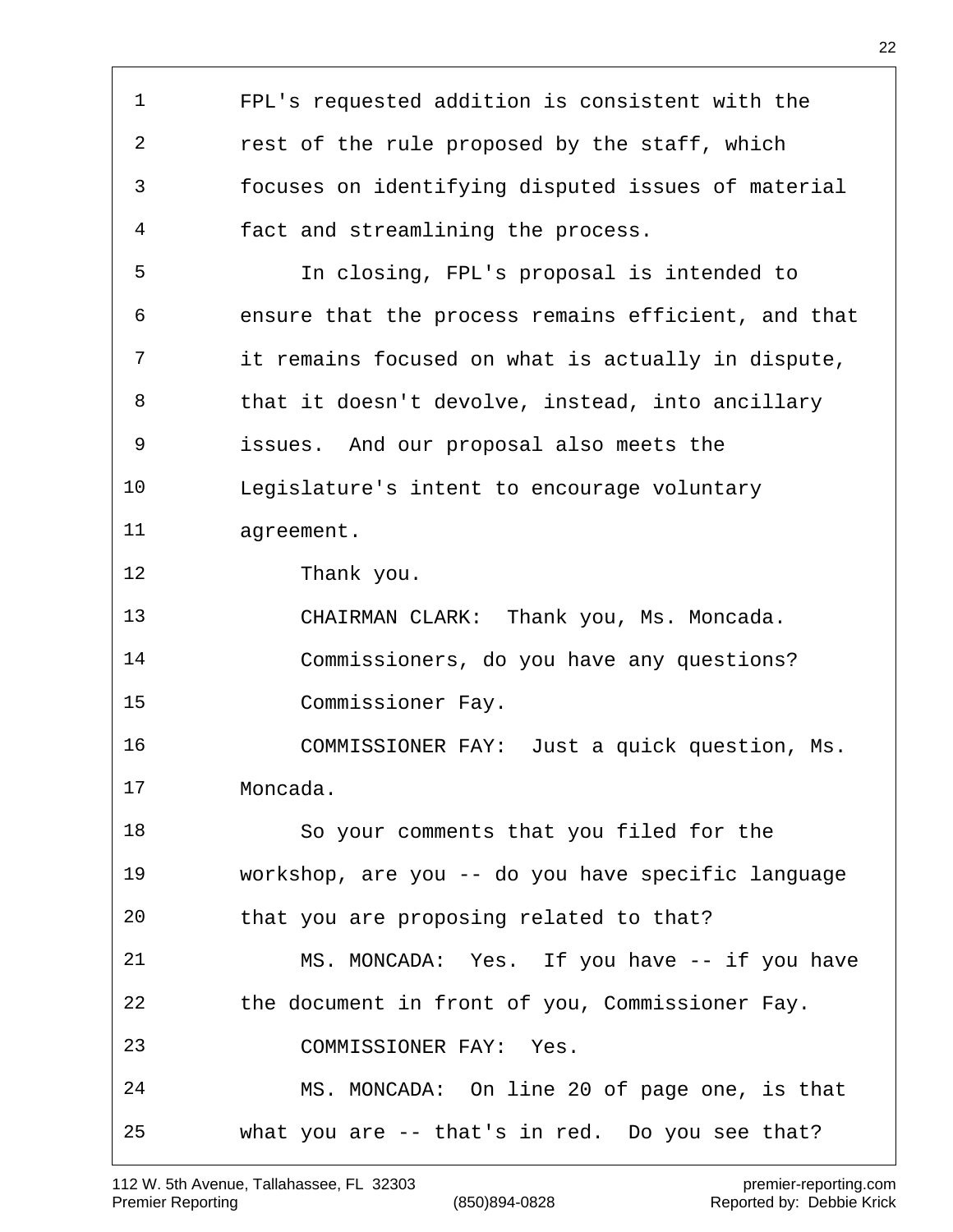We attached as Exhibit A to our comments a redline of the proposed rule. COMMISSIONER FAY: Okay. Hold on one second. MS. MONCADA: Sure. COMMISSIONER FAY: Okay, I am with you. Go ahead. So on line 20 in the first page? MS. MONCADA: Yes. It says -- well, if I start on line 19, it talks about the verified statement regarding the amount of such contractual pole attachment rates that is not in dispute, semicolon, and confirmation that the attaching entity has paid the pole owner in full for the amount of the pole attachment rates that is not in dispute prior to the filing of the complaint. COMMISSIONER FAY: Okay. And then do you believe -- Mr. Chairman, if I could just ask a quick follow-up. CHAIRMAN CLARK: Yes, please. COMMISSIONER FAY: Thank you. Do you believe, I guess, that that can't be addressed through the process? Because I agree with you when you speak about the language that the Legislature has sent us to implement this, there is the encouragement language of those agreements. But I am just wondering if it's not specifically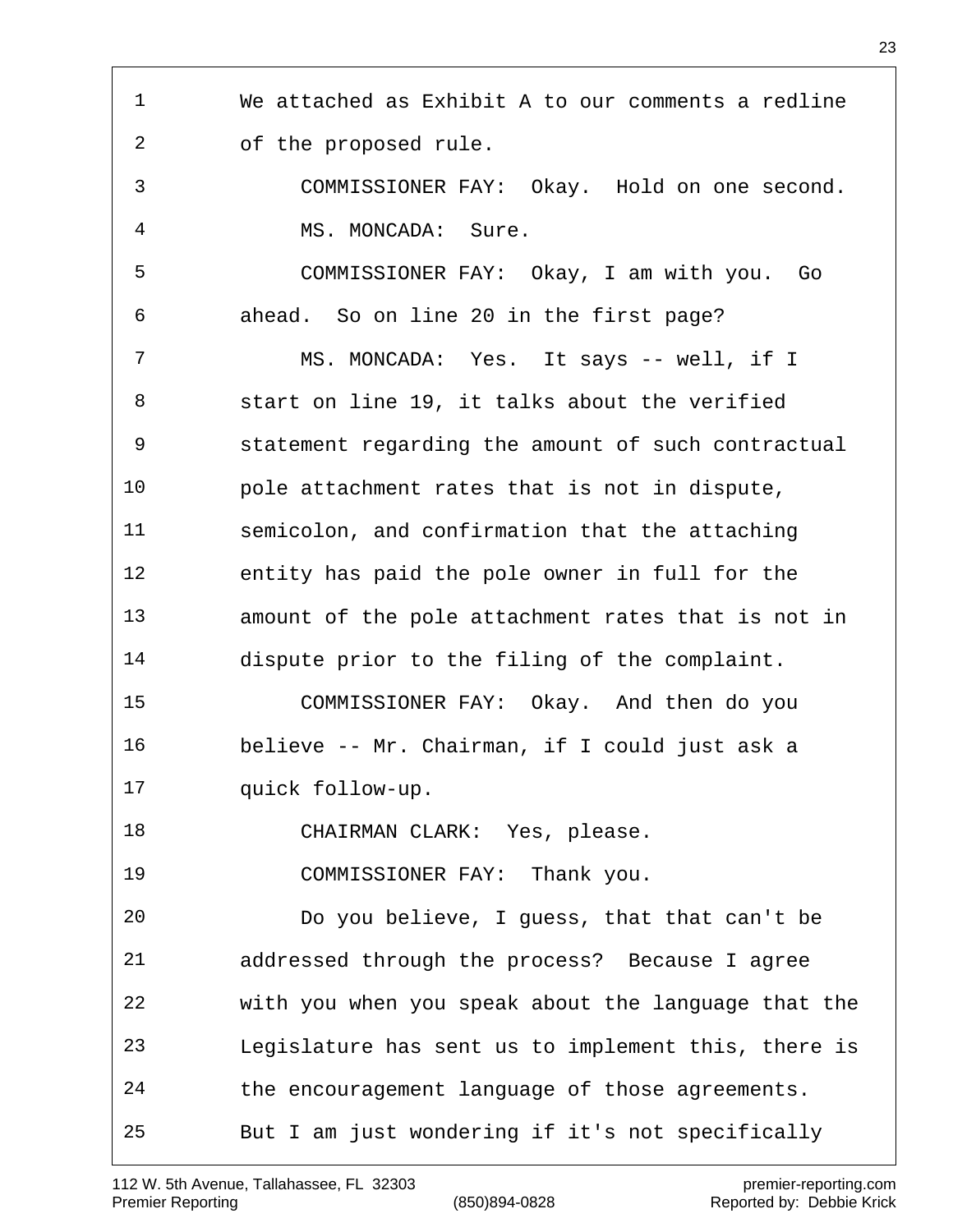laid out here, you are saying there is no limitation from a commission perspective as to if there is a -- if there is something else being withheld, why this issue is being, I guess for lack of a better word, litigated, or presented to the Commission, then there is no way, essentially, for that recovery to take place; or is it that it's a separate legal issue that the utility and the telecom entity would have to figure out between themselves?

 MS. MONCADA: It could actually be more protracted than that, Commissioner Fay. Based on the way that the statute is laid out, that is probably subject to civil court jurisdiction. And then what we would have are competing forums over the same related dispute that could go on forever and ever, and that's really not good for anybody. COMMISSIONER FAY: Okay. Chairman, if I could just ask for -- CHAIRMAN CLARK: Yes. COMMISSIONER FAY: Thank you. MR. SELF: Thank you, Commissioner Fay, Mr. Chairman. Briefly, I would oppose it for two reasons. One, we are now starting to get into the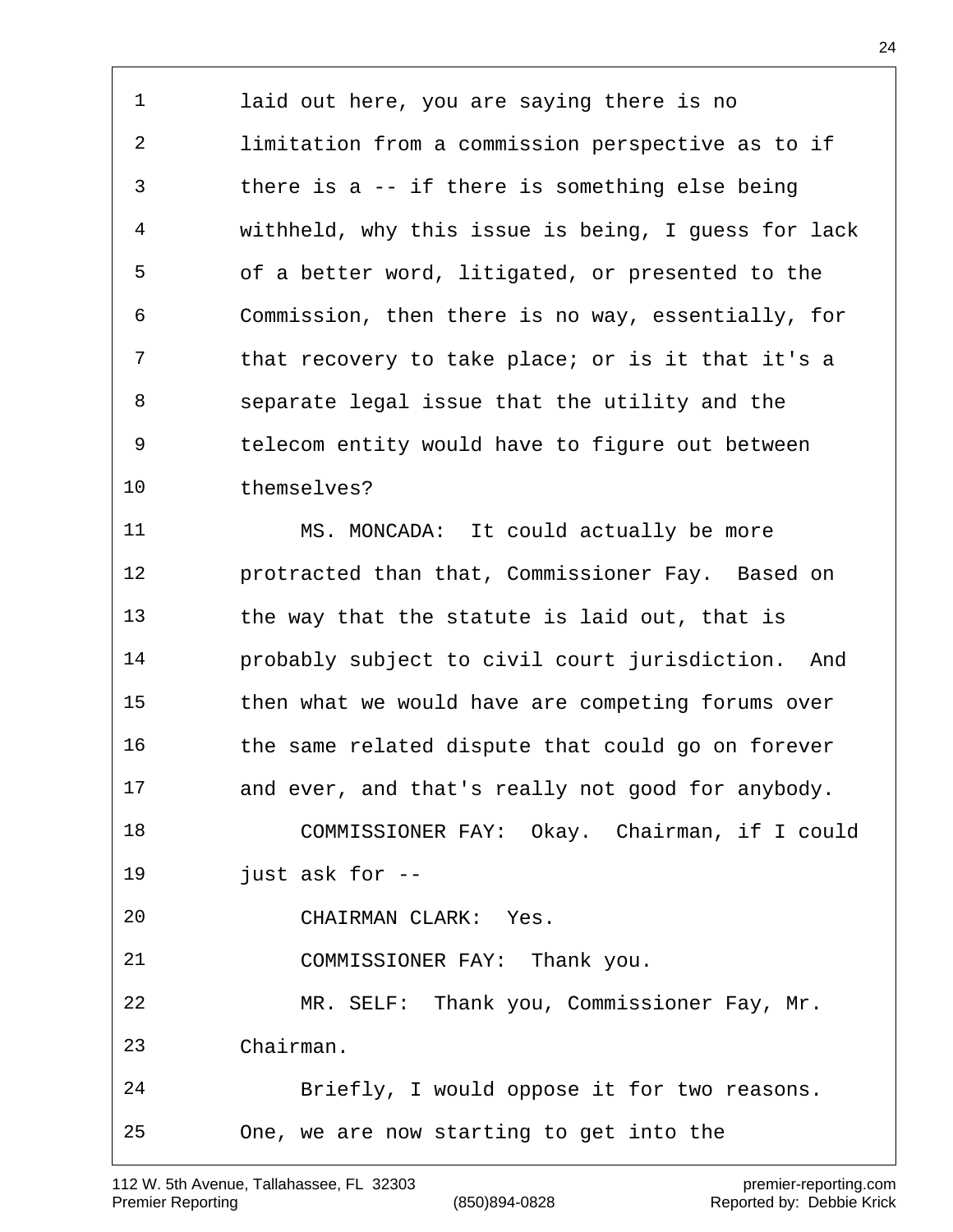nitty-gritty of what the pleadings themselves should include.

 More importantly, on a practical matter, while this sounds pretty simple and straightforward, you know, what's the amount in dispute. I have handled dozens of these different types of interconnection issues involving a multitude of different companies over time, and often there is no agreement about how much is in dispute. And so while it may seem simple to say, well, Carrier A thinks they are due \$10 and Carrier B thinks it's \$8, it's really not that simple. There is often a lot of other things that come into play such that there is not an agreement that it's \$2 that's in dispute.

 And so I think we are getting -- that is a change that I think is way too much in the weeds. It doesn't help the process, is only going to further enlarge the amount of litigation that's going to occur fighting about whether or not you have met the pleading requirements for putting the amount in controversy. There is too much disagreement over what is in dispute to include that type of provision in the rule. COMMISSIONER FAY: If AT&T wanted to respond too.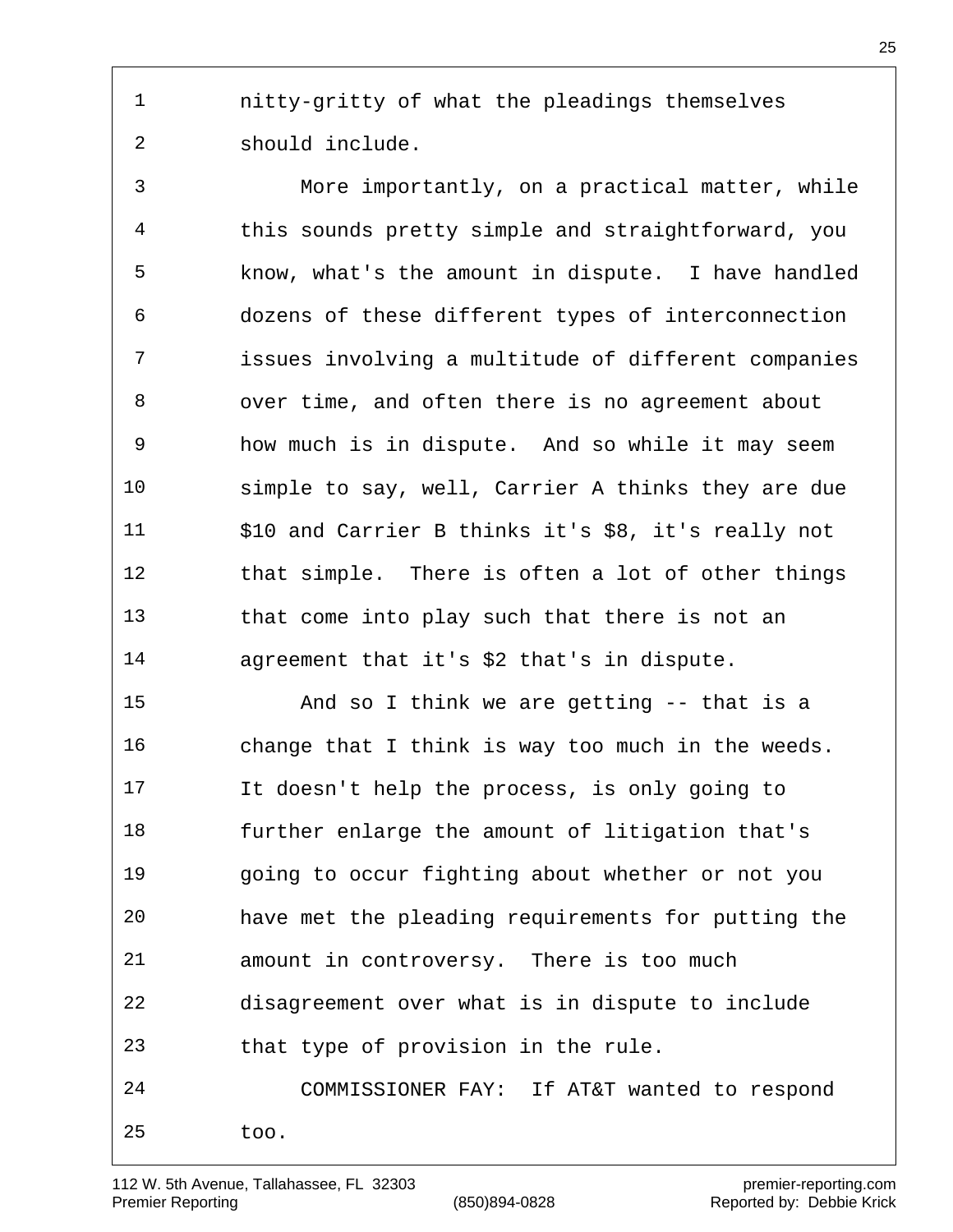| 1              | CHAIRMAN CLARK: Mr. Hatch.                          |
|----------------|-----------------------------------------------------|
| $\overline{2}$ | MR. HATCH: Yes. Thank you.                          |
| 3              | Right now, I adopt Mr. Self's comments too.         |
| $\overline{4}$ | But essentially what they are trying to do first -- |
| 5              | step back. First, there is nothing in the enabling  |
| 6              | legislation to suggest this should or could be part |
| 7              | of the rule. That's one thing.                      |
| 8              | Second, what it's creating is a threshold bar       |
| 9              | to even filing a complaint if there is the kind of  |
| 10             | dispute that Mr. Self has described. These kinds    |
| 11             | of things are well in dispute. And even the         |
| 12             | conflicts that Ms. Moncada identified, there is a   |
| 13             | whole lot more. It's not nearly as simplistic as    |
| 14             | she suggested in terms of negotiations in good      |
| 15             | faith.                                              |
| 16             | CHAIRMAN CLARK: All right. Thank you.               |
| 17             | Ms. Cowdery, your response?                         |
| 18             | MS. COWDERY: Yeah, I just had a couple points       |
| 19             | on this. Something that concerns GCL is that what   |
| 20             | is a verified statement? What are they actually     |
| 21             | doing there? Because, I mean, there is -- it's not  |
| 22             | like a notarized statement. We don't have           |
| 23             | authority to do that under the statute. An          |
| 24             | ordinary statement, what is the -- you know, what   |
| 25             | exactly is the purpose of it? Is it a procedural    |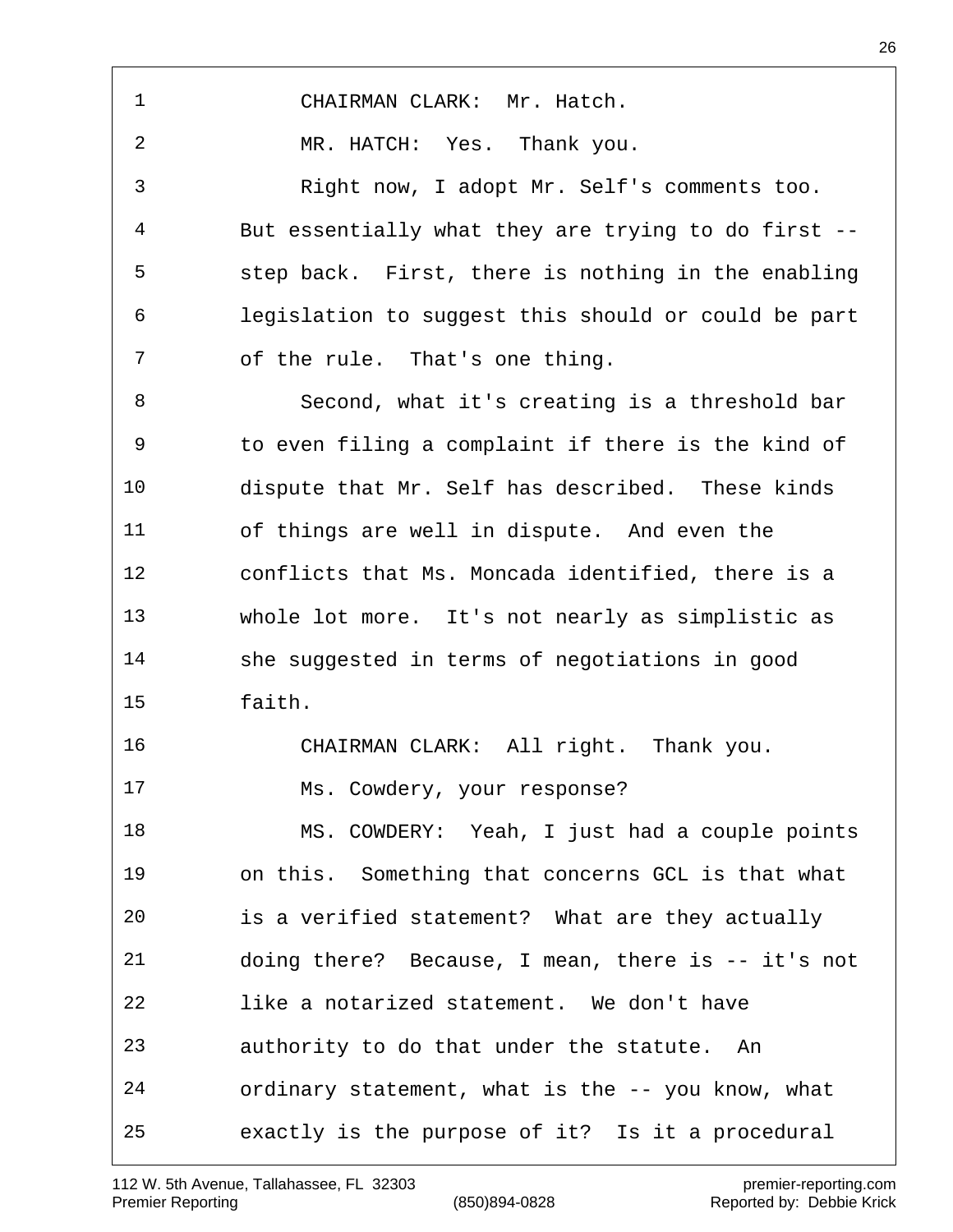## bar for getting a complaint heard?

 So if there is a dispute and the complainant, you know, says, well, I can't -- I can't do that because we do have a dispute, isn't this an issue for the Commission to consider as part of the complaint? If an entity believes that someone is improperly withholding rent money, they can file a complaint. And a response, if the respondent doesn't believe that the complainant has properly identified the issues, and they are not properly paying them can raise that as an issue. It's something that we can look at, and we can look on it, again, as developing precedent.

 So that's some of our concerns. We are a little -- you know, we want to be careful about under 120, where we would be under Chapter 120, we would be holding these hearings, you know. We don't want to stop somebody from having -- from filing a complaint based on this particular procedure because they don't feel like they can, you know, they can file this kind of a verified complaint, whatever the verified complaint is. CHAIRMAN CLARK: Thank you, Ms. Cowdery. Commissioner Graham. COMMISSIONER GRAHAM: Thank you, Mr. Chairman.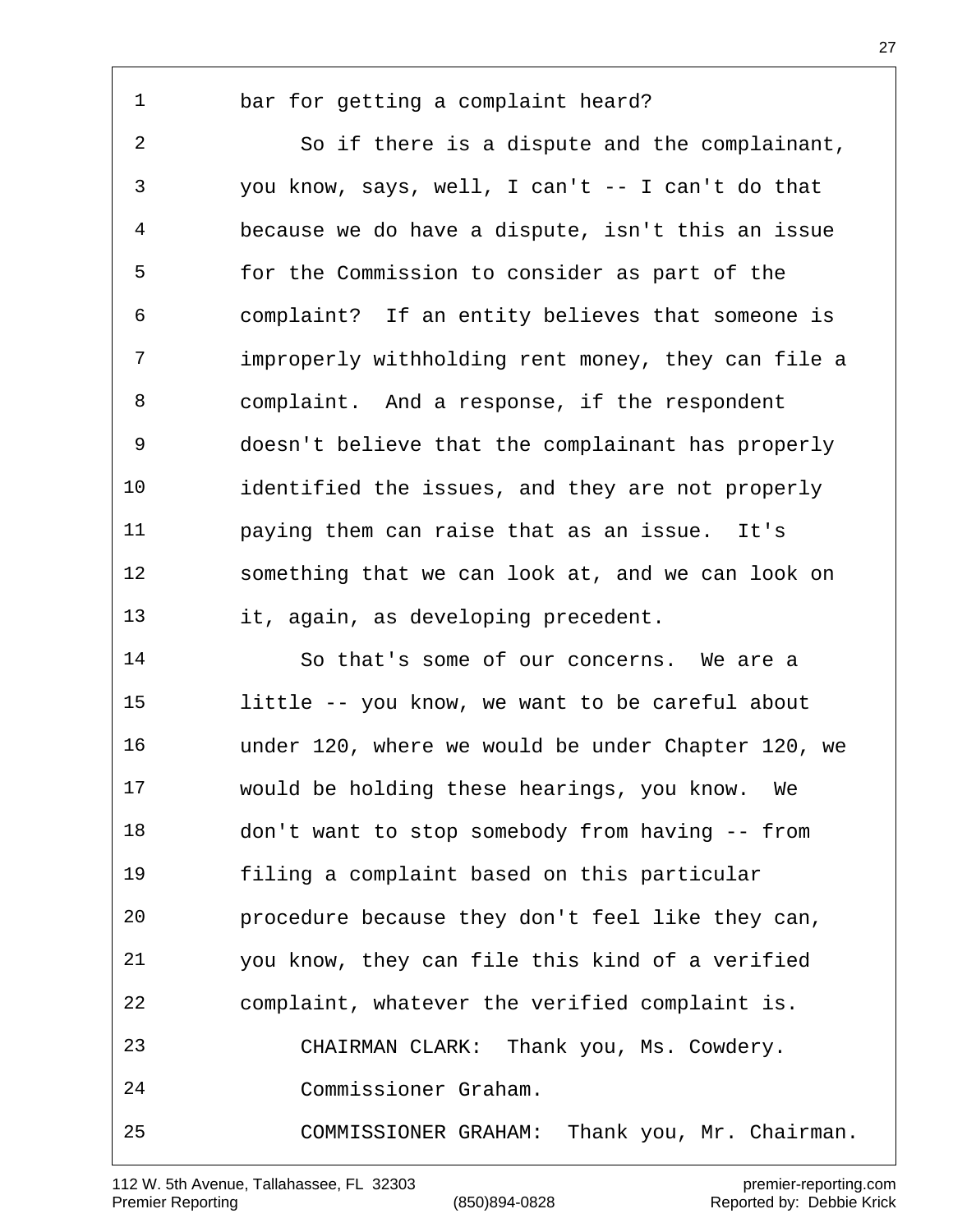1 I guess first I should start off by apologizing to staff. I should have asked this question in briefing, but I didn't have a briefing on it. It just caught my attention as I was reading 6 through it, and I guess I -- I don't agree with  $Mr.$  Self. I think this allows for you to be more laser focused when you come before the staff with a complaint. As I heard Florida Power & Light say, if you can clearly decide what's disputed and what's undisputed, then there is no reason why you can't collect the money on the dollars that are disputing. I mean, I guess I kind of look at this, in my simplistic head, if someone comes before us with a rate case. You will allow them to take -- to get -- you will allow for them to get interim **18** rates until the rate case is finalized, and then after the rate case is finalized, then you can true-up at the end. So when a complaint comes forward, there is no reason why you can't get what I think is the undisputed amount, get that off the table so no one is at a deficit, and then when it's finally decided, you can true it all up again. That's what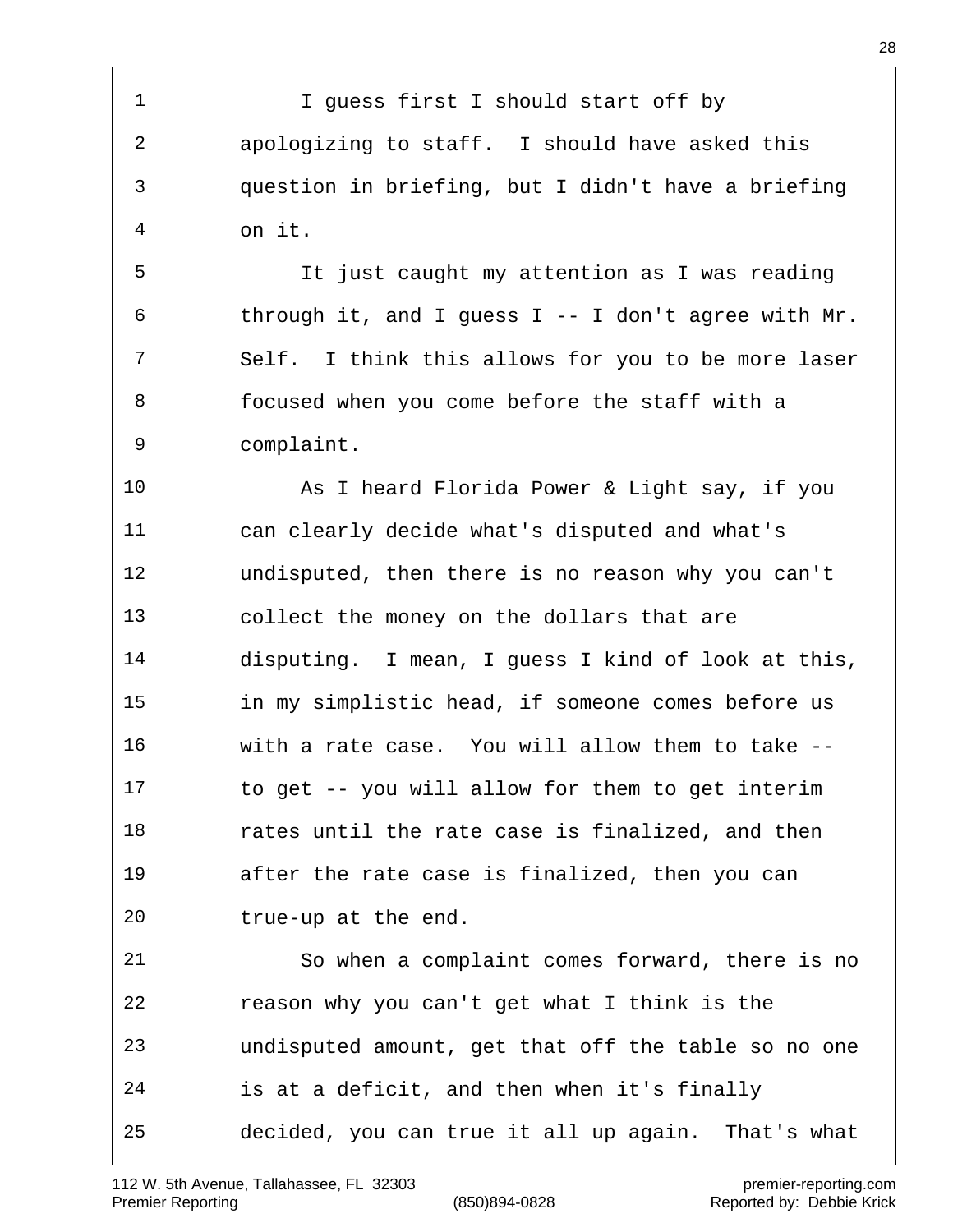| $\mathbf 1$ | I see -- I think this makes this easier, and it     |
|-------------|-----------------------------------------------------|
| 2           | makes it more balanced from both sides.             |
| 3           | That's all I have.                                  |
| 4           | CHAIRMAN CLARK: Thank you, Commissioner             |
| 5           | Graham.                                             |
| 6           | Other Commissioners have a question?                |
| 7           | Commissioner La Rosa.                               |
| 8           | COMMISSIONER LA ROSA: Thank you, Chairman.          |
| 9           | And this one maybe is for FPL.                      |
| 10          | If I am reading the law correctly, rate is          |
| 11          | only the first thing the Legislature is asking us   |
| 12          | to do.                                              |
| 13          | What else -- or what else is involved in these      |
| 14          | disputes outside of rate? Is it engineering? Is     |
| 15          | it equipment? You know, what else besides just      |
| 16          | rates?                                              |
| 17          | CHAIRMAN CLARK: Ms. Moncada.                        |
| 18          | MS. MONCADA: Pole attachment disputes can           |
| 19          | have multiple components to them. There are         |
| 20          | instances when it is just about the rate. But       |
| 21          | there are opportunities at a point in time when     |
| 22          | negotiations start with respect to where should we  |
| 23          | be on the rate, where the pole owner could approach |
| 24          | the attacher and say, let's look at this            |
| 25          | holistically, and let's look not only at the rates, |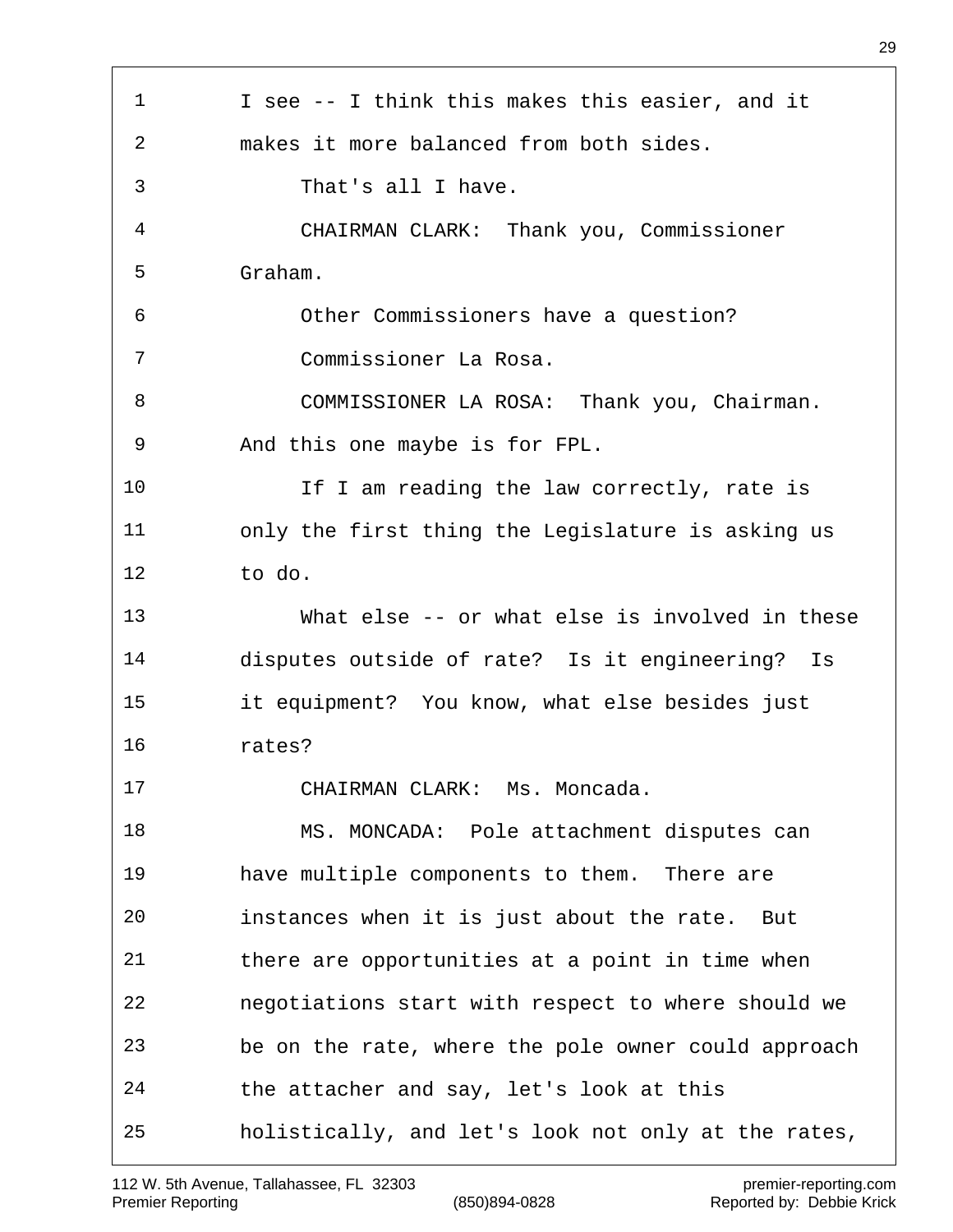but let's look about -- let's look at what you are doing on transfers. Let's look at how you are engineering maybe your own poles, and how we can better serve the aesthetics of the community. It could be a whole host of issues that could be resolved at once, but there are instances where it could be just about the rate.

8 COMMISSIONER LA ROSA: Follow-up.

 What -- you mentioned, you know, it could be a \$20-million withholding, and that's the, you know, term of the contract that's being negotiated. What's the average size of these deals, these attachment deals, whether it's in a municipality, a county, whatever the geographics are?

 MS. MONCADA: I don't have a precise answer to that. I will answer it this way: The invoice is essentially the result of the rate times the number of poles to which the entity is attached. So if a pole attacher is on 400,000 of our poles, we could be looking at amounts of 10, 20 million dollars. If the pole attacher is on far fewer poles, then it will be -- then the invoice amount will be proportionately lower. COMMISSIONER LA ROSA: Thank you. CHAIRMAN CLARK: Any other questions?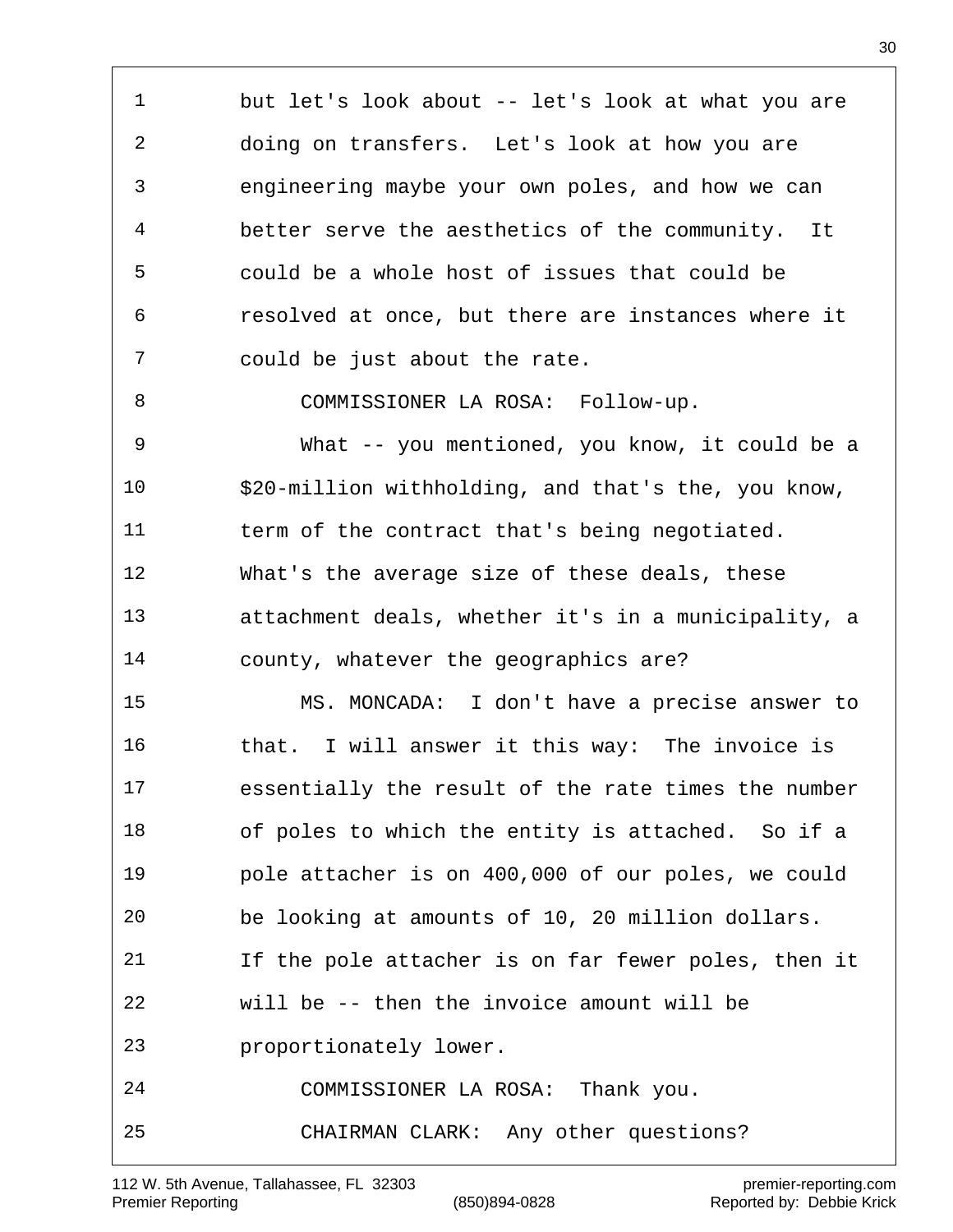1 1 I think have a couple.

 Ms. Moncada, I am going to address this to you to begin with, so let's make a small hypothetical here that the disputed amount is the two dollars that you mentioned between the six that's currently negotiated and eight. Could the attaching entity basically say, when they file their complaint, that they don't agree with the six either? And would that negate your ability to collect the six?

 MS. MONCADA: This is, in a practical sense, how we view this working. We send out an invoice. It's due on June 30th, let's say. Then they say, we are not going to pay it because we think the rate is too high. At that point, we say, well, what do you think it should be? I think that's a very reasonable question, a fair question to ask. If you think it's too high, then what should it be? 18 And they say, well, we think it should be X. Well, at least pay X then.

 CHAIRMAN CLARK: So you are asking for a voluntary compliance that is contrary to a contract you have in place? Because your attachment -- you are already guided with a company by a contractual obligation. You are not doing attachments without a contract in place. The contract specifies the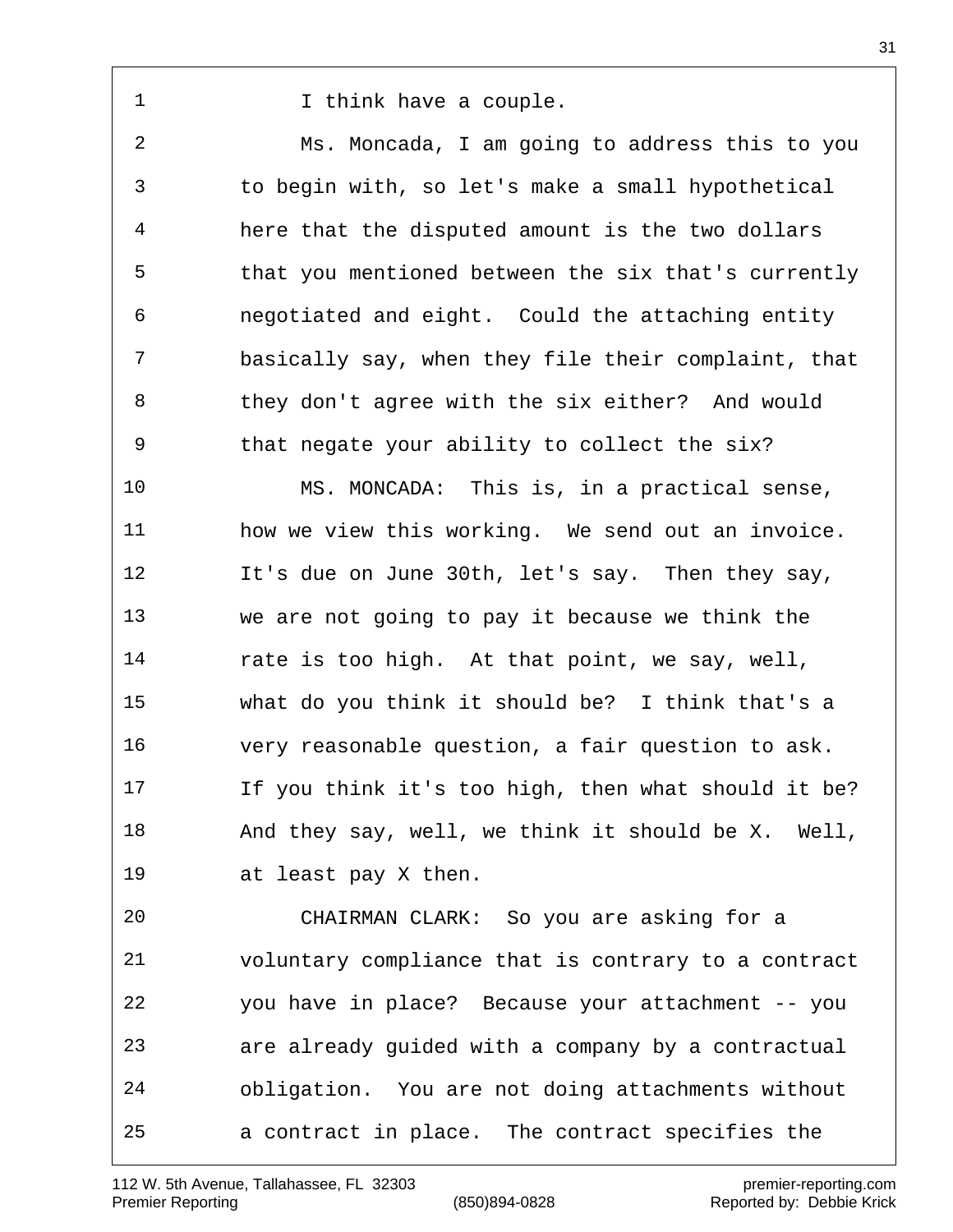amount to be paid. I assume that some instance occurs where we are no longer in agreement that this particular attachment complies under the terms of the existing contract, is that correct?

 MS. MONCADA: I couldn't agree with you more that there is a contractual obligation to pay the amount that is set forth pursuant to either the rate in the contract or the formula in the contract. And, in fact, there is a longstanding understanding even at the FCC through a U.S. Department of Justice letter that was provided at one point to the Eleventh Circuit Court of Appeals which says you should pay the full amount. You should pay the full amount.

 So that's the contractual obligation. And what we are trying to say through the rule is we would love for the contract to be complied with in its totality, but at least if you're -- at least before filing the complaint at the Commission, at least pay the X that you think is the right rate. We are not trying to have noncompliance with our own agreement. We would prefer compliance with the agreement.

 CHAIRMAN CLARK: Mr. Hatch, Mr. Self, would you like to respond before I go to my next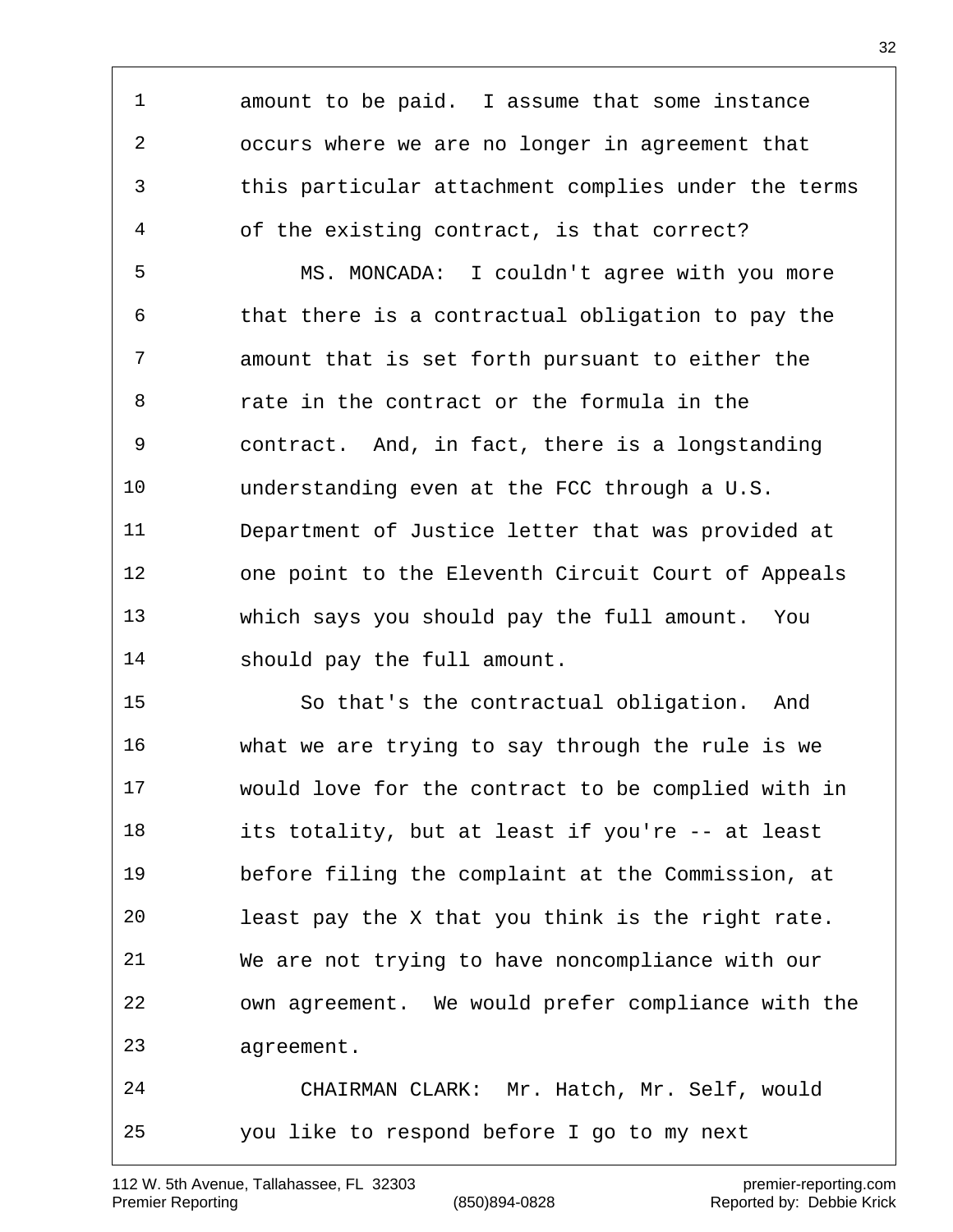question?

MR. HATCH: A couple of thoughts.

 First, to the extent that it's anticipated that this would narrow the issues and enable reasonable settlements, by the time you file a complaint, negotiations have failed, so this is not going to help that process.

 Now, subsequent to filing the complaint and the development of the litigation, you can always, again, still try and resolve the case as the case develops, but this is not going to help you before you file a complaint.

 I guess second, it is a procedural bar that's 14 going to engender a whole lot more litigation because I will certify pursuant to the rule that I did. The defendant in the complaint will then say, well, no, you didn't do this as part of your agreement, your attaching agreement.

 So essentially you fight that fight before you can even fight -- file a complaint. And I think the staff has it right, that once you file the complaint, all the issues are on the table and they are all available for litigation, and the Commission can flesh them all out as they are identified in the process and go through. That is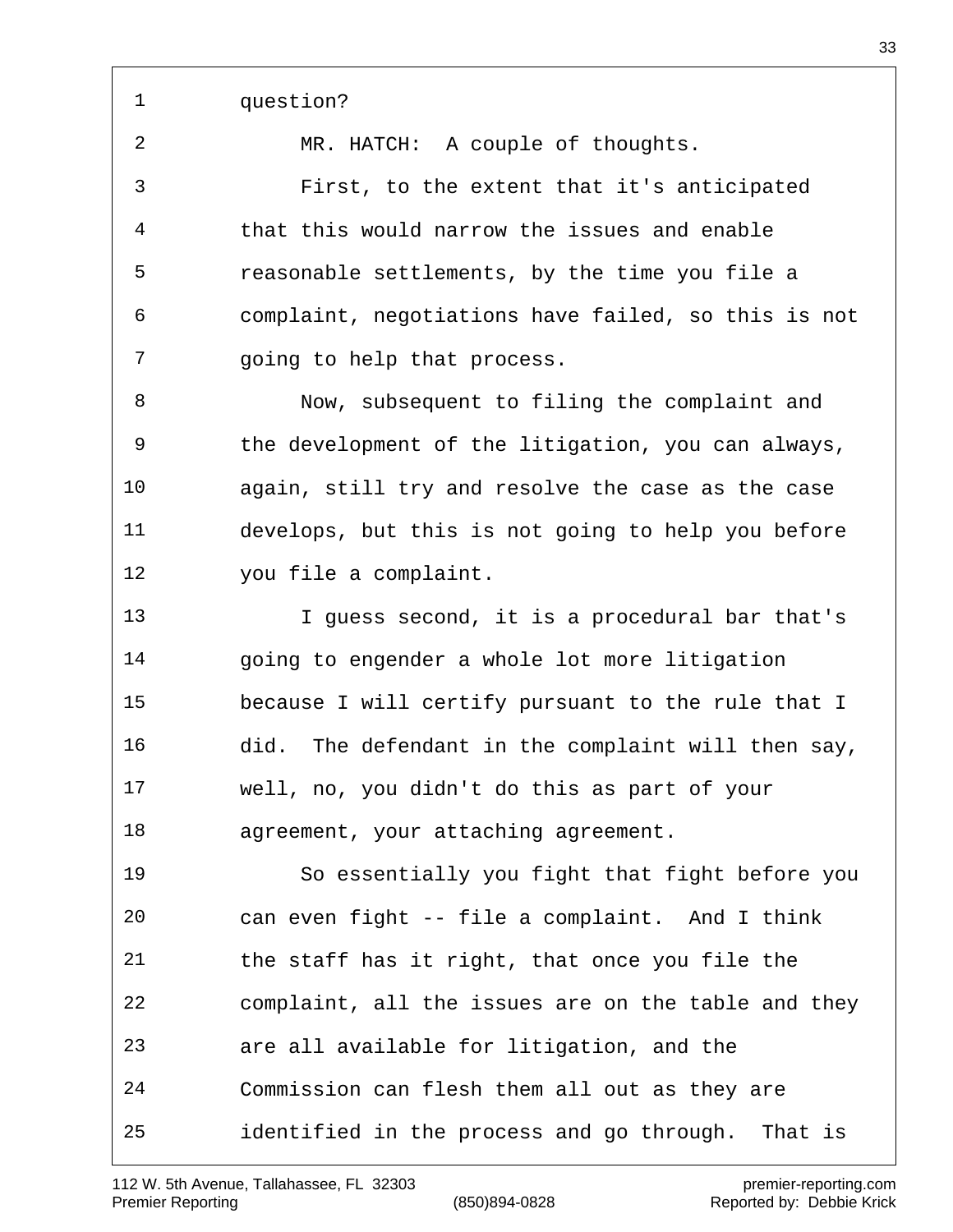1 the process the Commission follows typically. To create this automatic narrowing based on one party's perception of whether they are complying or not I think is probably too far a stretch. I don't think you can do that adequately. You are creating two separate proceedings. Because then you have a proceeding to determine whether you can file a complaint. I mean, under the APA, you are going to have a proceeding of some sort to reach that conclusion. CHAIRMAN CLARK: Mr. Self. MR. SELF: I bill by the hour so I love litigation. This just seems like a lawyer's relief act. As Mr. Hatch indicated, it really simply provides more opportunity to litigate the case before you actually litigate the case. I agree with Ms. Moncada. There can be hundreds of thousands of poles such that even a dollar or two dispute can be serious money. And that's, quite frankly, the point. Even though these are all very large corporations, you know, tens of millions of dollars here, tens of millions of dollars there in disputes, you know, does add up. And so as much as I would love to potentially be involved in litigating these additional issues,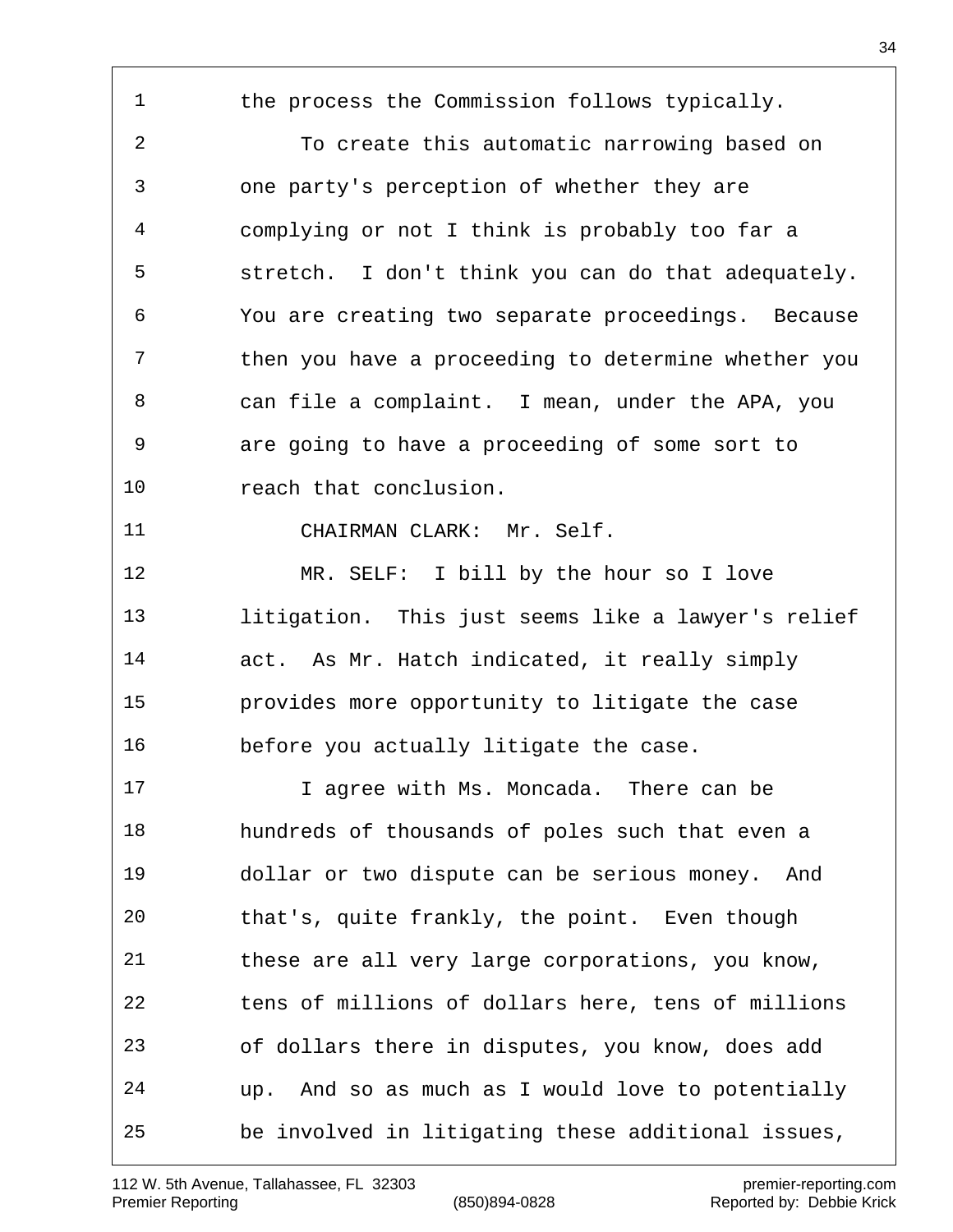it's -- it's just -- it's stupid. It's just unnecessary to have to engage in this sort of pre litigation, threshold litigation before you can even decide. Just -- as the staff has indicated, just file your complaint. Put in what you think is relevant. The respondent will respond with what that parties thinks is relevant, and then you are off to the races. CHAIRMAN CLARK: Thank you, Mr. Self. Ms. Moncada, I kind of understand where you are coming from philosophically. I'm not sure how we get there. My second observation is the language that you have proposed I think is different from the language you began your statement with. As I read the language, and I will ask for legal clarification. I am certainly not an attorney, and don't claim to be, but the proposal that I read actually doesn't require you to make a payment. It basically requires that you verify whether or not you have made the payment. I don't have a real issue or problem with that. I think you were asking for it to go further than that, and wanting to change what you proposed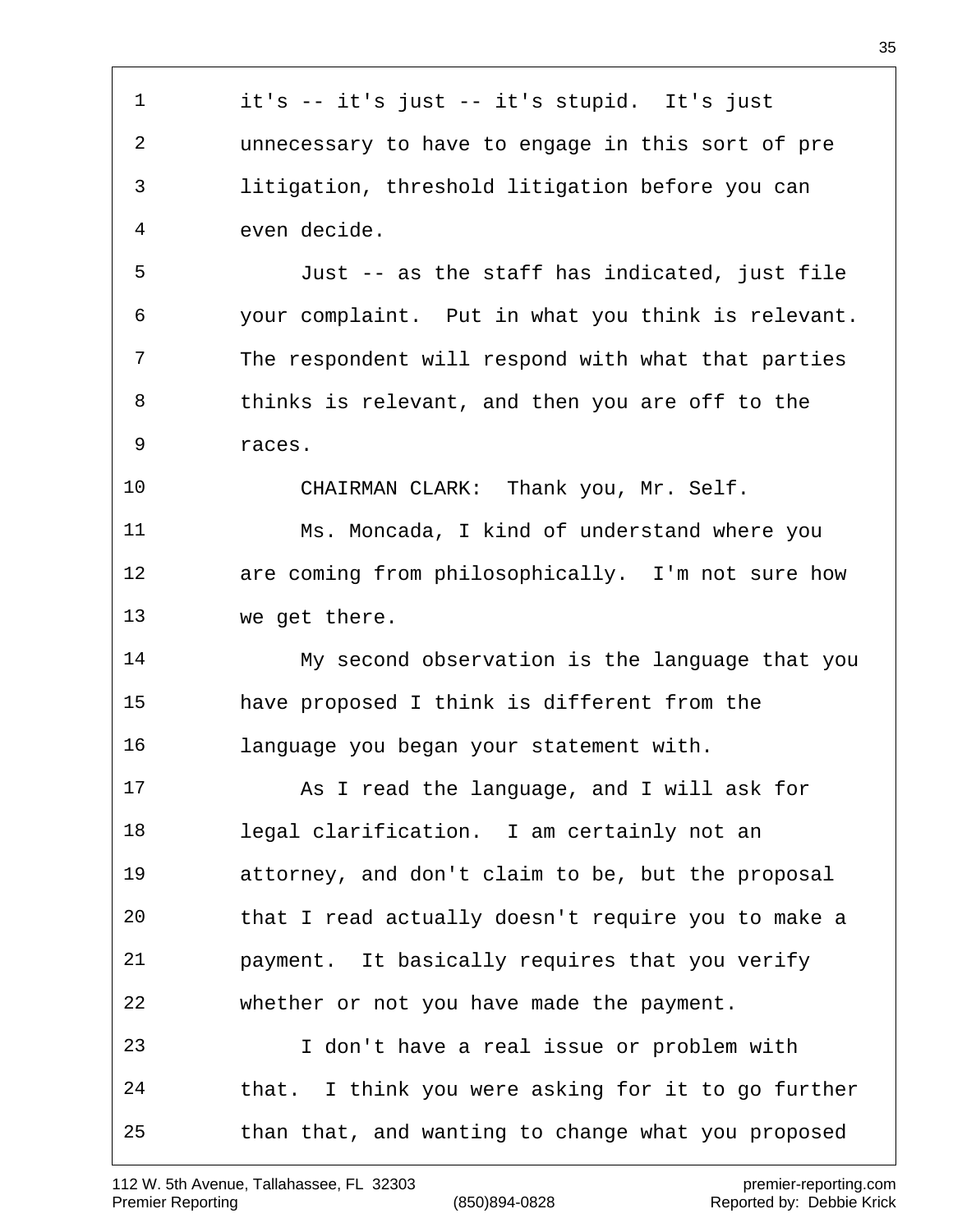1 to put teeth in to say you will pay it, or agree 2 that you are going to pay it; is that correct? MS. MONCADA: It is correct that we have modified compared to what we submitted on September 15th slightly. Yes. CHAIRMAN CLARK: Okay. Ms. Cowdery, did -- I assume I read the language correct? 8 MS. COWDERY: Yes, Commissioner. CHAIRMAN CLARK: Yay. Two points for me. Good. Commissioners, questions or comments, observations? Commissioner La Rosa. COMMISSIONER LA ROSA: Chairman, thank you. Just one further question. Maybe this goes to FIT and to AT&T. What other options do you have other than attaching? MR. SELF: I'm sorry, other than what? COMMISSIONER LA ROSA: Than attaching to these poles, what other options do you have -- going back to the Chairman's question, saying is this going to delay service to the end user, to the consumer, what other options that exist, and are those processes longer than it would be for attaching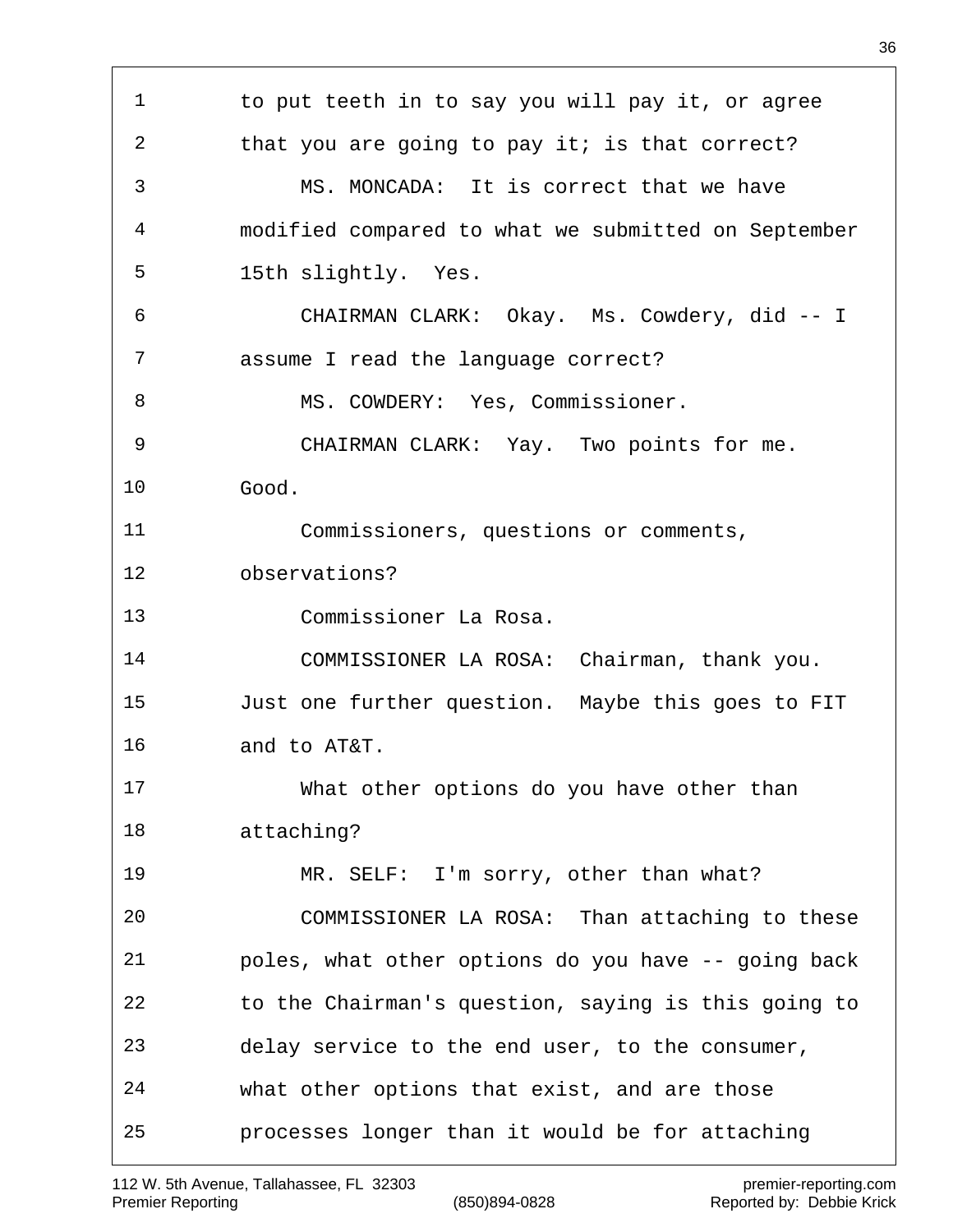onto the poles from what we are seeing today? MR. SELF: I mean, fundamentally, you either, you go aerial or you go underground. And underground tends to be a lot more expensive, obviously, for multiple reasons. And the poles are there. You certainly don't want us putting additional poles. A lot of municipalities and counties don't permit multiple poles. You got to use what's already there. And, you know, the Congress has found that it's a fundamental right to be able to attach to existing poles. That's what enables carriers to provide service. And so, sure, you could go underground, but that just adds more cost not into the equation. MR. HATCH: It also -- it also adds a lot more time in terms of going underground in terms of aerial. Aerial is much faster, much more economic. MR. SELF: And even with directional boring, there is still issues, especially with some local governments, as to when and how you can do some of those things. You know, it becomes more problematic, especially in, like, downtown areas. They don't want you cutting streets. They don't want you cutting sidewalks. So it can be a mess.

CHAIRMAN CLARK: Commissioner Fay.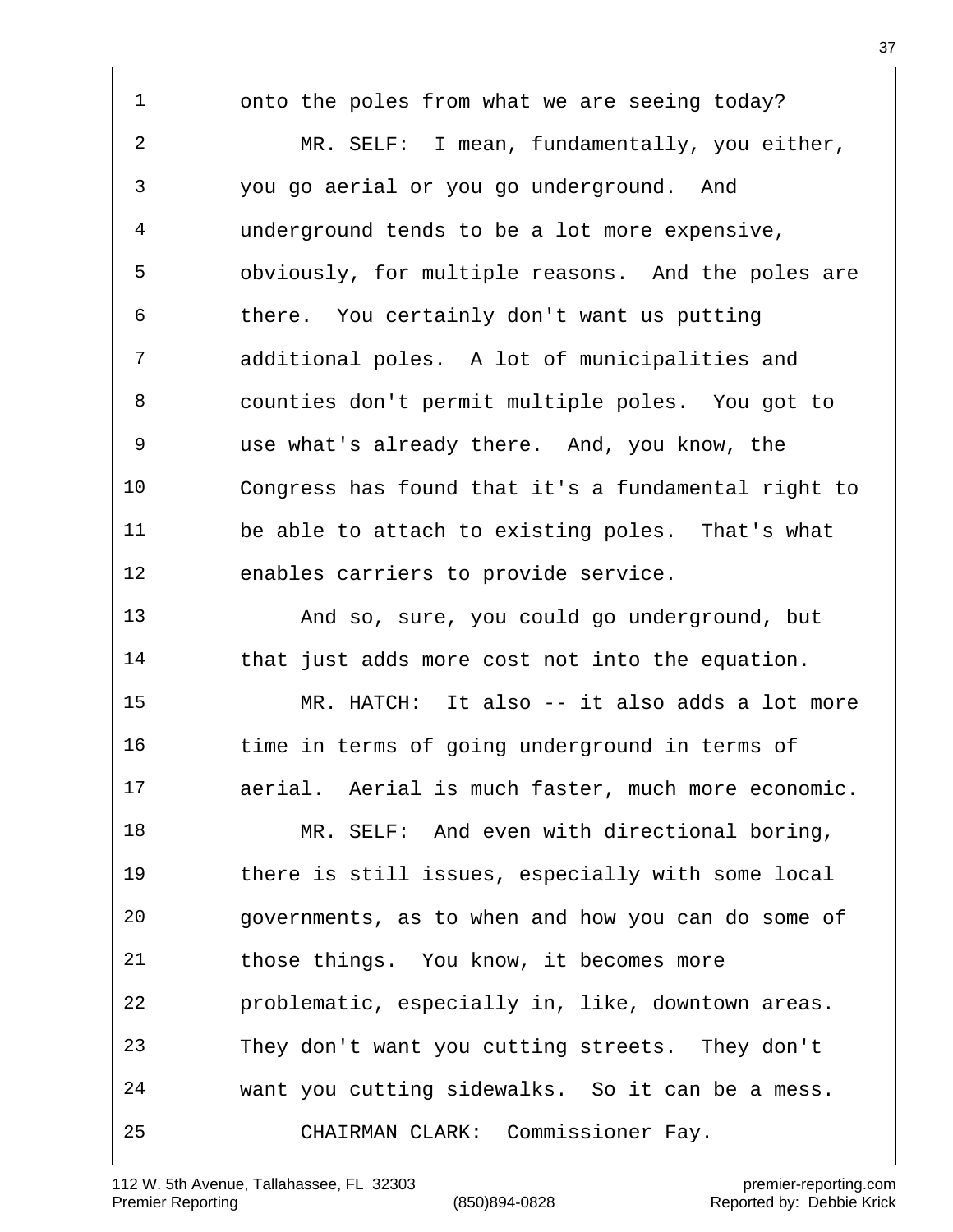COMMISSIONER FAY: Thank you, Mr. Chairman. If I could, my question is directed at staff and not the presenters here, the speakers.

 If we go ahead and move forward with the recommendation as proposed to us with the rules, can you just clarify for me if there are current actions pending at the FCC, would they then move over to the Commission? Or, I guess, if they are resolved and either appealed, or they are in a different state, would those then be moved to the Commission, or would they be resolved before -- I guess I should say after our certification is received?

CHAIRMAN CLARK: Ms. Cowdery.

 MS. COWDERY: There is some amount of unknown in that at this point for staff. We are aware that I believe there are, like, two proceedings at the FCC that I believe are possibly in the reconsideration mode. I do not know the timing how long that's going to take.

 All I know is that, you know, under the FCC rules, once we certify to the FCC, the FCC -- and the FCC approves the certification and does some public notice and everything, they will dismiss those -- they will dismiss pending cases for lack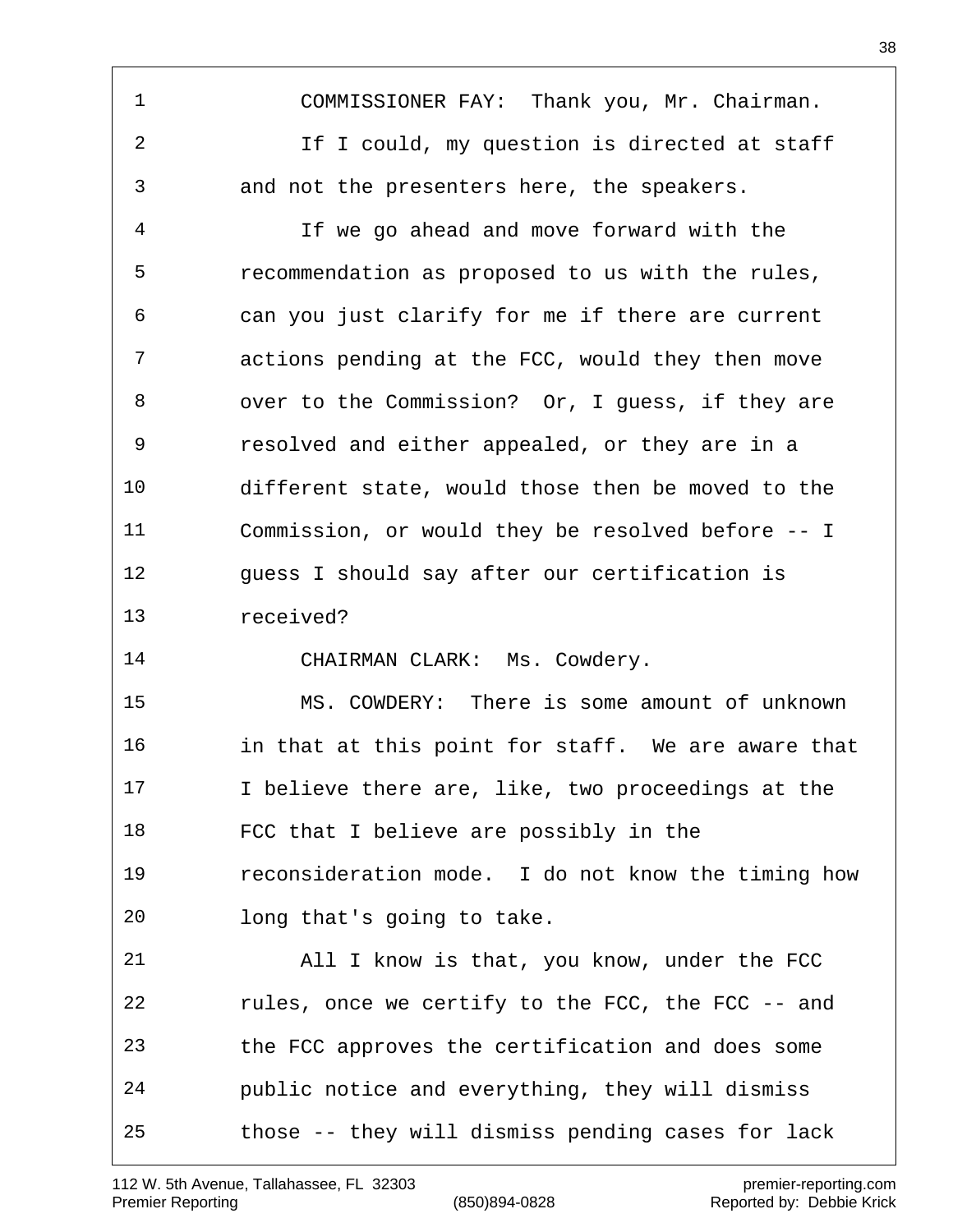of jurisdiction and send them to the Commission. What that means precisely, if they've got something pending on reconsideration at this time I do not know. We would certainly find that out before we came back to the Commission for certification. We would update ourselves on what exactly was going on, and what exactly the FCC's position would be on that. At this time, that's what I know. COMMISSIONER FAY: Okay. So I guess there is the two possible ones, and then as we get closer to certification, then the FCC, I guess, could tell us if they are going to close those out or not before we receive our certification. MS. COWDERY: We will find out. COMMISSIONER FAY: Okay. That's all I had, Mr. Chair. CHAIRMAN CLARK: Ms. Moncada. MS. MONCADA: Yes, a few things. I just wanted to make sure that I answered your question clearly about the change that was made in the language compared to what was submitted on September 15th. All we are doing is changing the requirement from confirming whether the attaching entity has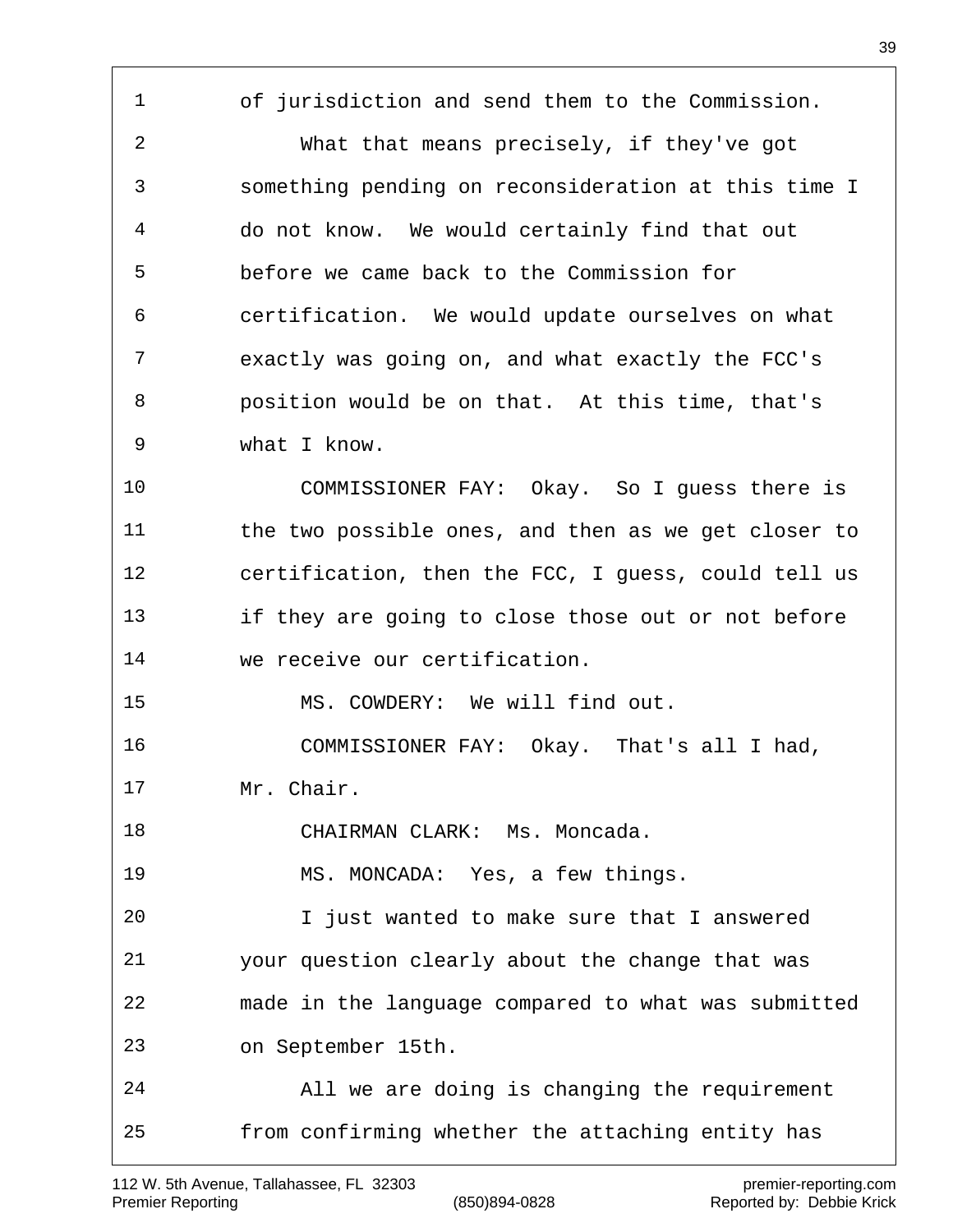made the payment to confirmation that the attaching entity has made the payment. Really no more than that. I would like to respond to a few of the comments that have been made. Essentially what I am hearing is that they should be allowed to pay zero for as long as the amount is in dispute and until the end of the Commission's proceeding. I think we can all agree that, yes, certain entities have a statutory right to attach under most circumstances, but none of them have the right to attach for free. And if you are withholding payment, you should probably know what it is that you think the rate should be. Otherwise, how could they even come to this commission and file a complaint without presenting to you an idea of what 18 they think the rate should be? And I disagree that it's not going to help you before filing the complaint, because there could be an array of cases that are never filed because this rule requirement exists, if adopted by you all, and therefore, the undisputed amount is paid, and parties can come together and reach a reasonable compromise on the undisputed -- I am sorry -- on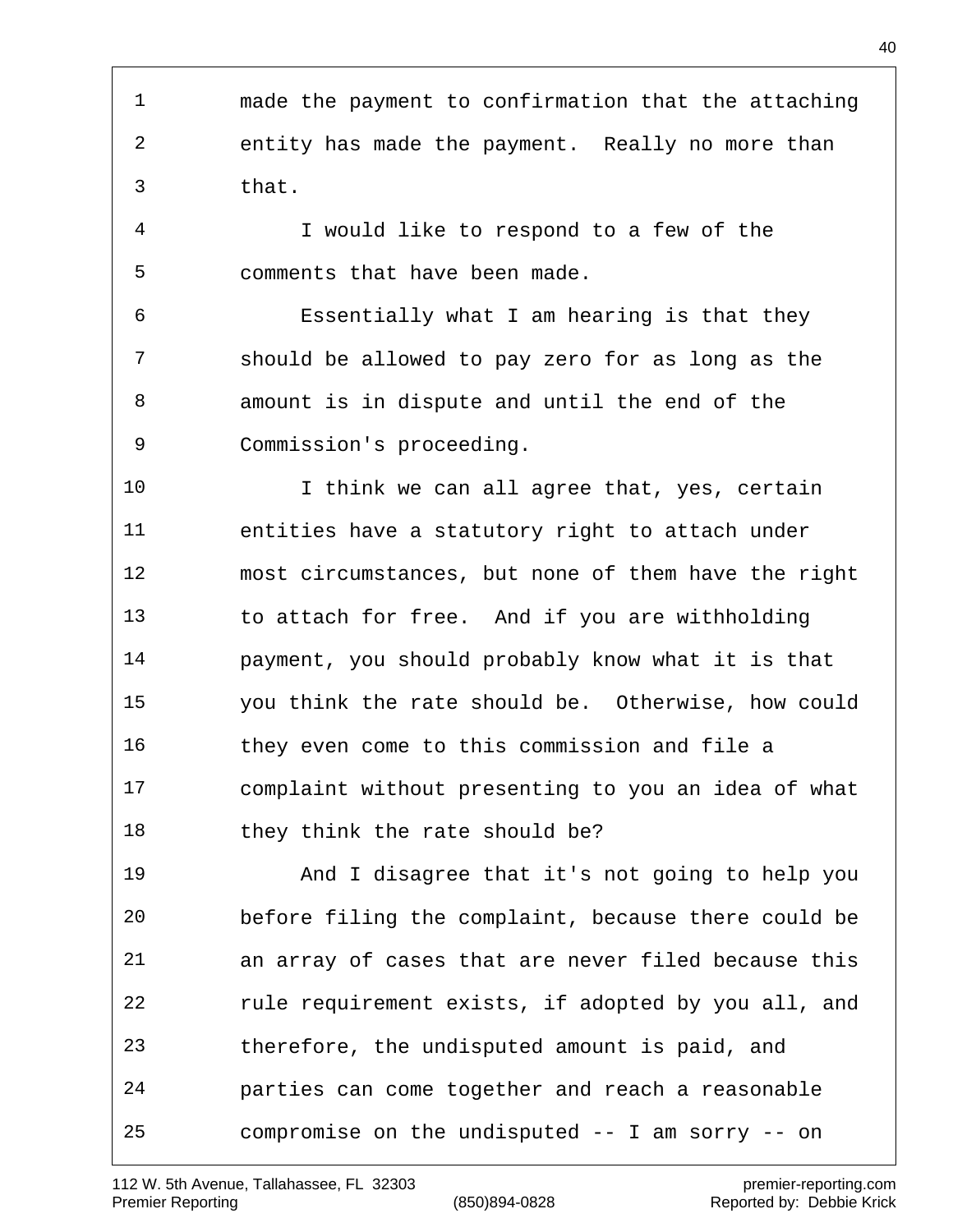1 the disputed amount, and then never come before you. And so you would never actually see the evidence that it helped you because it didn't come before the Commission, but once it does come to the Commission, it is streamlined and focused.

CHAIRMAN CLARK: Good points.

 I am still and, I guess -- and I am going to go back to another legal opinion here regarding even if you change the language to your second proposal of confirmation, would the failure to attach such an evidentiary document that confirms it automatically discharge the case in the other person's favor?

 MS. COWDERY: It would mean that if one of the requirements for filing the complaint is not met, you wouldn't have con -- you know, you wouldn't be considered to have filed a complaint. And under this rule, you have to file everything that's listed in order to get a filing date for the complaint.

 So it would not be considered complete, and it would not be considered filed, and the timeframe wouldn't -- the time clock wouldn't start rolling. The respondent has 30 days if they want to file, from the filing date, file a response.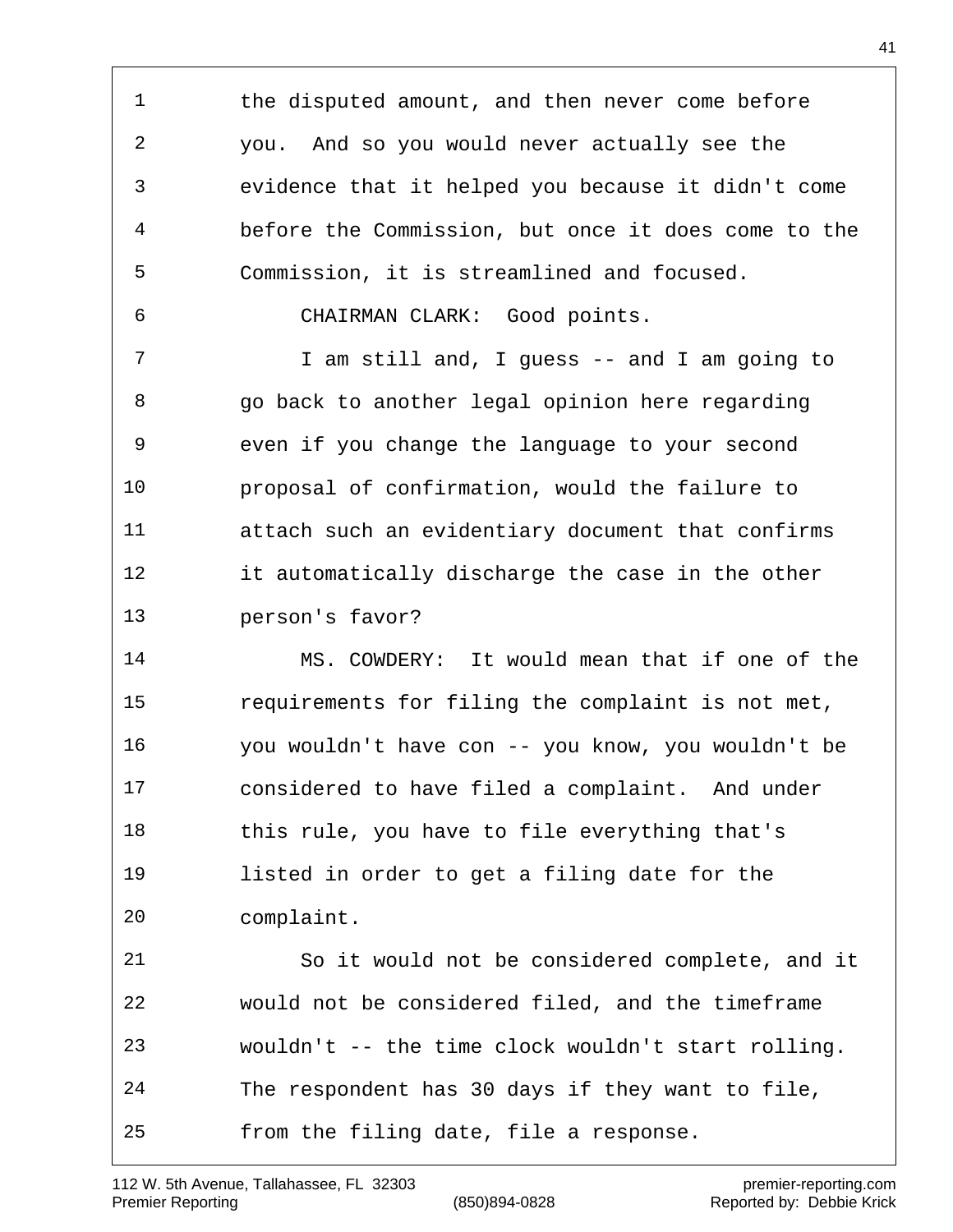CHAIRMAN CLARK: So you have -- you have to have filed the document confirming the payment. If you filed a document that -- MS. COWDERY: Yes. CHAIRMAN CLARK: -- did not confirm the payment, it would not be in compliance. So the original request was just a verification statement. This requires a confirmation that changes and shifts the burden. MS. MONCADA: Right. And I still don't know what, you know, legally what does verified, what does confirmed -- CHAIRMAN CLARK: If you took the word verified out that just says a statement from the company representative -- 16 MS. MONCADA: Right. CHAIRMAN CLARK: -- that would be more -- Commissioners, back at you. Commissioner Passidomo. I am sorry, I missed your light. COMMISSIONER PASSIDOMO: Quick question. I don't know if this should be directed to Ms. Cowdery, but I know that specifically in the statute FCC precedent does not apply here. That's the, you know, the Florida Legislature has made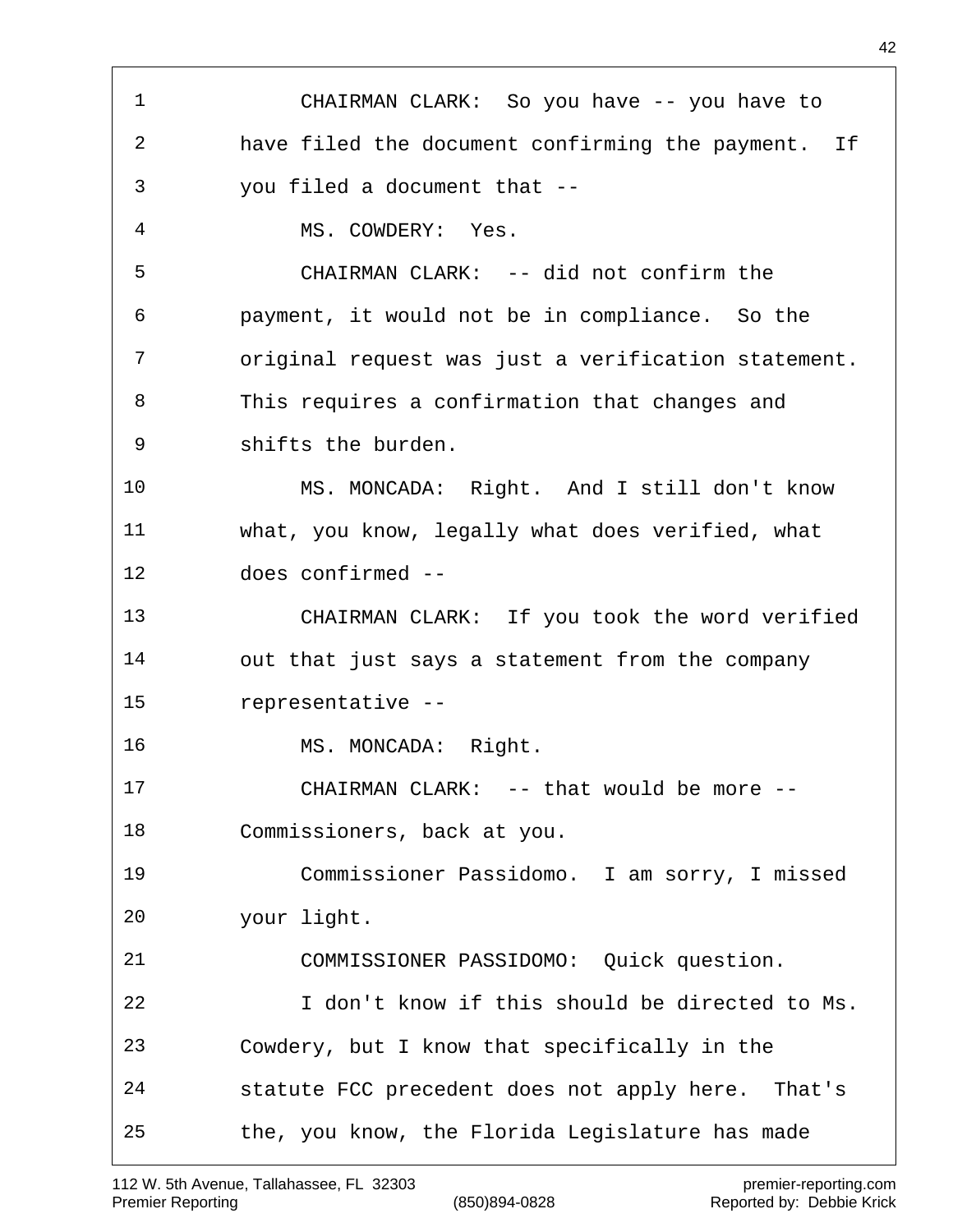1 that clear. But has this sort of, you know, prerequisite, is that required at the FCC -- was that previously required at the FCC? Are there, you know, FCC decisions to that respect? That's basically to any of you. MS. COWDERY: I do not know. I don't know if that's been an issue that's come up at the FCC or not. I do not know. CHAIRMAN CLARK: Commissioners, you have staff's proposal, you have -- 11 mr. mon: I'm sorry, Mr. Chairman -- CHAIRMAN CLARK: Ms. Moncada, yes. MS. MONCADA: -- I apologize. I would like an opportunity to respond to Commissioner Passidomo's question if that's okay? CHAIRMAN CLARK: Sure. 17 MS. MONCADA: Thank you. So I have two authorities here with me this morning. One, again, is a letter from March 29th of 1999 from the U.S. Department of Justice, Civil Decision, Appellate Staff, and I think it's relevant here. It was sent to the Eleventh Circuit Court of Appeals in connection with a Gulf Power pole attachment appeal from the FCC, and it says: The FCC has no general power to set pole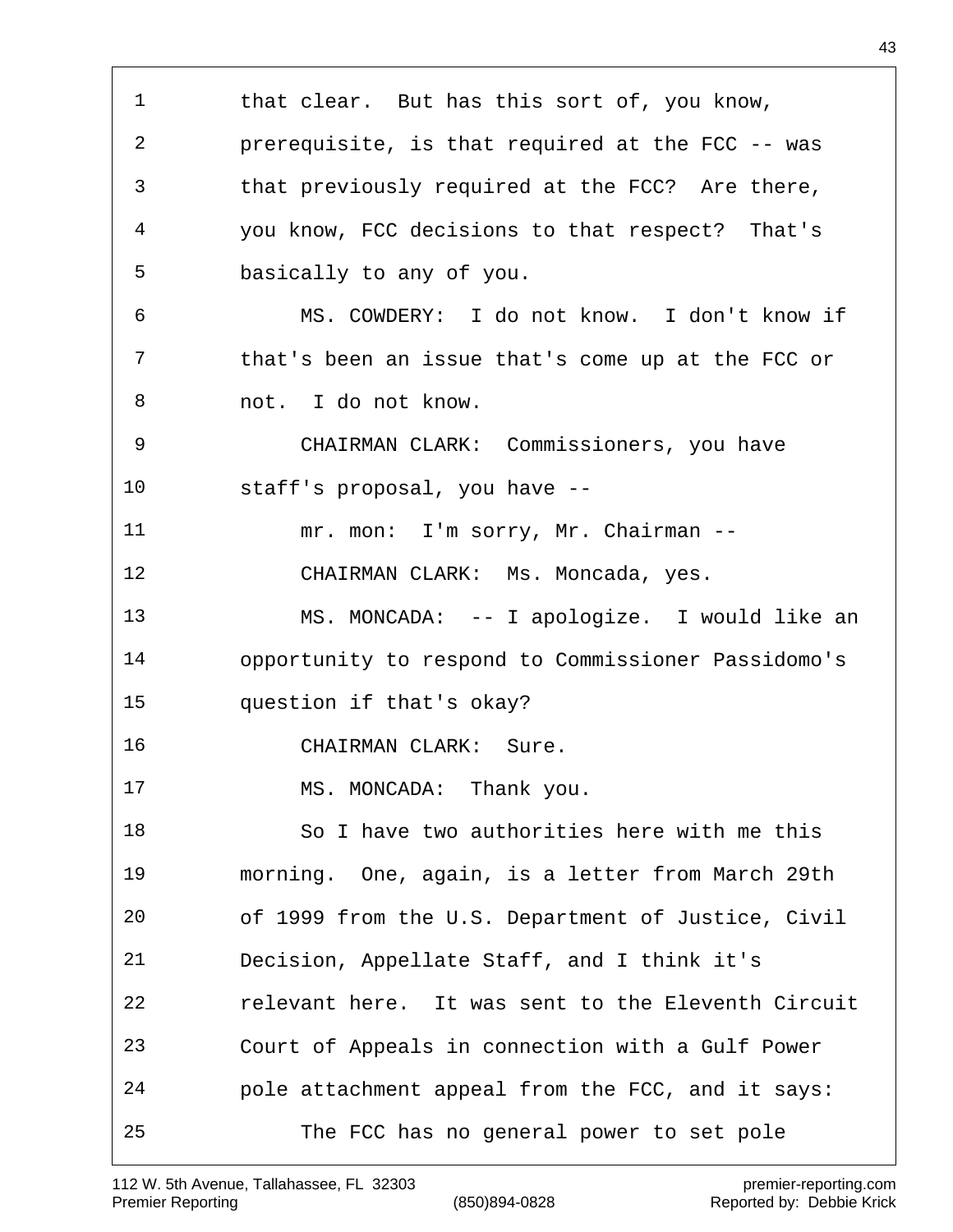attachment rates in the first instance. Its regulatory authority over such rates comes into play when a cable company files a complaint alleging that a rate charged by a utility is not just and reasonable. Thus, in the absence of an FCC adjudication, a cable company seeking pole access must pay the rate that the utility demands.

8 There is a lot more, but I will skip to page six here and it says:

 If a cable company files a complaint and the FCC determines that a rate is not just and reasonable, the FCC may order the utility to accept what the FCC determines to be a just and reasonable rate, and may order the utility to pay a refund.

 And that's what this letter says about the procedure.

 And I also have a Fiber Technologies Networks complaint versus Duquesne Light Company from 2003, an FCC decision, where the FCC says -- and I don't have it highlighted, so I apologize. But it does go on to say that the attacher who was claiming that it should not have been forced to pay the rate charged by the electric utility demonstrated -- failed to demonstrate actual or threatened termination.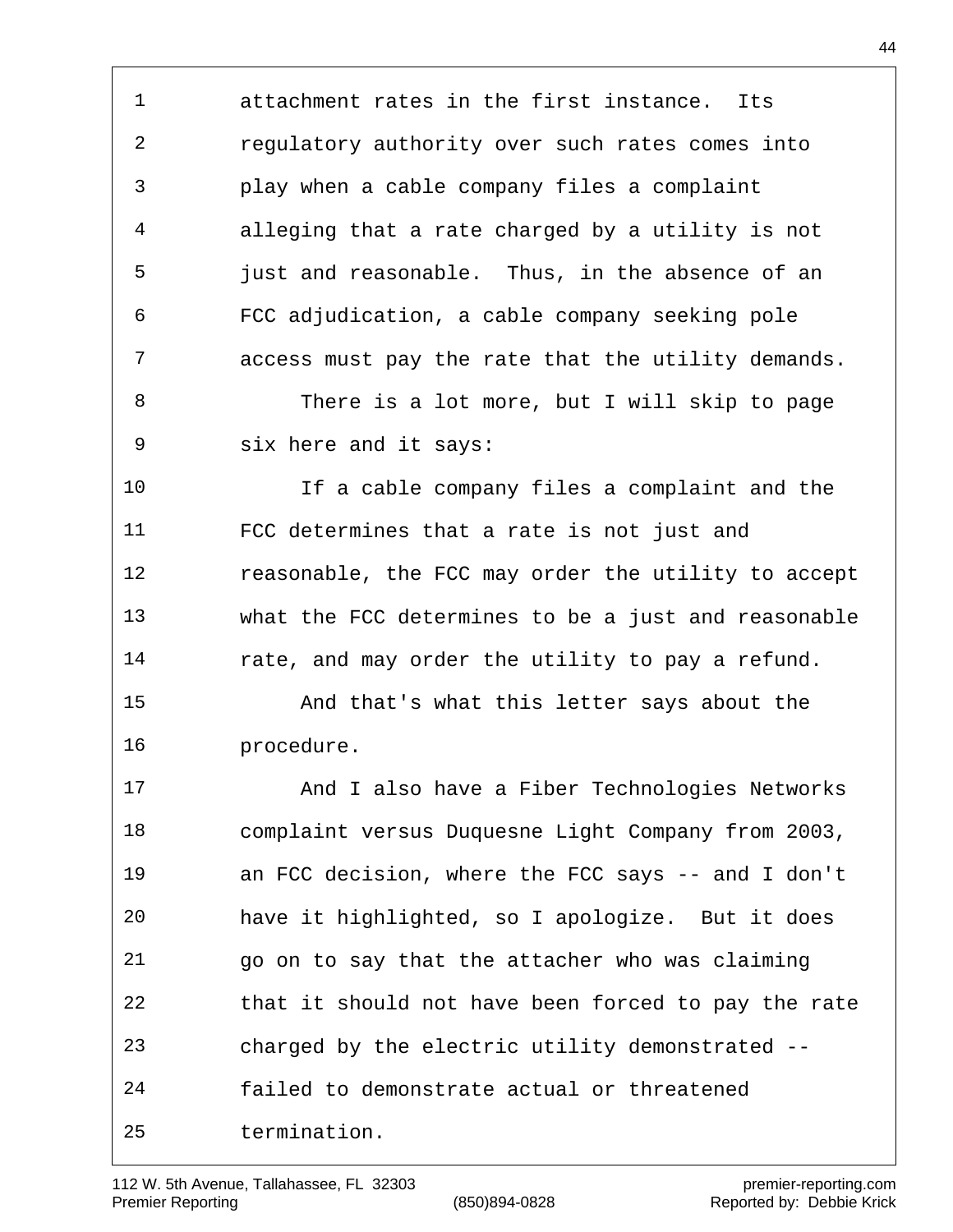1 It says: Although, we understand that Fiber Tech contends that the \$565,000 constitutes an overcharge in violation of Section 224. And just as background, Section 224 is the pole attachment complaint rule for the FCC. Fiber Tech fails to explain in either the state petition or the complaint how it could be irreparably harmed if it simply paid Duquesne the 565,000-dollar amount now, with the expectation that it would later recover this payment as a refund if it succeeds in proving this Section 224 violations alleged in the complaint. So hopefully that's helpful to you, Commissioner Passidomo. COMMISSIONER PASSIDOMO: Sure. Thanks, Ms. Moncada. **I** mean, I understand that authority. The way 18 that I hear that, though, is that it's not setting a bar for getting your complaint in in the first place. It's, obvious, you need to pay your, you know, you have to pay your contractual obligations, but that doesn't stop you from filing the complaint as it's kind of a prerequisite or an additional requirement before they take up -- there is probably more to that case that I don't know.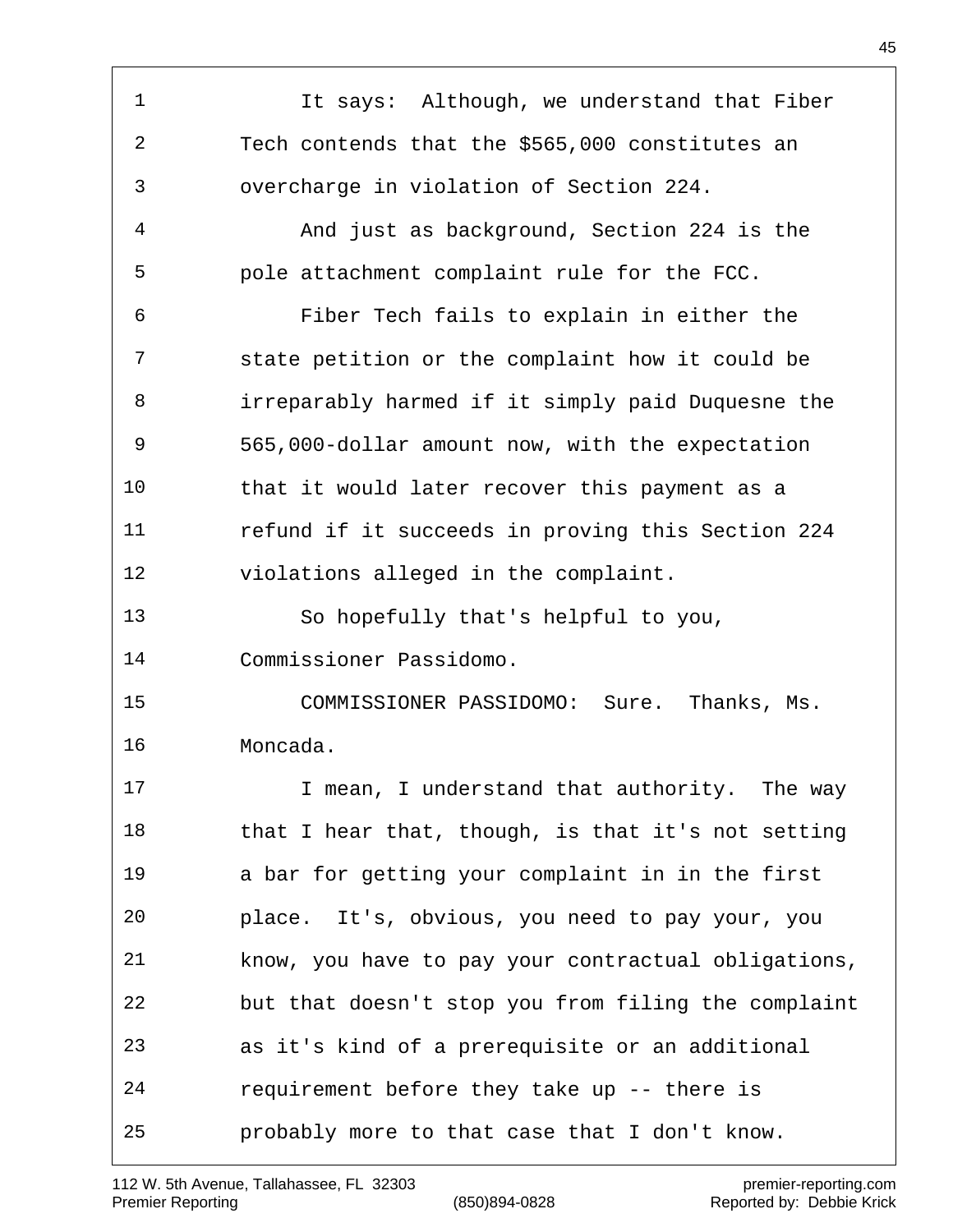| $\mathbf 1$ | CHAIRMAN CLARK: Mr. Self.                           |
|-------------|-----------------------------------------------------|
| 2           | MR. SELF: Thank you, Mr. Chairman.                  |
| 3           | I don't that randomly reading letters and           |
| 4           | things is very useful at this juncture. It seems    |
| 5           | to me, if anything, that what Ms. Moncada has done  |
| 6           | is proven my point, which is why you need to        |
| 7           | provide further elaboration in the rule as to what  |
| 8           | exactly the statute means with respect to what are  |
| 9           | those FCC rules and precedents that apply, so.      |
| 10          | CHAIRMAN CLARK: Thank you, Mr. Self.                |
| 11          | Commissioner Graham, a question?                    |
| 12          | COMMISSIONER GRAHAM: Well, I was just going         |
| 13          | back to what Florida Power & Light just said. It    |
| 14          | seems like they are going to the other -- it seems  |
| 15          | like the FCC was going to the other extreme, where  |
| 16          | they are saying, pay the full amount up front, and  |
| 17          | after the negotiations you can get a refund coming  |
| 18          | back if contractually you think you owe less than   |
| 19          | what they are telling you you owe.                  |
| 20          | What I was proposing earlier was just moving        |
| 21          | forward on the lower amount and allow for it, after |
| 22          | the suit dispute is handled, for the dollars to     |
| 23          | change hands that way.                              |
| 24          | So I get where they are coming from, and it         |
| 25          | makes sense to me that why should somebody sit --   |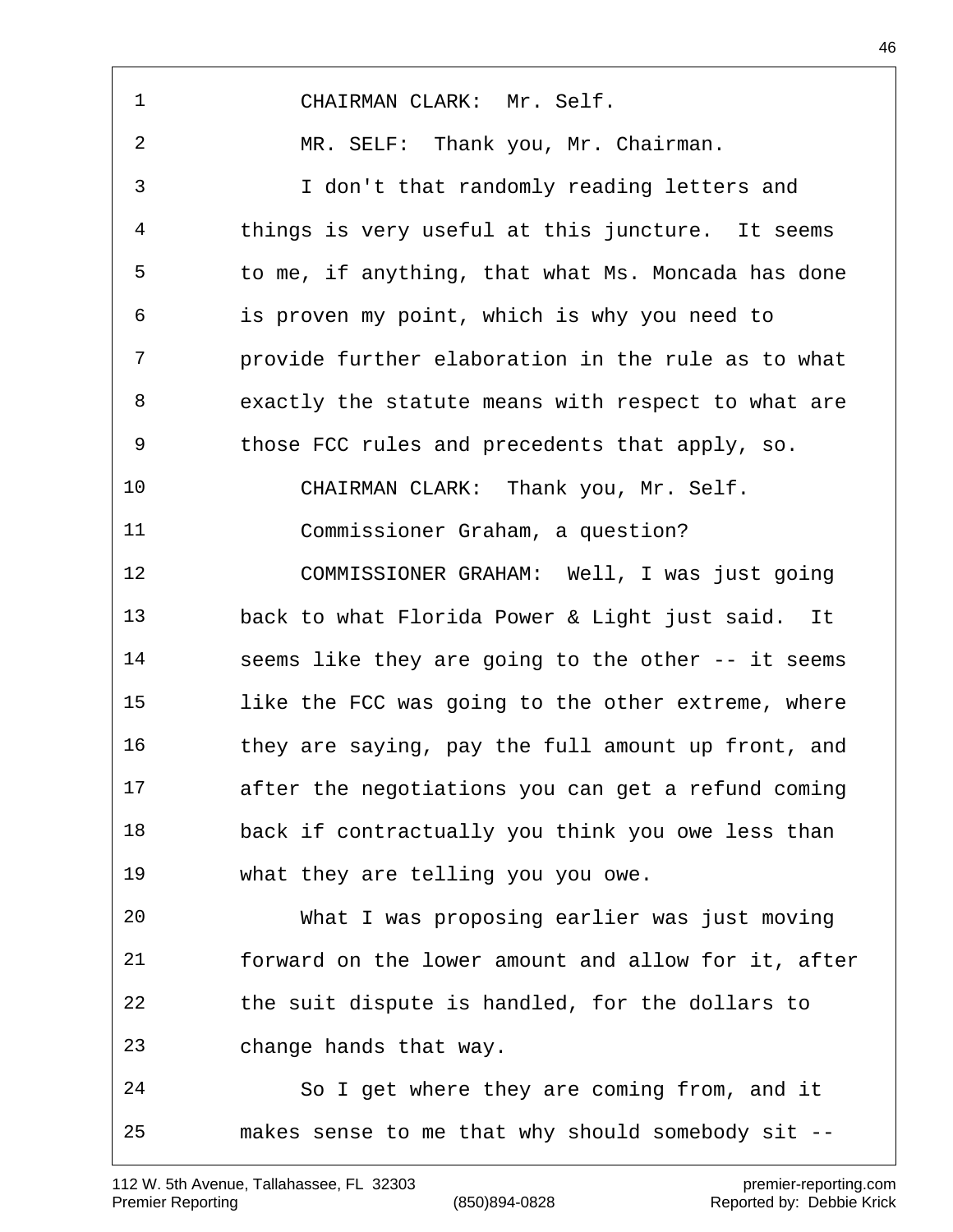why should somebody be able to hang on their poles for free until after the thing is done. There is no skin in the game.

 MR. SELF: And, Mr. Chairman, just briefly. I believe Ms. Moncada implied that carriers are seeking to say pay zero.

 And I obviously can't speak for the universe of carriers that attach to poles, but I don't think any of the carriers are suggesting that they should pay zero. I think they pay what they believe is 11 undisputed. The problem is what -- what Carrier A may say is the disputed amount, the pole owner may completely disagree as to whether that is the amount that's in dispute.

 CHAIRMAN CLARK: I think that's kind of where I keep coming back at, is how do I know what is an undisputed amount? That's what I am struggling with here. Do you think, Ms. Moncada, that there is a point that both the parties can agree to what an undisputed amount is?

 MS. MONCADA: Absolutely. So when FIT member, let's just say, for example, comes to you with a complaint and says, FPL is charging me \$10, it should be 7.50. That 7.50, it is undisputed that they should be paying at least that amount.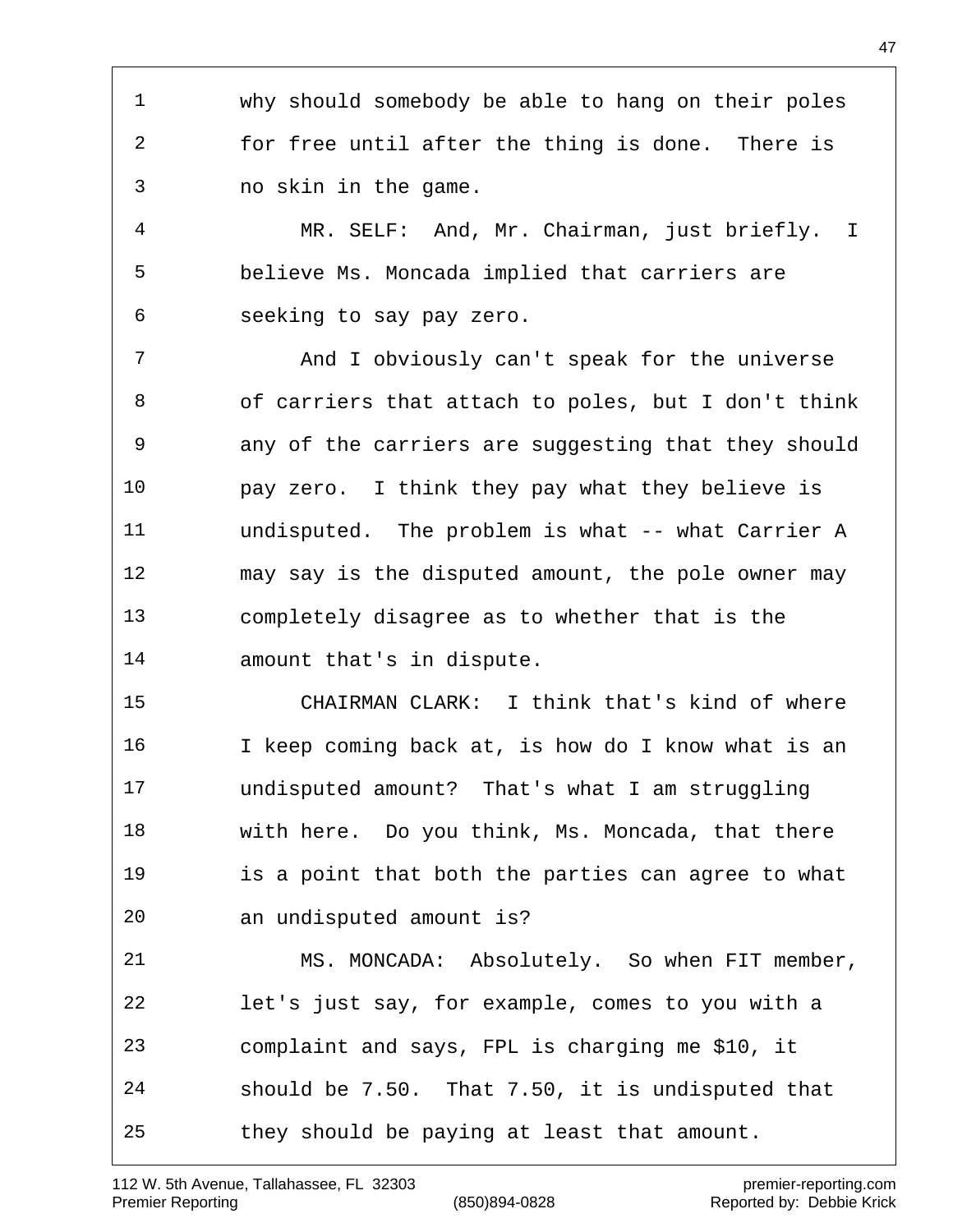CHAIRMAN CLARK: So if we made a modification somehow, I don't know how yet, to the proposed language that says that there was -- if there is a unquestioned undisputed amount, there is an -- if there is an undisputed amount, that that should be paid. Mr. Self, how would you feel about that, if both parties agree to an undisputed amount that is owed? MR. SELF: The problem is is they may not agree with -- CHAIRMAN CLARK: I didn't ask that. That was not -- the question is if they agree on an undisputed amount? MR. SELF: I think what you are asking is if the petitioner would say, I believe I owe X, and I have paid X, is that what you're -- CHAIRMAN CLARK: Yes, that is correct. 18 MR. SELF: That's what you are looking for? CHAIRMAN CLARK: Yes. MR. SELF: I think making the statement is probably -- I think it -- if I was drafting a complaint, I think I would make that statement myself in the complaint to let the Commission know that we are not -- we haven't completely paid zero. I think I would make -- I think it's just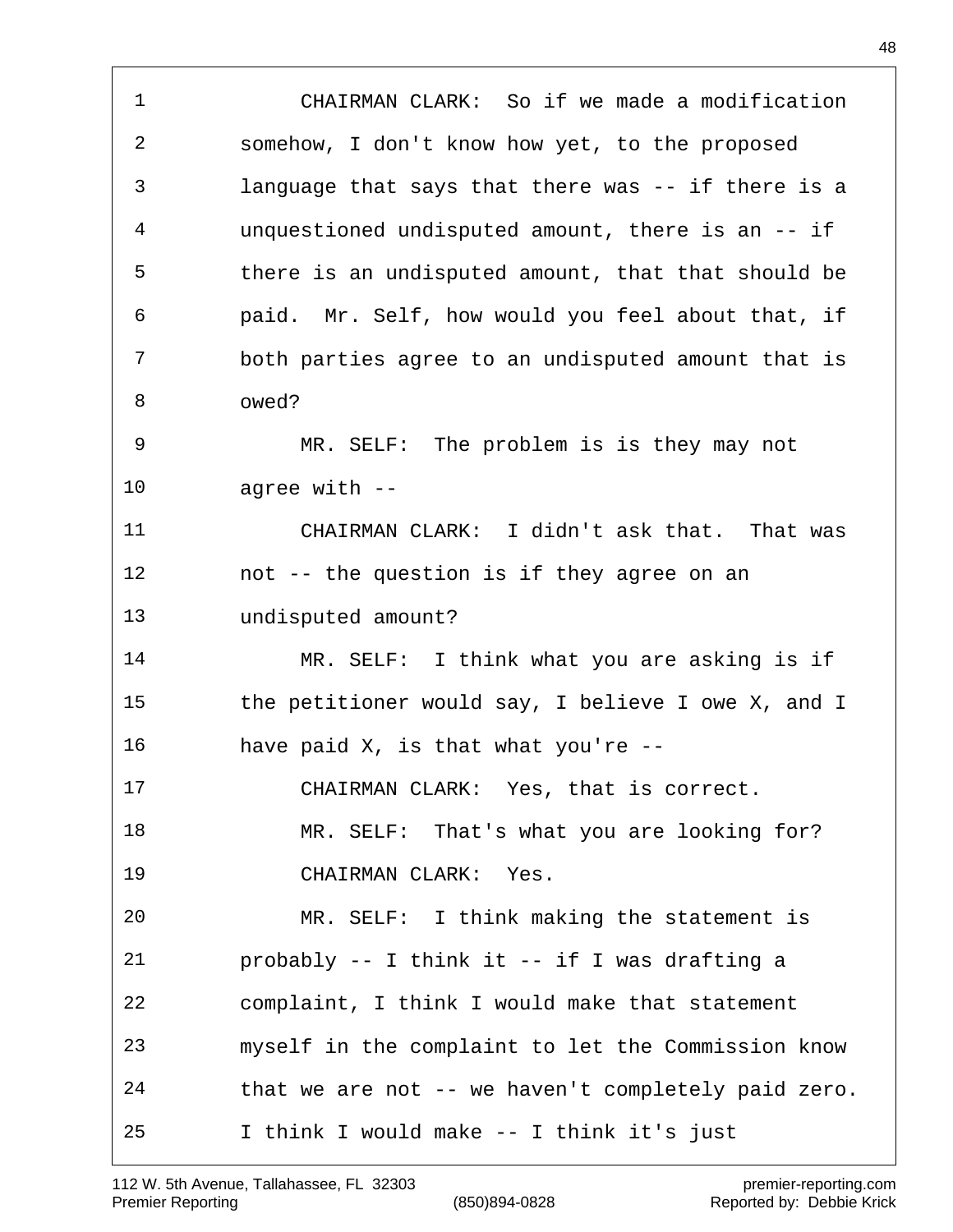fundamental as a lawyer to make that type of statement in the pleading. I don't know that you need to require making that statement. CHAIRMAN CLARK: In order for us to put -- in order for us to put the -- when we look at the stick and carrot approach here, I think that's, 7 that may be a reasonable way to get that. 8 Mr. Hatch, your thoughts? MR. HATCH: My thoughts follow along with Mr. Self's a little further in the sense that where Mr. Self started was what if they don't agree? What if they cannot agree? CHAIRMAN CLARK: But you're -- we are disregarding that. If the language says -- if you don't agree, then -- it sets it aside. MR. HATCH: If your point is when you file a complaint, you allege in your complaint that I have paid X that I think is the right amount. CHAIRMAN CLARK: Uh-huh. MR. HATCH: If that's your statement, and it's not a threshold filing to establish whether X is correct, then I don't know that I have a problem with that. CHAIRMAN CLARK: Good. That's what I wanted to hear.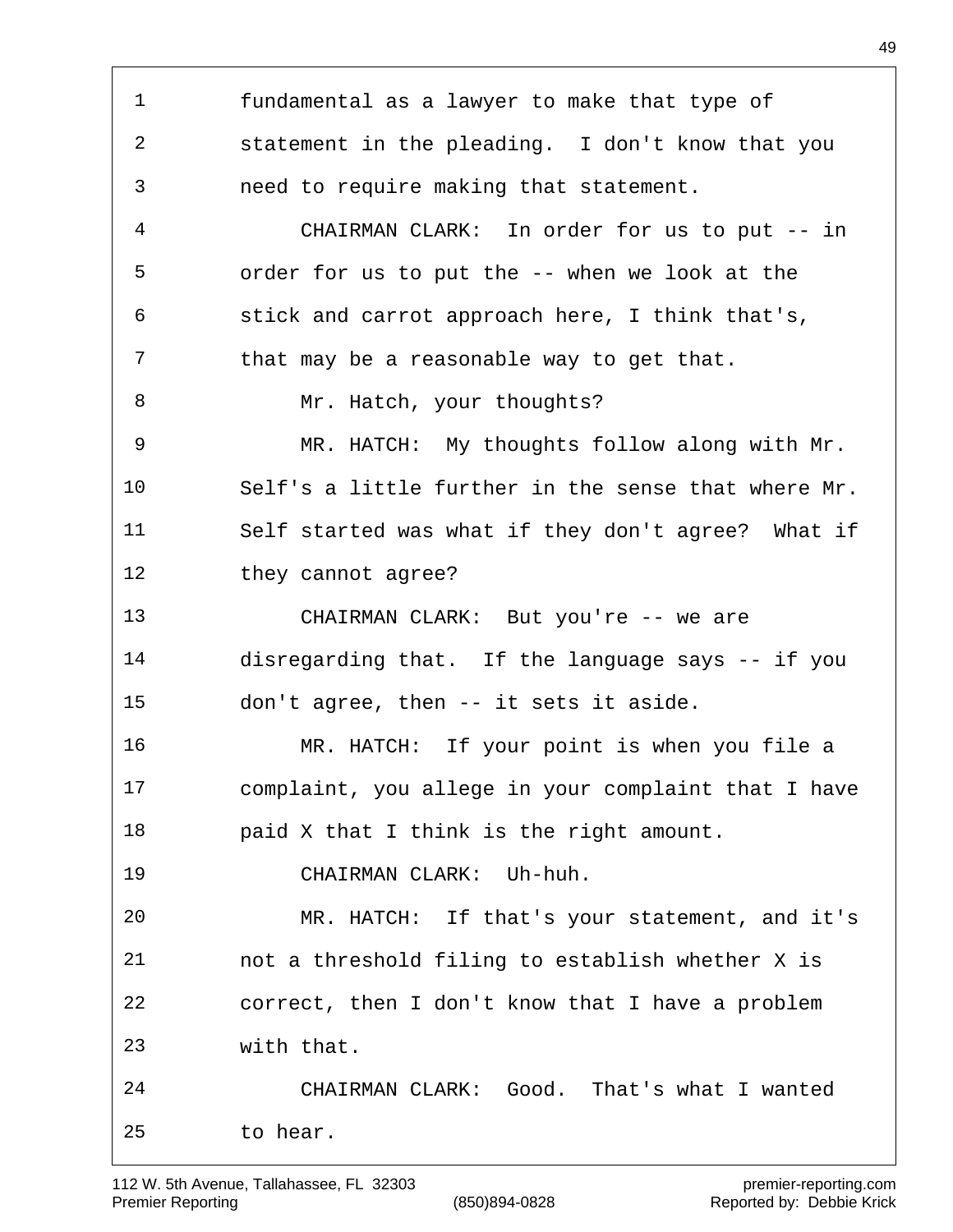MR. SELF: Yeah, I think I understand what you are saying now, Mr. Chairman. You simply are saying that as a matter of pleading, the petitioner should state how much they have paid. CHAIRMAN CLARK: And that -- no, not exactly, not how much -- not stating how much they have paid, but how much they are appearing to pay. 8 MR. SELF: How much they think it should be -- CHAIRMAN CLARK: Yes. MR. SELF: -- and if they have paid it? CHAIRMAN CLARK: Do you think it is possible for the two of you to work that statement out, Ms. -- I am sorry, three of you, three parties -- 14 to work that out in a statement? MS. MONCADA: I do, and it is exactly what we intended. So to the extent that our language made it confusing, then we apologize for that, and we will work on it; because that is precisely the concept that we were trying to accomplish, which is if you believe the rate is X, then at least pay X. CHAIRMAN CLARK: Ms. Cowdery, Ms. Helton, do y'all think that is possible physically? MS. HELTON: Sure. CHAIRMAN CLARK: Great. That's what I wanted to hear.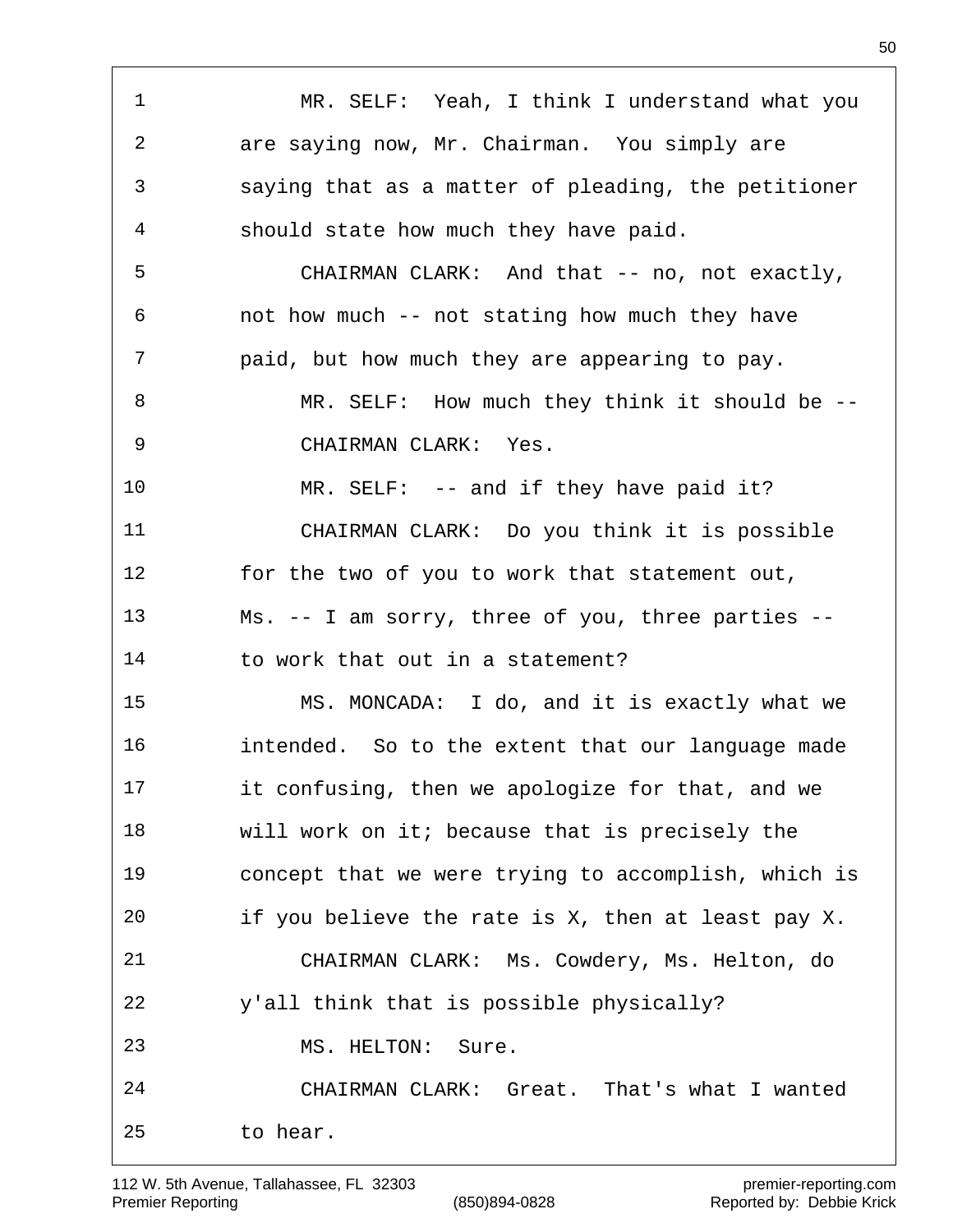Commissioners, do you have any objections to us proceeding down this route? We are looking for solutions. Everybody is liking it? Good. Then 10-minute recess, 12 if necessary. (Brief recess.) CHAIRMAN CLARK: All right. I think everybody had a chance to read it. It won't take long. That replaces line 16, correct, on page 12? All right. Again. Let me say thank you all for your cooperation and willingness to work this out. It seems to me to be a very good compromise on all parts. There are three decisions, I guess, before the Commission right now. There was a question regarding the extension from -- the change from 180 days to 90 days. There was the issue of dealing with the rule and FCC, and whether or not the applicable. And then the third proposal is this particular change, the change in subsection (g), subparagraph (g) on page 16; am I correct? MR. HETRICK: That captures the three issues. Yes, Mr. Chairman. CHAIRMAN CLARK: Okay. Any comments from any parties before I call for a motion? MR. HATCH: Mr. Chairman.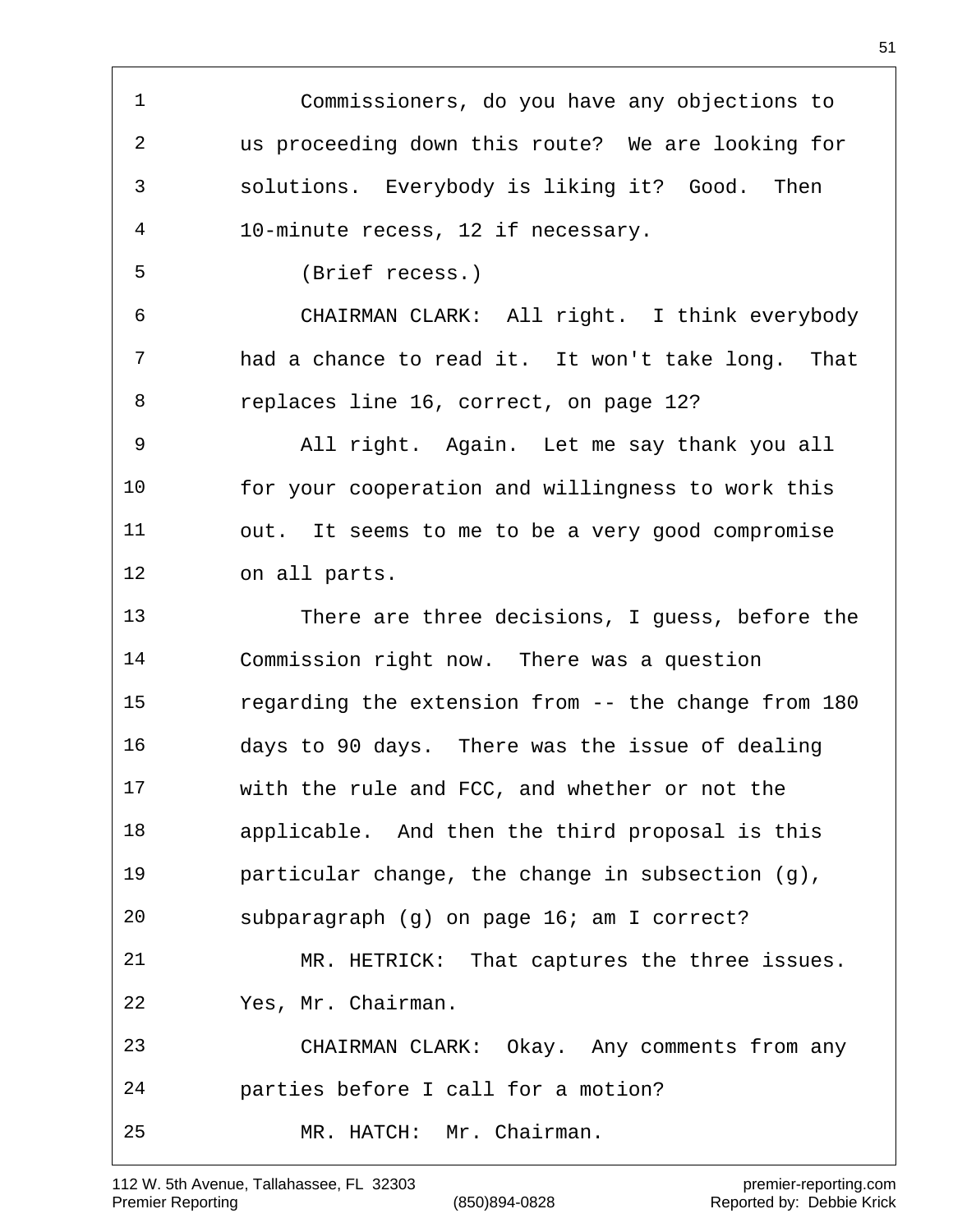| $\mathbf{1}$     | CHAIRMAN CLARK: Yes.                               |
|------------------|----------------------------------------------------|
| $\boldsymbol{2}$ | MR. HATCH: Tracy Hatch with AT&T.                  |
| 3                | CHAIRMAN CLARK: Yeah, I am sorry.                  |
| 4                | MR. HATCH: Sorry about that.                       |
| 5                | CHAIRMAN CLARK: Thank you.                         |
| 6                | MR. HATCH: The language as it's basically          |
| 7                | been written out works fine, but I still call into |
| 8                | question whether the statutory provision itself    |
| $\mathsf 9$      | allows for this in there. You know, we are -- we   |
| 10               | are engaged in a debate is it procedural, is it    |
| 11               | not? And it drifts back and forth across the line. |
| 12               | It's extremely very close. And so I still question |
| 13               | whether or not it's actually provided for in the   |
| 14               | statute as your rule-making authority.             |
| 15               | CHAIRMAN CLARK: Duly noted.                        |
| 16               | Ms. Cowdery, you are going to say duly noted       |
| 17               | also, right?                                       |
| 18               | MS. COWDERY: Duly noted, we have authority.        |
| 19               | CHAIRMAN CLARK: Thank you.                         |
| 20               | Commissioners?                                     |
| 21               | Mr. Self?                                          |
| 22               | MR. SELF: Can I just say ditto to Mr. Hatch?       |
| 23               | CHAIRMAN CLARK: Yes. Sure. Ditto. It's on          |
| 24               | the record.                                        |
| 25               | Commissioners?                                     |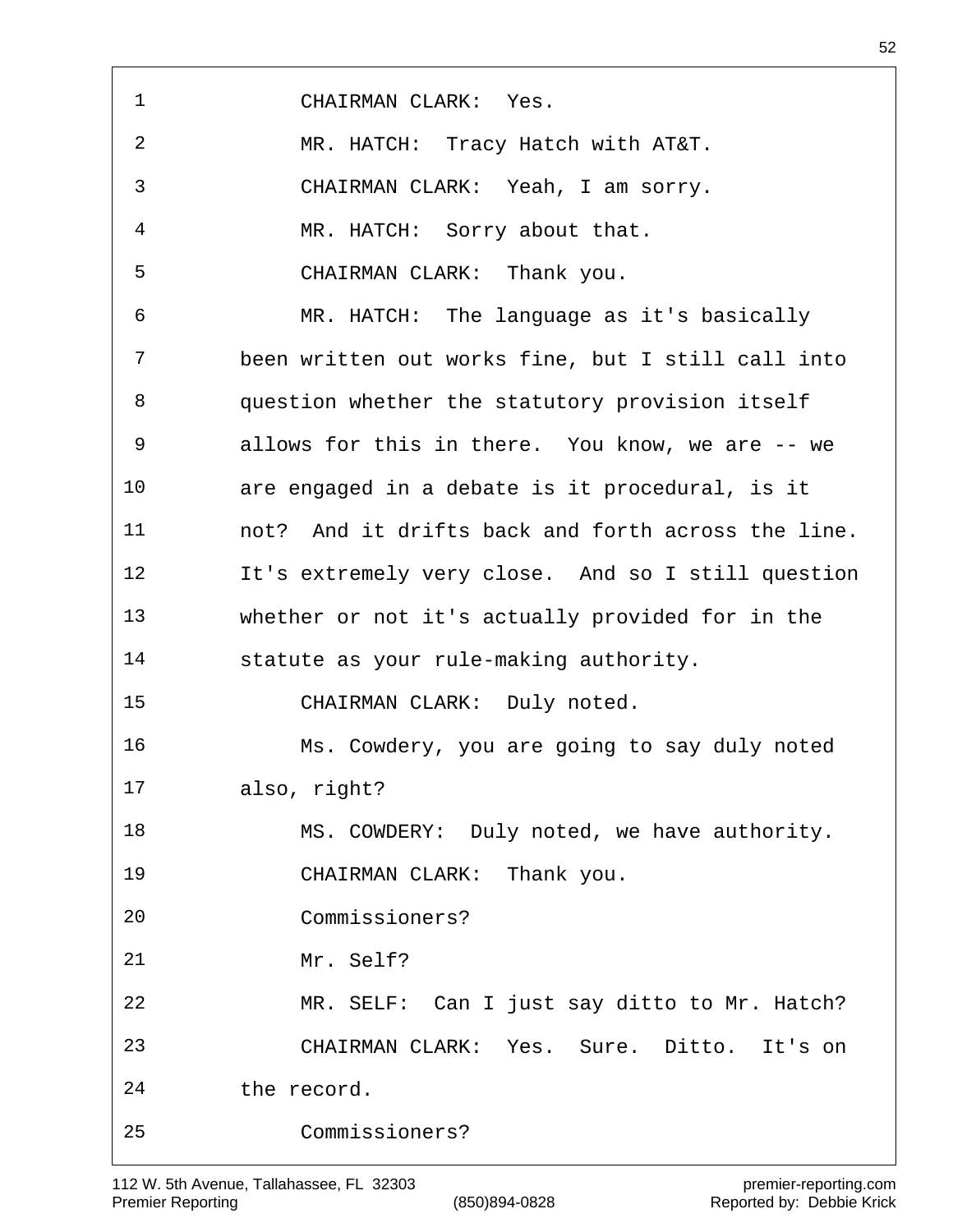| 1  | Commissioner Graham.                                 |
|----|------------------------------------------------------|
| 2  | COMMISSIONER GRAHAM: You know, it's                  |
| 3  | interesting to me that it took nine attorneys 30     |
| 4  | minutes to come up with 42 words.                    |
| 5  | MR. HATCH: If we got paid by the word, it            |
| 6  | would be a lot longer.                               |
| 7  | COMMISSIONER GRAHAM: I picked the wrong              |
| 8  | profession.                                          |
| 9  | CHAIRMAN CLARK: That's right.                        |
| 10 | Commissioner Fay.                                    |
| 11 | COMMISSIONER FAY: Thank you, Mr. Chairman. I         |
| 12 | have a comment and then I will move forward with     |
| 13 | this item.                                           |
| 14 | I think the debate here had today was a good         |
| 15 | It is a little concerning to hear that there<br>one. |
| 16 | is still a legal objection but substantively you     |
| 17 | agree to the language. So I think with that, that    |
| 18 | component of the issue, can move forward.            |
| 19 | I think, in large part, the Legislature's            |
| 20 | intent in movement from the FCC to us to do this     |
| 21 | does touch on the jurisdiction and how these things  |
| 22 | will come forward to us. And so I think -- I think   |
| 23 | actually all three parties and their lawyers served  |
| 24 | them well today, because I think it's proof that we  |
| 25 | are not exactly sure how all of these are going to   |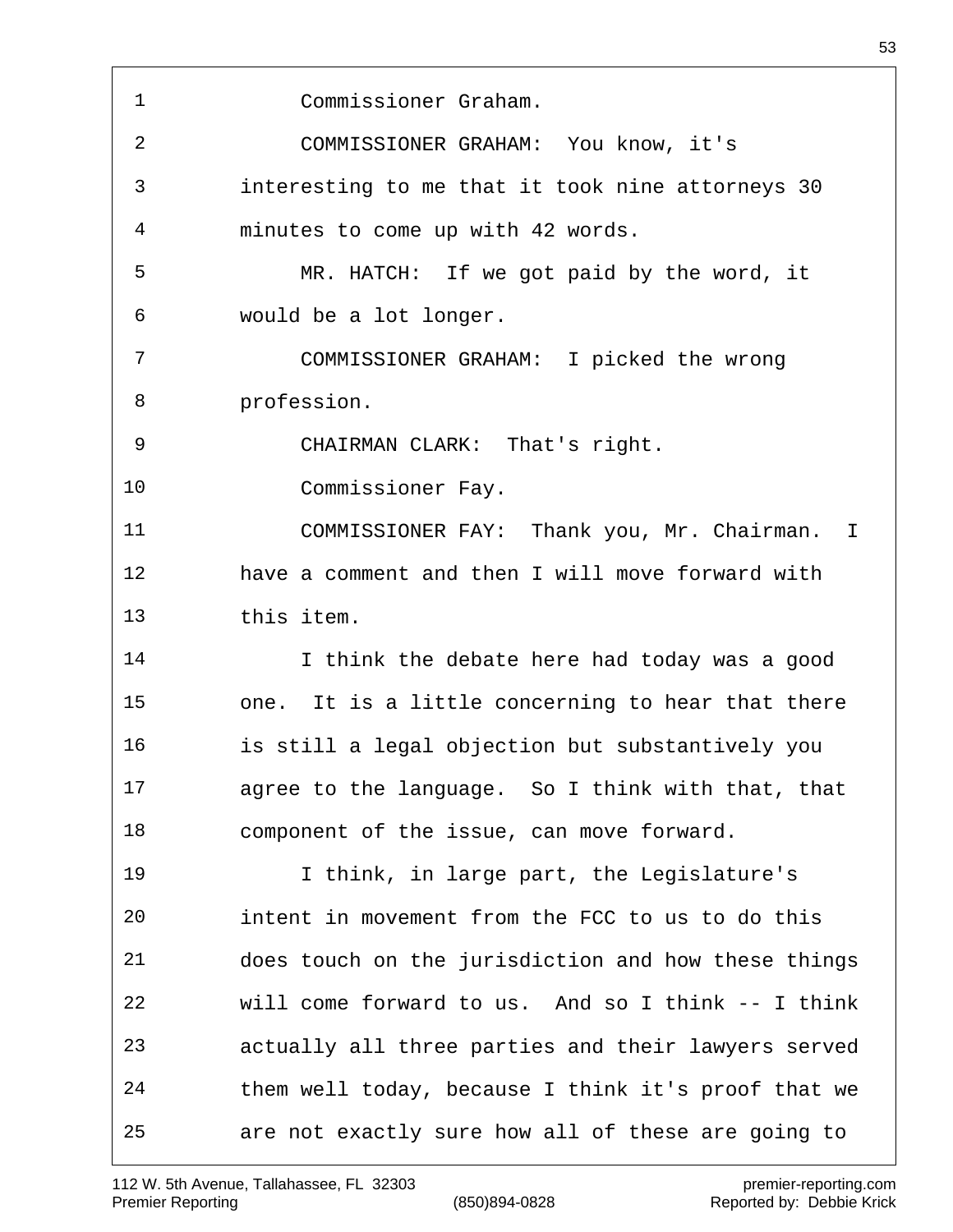recommendation includes the rate setting language,

 which does not mandate the FCC language, I would move approval on that item.

Issue 3, the 180-day, and then as the staff

 CHAIRMAN CLARK: I have a motion, do I have -- MS. HELTON: And, Mr. Chairman, maybe, to make the record complete, I don't think we've actually

look and what will be included.

 And my concern is just, you know, we are a venue to resolve these -- these issues, but not necessarily one to litigate other issues that are going to be brought in on these potentially, and so I just ask the parties to be very mindful of that as we -- we move forward.

8 And I think, you know, the -- all jokes aside about lawyers, right, and the hourly billing, I think there is a potential for a lot of ancillary litigation related to some of these components, and obviously, it's an important issue for the interested parties. But I think just, as we move forward, we will keep in mind our jurisdiction in the Commission and what that the Legislature has asked us to do.

So with that, I feel, Mr. Chairman, at your

direction, with the negotiated language on that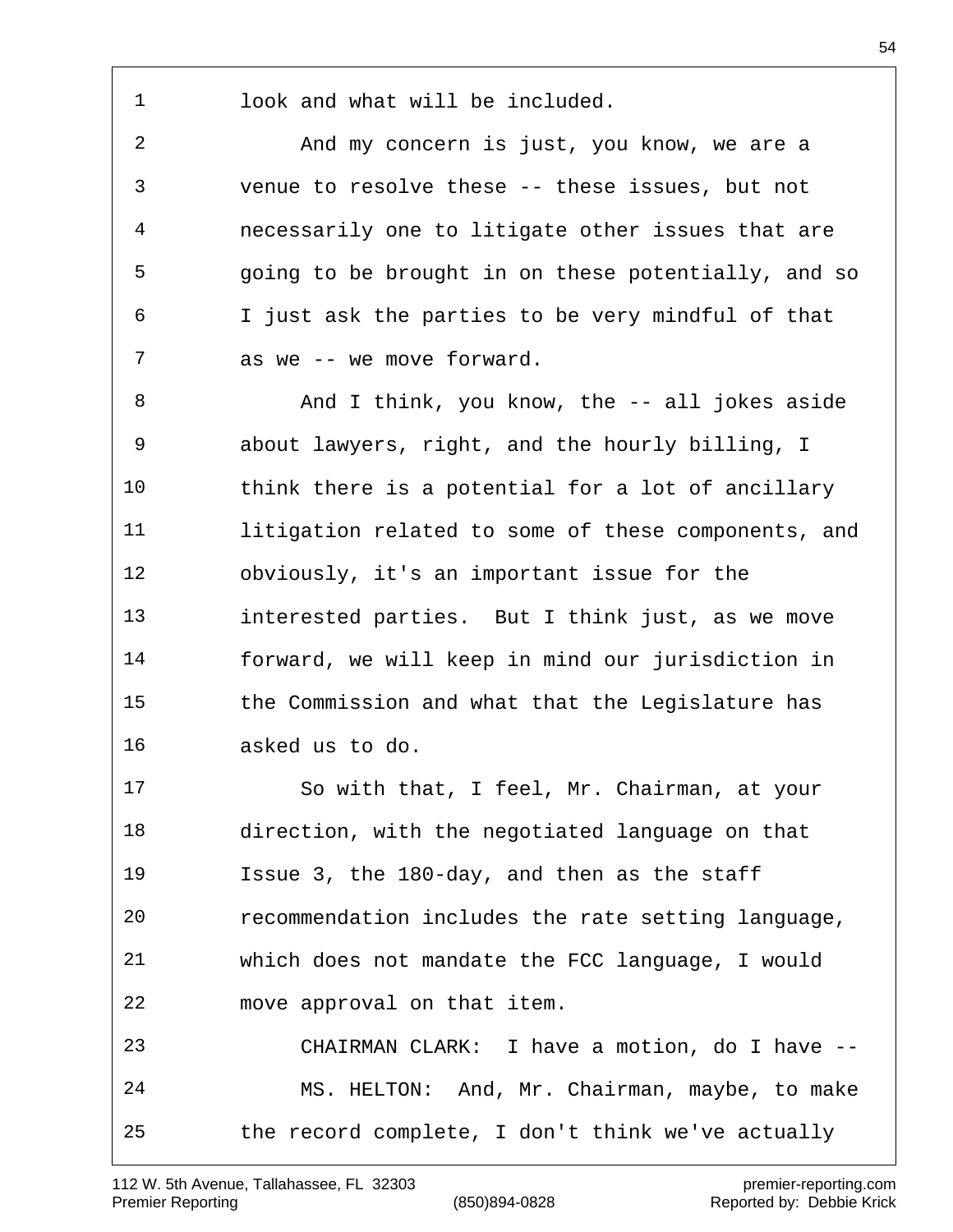| 1              | read the language into the record.                  |
|----------------|-----------------------------------------------------|
| $\overline{2}$ | CHAIRMAN CLARK: Okay. We'll read item G into        |
| 3              | the record substituting the item in front of you    |
| 4              | for line 16 on page 12 of the staff recommendation. |
| 5              | Item G would read: If the complaint involves        |
| 6              | a dispute regarding rates or billing, a statement   |
| 7              | of the dollar amount in dispute, the dollar amount  |
| 8              | not in dispute, whether the amount not in dispute   |
| 9              | has been paid to the pole owner, and if not paid,   |
| 10             | the reasons why not.                                |
| 11             | COMMISSIONER FAY: That would be included in         |
| 12             | my -- in my motion.                                 |
| 13             | CHAIRMAN CLARK: All right.                          |
| 14             | COMMISSIONER FAY: It's said much better than        |
| 15             | I would, so thank you, Mr. Chairman.                |
| 16             | Do I have a second?                                 |
| 17             | COMMISSIONER GRAHAM: Second.                        |
| 18             | CHAIRMAN CLARK: I have a second, a motion and       |
| 19             | a second.                                           |
| 20             | Any discussion?                                     |
| 21             | On the motion, all in favor say aye.                |
| 22             | (Chorus of ayes.)                                   |
| 23             | CHAIRMAN CLARK: Opposed?                            |
| 24             | (No response.)                                      |
| 25             | CHAIRMAN CLARK: Motion carries.                     |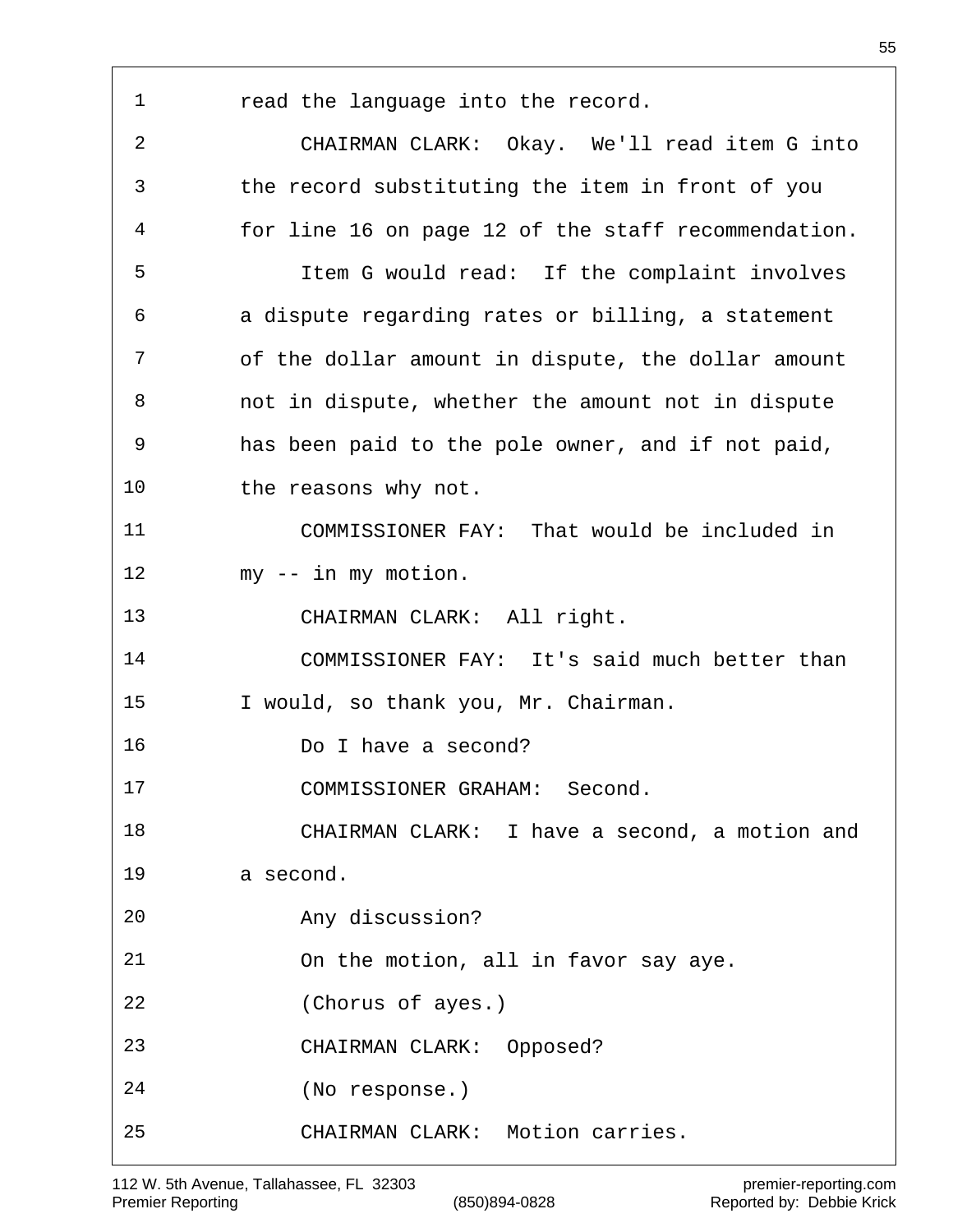| $\mathbf{1}$   | Thank you very much. Thank you to all of the |
|----------------|----------------------------------------------|
| $\overline{2}$ | parties involved here today.                 |
| 3              | MR. SELF: Thank you, Commissioners.          |
| $\overline{4}$ | CHAIRMAN CLARK: Are there any other items to |
| 5              | come before the Agenda Conference?           |
| $\epsilon$     | Seeing none, we stand adjourned.             |
| 7              | We will reconvene in, Dave, do you need 10?  |
| 8              | Five minutes. Reconvene in five minutes.     |
| 9              | (Agenda item concluded.)                     |
| 10             |                                              |
| 11             |                                              |
| 12             |                                              |
| 13             |                                              |
| 14             |                                              |
| 15             |                                              |
| 16             |                                              |
| 17             |                                              |
| $18\,$         |                                              |
| 19             |                                              |
| $20$           |                                              |
| 21             |                                              |
| 22             |                                              |
| 23             |                                              |
| 24             |                                              |
| 25             |                                              |